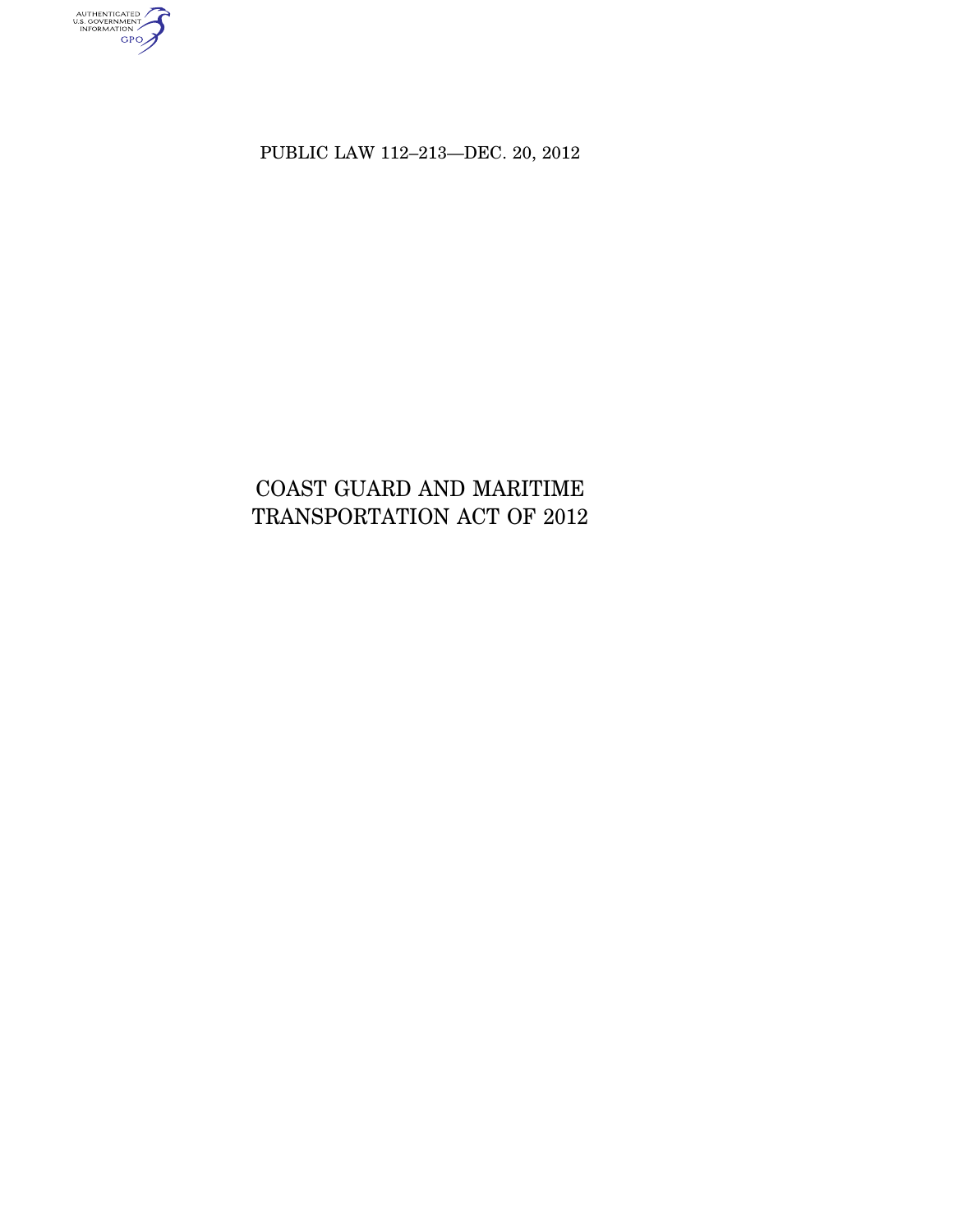# Public Law 112–213 112th Congress

# An Act

Dec. 20, 2012

[H.R. 2838]

To authorize appropriations for the Coast Guard for fiscal years 2013 through 2014, and for other purposes.

*Be it enacted by the Senate and House of Representatives of the United States of America in Congress assembled,* 

Coast Guard and Maritime Transportation Act of 2012. 14 USC 1 note.

# **SECTION 1. SHORT TITLE; TABLE OF CONTENTS.**

(a) SHORT TITLE.—This Act may be cited as the ''Coast Guard and Maritime Transportation Act of 2012''.

(b) TABLE OF CONTENTS.—The table of contents for this Act is as follows:

Sec. 1. Short title; table of contents.

#### TITLE I—AUTHORIZATION

- Sec. 101. Authorization of appropriations.
- Sec. 102. Authorized levels of military strength and training.

#### TITLE II—COAST GUARD

- Sec. 201. Interference with Coast Guard transmissions.
- Sec. 202. Coast Guard authority to operate and maintain Coast Guard assets.
- Sec. 203. Limitation on expenditures.
- 
- 
- Sec. 204. Academy pay, allowances, and emoluments. Sec. 205. Policy on sexual harassment and sexual violence. Sec. 206. Appointments of permanent commissioned officers.
- 
- Sec. 207. Selection boards; oath of members. Sec. 208. Special selection boards; correction of errors.
- Sec. 209. Prohibition of certain involuntary administrative separations. Sec. 210. Major acquisitions.
- 
- Sec. 211. Advance procurement funding. Sec. 212. Minor construction.
- 
- Sec. 213. Capital investment plan and annual list of projects to Congress. Sec. 214. Aircraft accident investigations.
- 
- Sec. 215. Coast Guard Auxiliary enrollment eligibility.
- Sec. 216. Repeals.
- Sec. 217. Technical corrections to title 14.
- Sec. 218. Acquisition workforce expedited hiring authority.
- Sec. 219. Renewal of temporary early retirement authority.
	- Sec. 220. Response Boat-Medium procurement.
- Sec. 221. National Security Cutters.
- Sec. 222. Coast Guard polar icebreakers.

#### TITLE III—SHIPPING AND NAVIGATION

- Sec. 301. Identification of actions to enable qualified United States flag capacity to meet national defense requirements.
- Sec. 302. Limitation of liability for non-Federal vessel traffic service operators.
- Sec. 303. Survival craft.
- Sec. 304. Classification societies.
- Sec. 305. Dockside examinations.
- Sec. 306. Authority to extend the duration of medical certificates.
- Sec. 307. Clarification of restrictions on American Fisheries Act vessels.
- Sec. 308. Investigations by Secretary.
- Sec. 309. Penalties.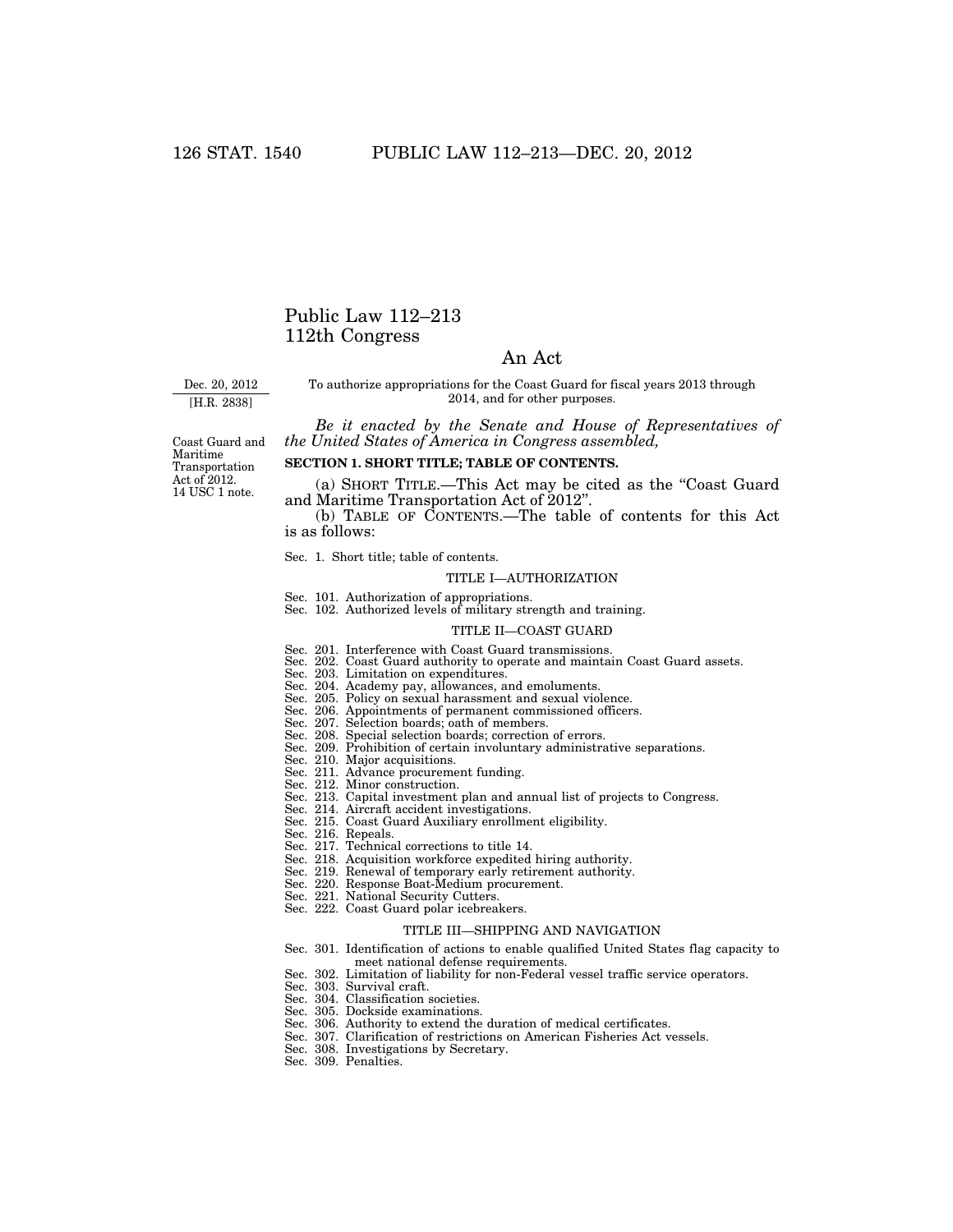- Sec. 310. United States Committee on the Marine Transportation System.
- Sec. 311. Technical correction to title 46. Sec. 312. Deepwater ports.

#### TITLE IV—MARITIME ADMINISTRATION AUTHORIZATION

- 
- Sec. 401. Short title.<br>Sec. 402. Authorization of appropriations for national security aspects of the mer-
- 
- 
- chant marine for fiscal year 2013.<br>Sec. 403. Maritime environmental and technical assistance.<br>Sec. 404. Property for instructional purposes.<br>Sec. 405. Short sea transportation.<br>Sec. 406. Limitation of National Defense Rese
- 
- 
- gross tons.<br>Sec. 407. Transfer of vessels to the National Defense Reserve Fleet.<br>Sec. 408. Clarification of heading.<br>Sec. 409. Mission of the Maritime Administration.<br>Sec. 410. Amendments relating to the National Defense R
- Sec. 411. Requirement for barge design.
- 
- Sec. 412. Container-on-barge transportation. Sec. 413. Department of Defense national strategic ports study and Comptroller
- 
- General studies and reports on strategic ports. Sec. 414. Maritime workforce study. Sec. 415. Maritime Administration vessel recycling contract award practices.

#### TITLE V—PIRACY

- 
- Sec. 501. Short title. Sec. 502. Training for use of force against piracy.
- 
- Sec. 503. Security of Government-impelled cargo. Sec. 504. Actions taken to protect foreign-flagged vessels from piracy.

#### TITLE VI—MARINE DEBRIS

- Sec. 601. Short title.
- Sec. 602. Short title amendment; references. Sec. 603. Purpose. Sec. 604. NOAA Marine Debris Program. Sec. 605. Repeal of obsolete provisions.
- 
- 
- Sec. 606. Coordination.
- Sec. 607. Confidentiality of submitted information. Sec. 608. Definitions.
- 
- Sec. 609. Severe marine debris event determination.

#### TITLE VII—MISCELLANEOUS

- 
- Sec. 701. Distant water tuna fleet. Sec. 702. Technical corrections.
- 
- 
- 
- Sec. 703. Extension of moratorium. Sec. 704. Notice of arrival. Sec. 705. Waivers. Sec. 706. National Response Center notification requirements. Sec. 707. Vessel determinations.
- 
- 
- Sec. 708. Mille Lacs Lake, Minnesota. Sec. 709. Transportation Worker Identification Credential process reform.
- Sec. 710. Investment amount. Sec. 711. Integrated cross-border maritime law enforcement operations between the United States and Canada.
- 
- 
- 
- 
- Sec. 712. Bridge permits. Sec. 713. Tonnage of Aqueos Acadian. Sec. 714. Navigability determination. Sec. 715. Coast Guard housing. Sec. 716. Assessment of needs for additional Coast Guard presence in high-latitude regions.<br>Sec. 717. Potential Place of Refuge.
- 
- 
- 
- Sec. 718. Merchant mariner medical evaluation program. Sec. 719. Determinations. Sec. 720. Impediments to the United States-flag registry. Sec. 721. Arctic deepwater seaport.
- Sec. 722. Risk assessment of transporting Canadian oil sands.

# **TITLE I—AUTHORIZATION**

#### **SEC. 101. AUTHORIZATION OF APPROPRIATIONS.**

Funds are authorized to be appropriated for each of fiscal years 2013 and 2014 for necessary expenses of the Coast Guard as follows: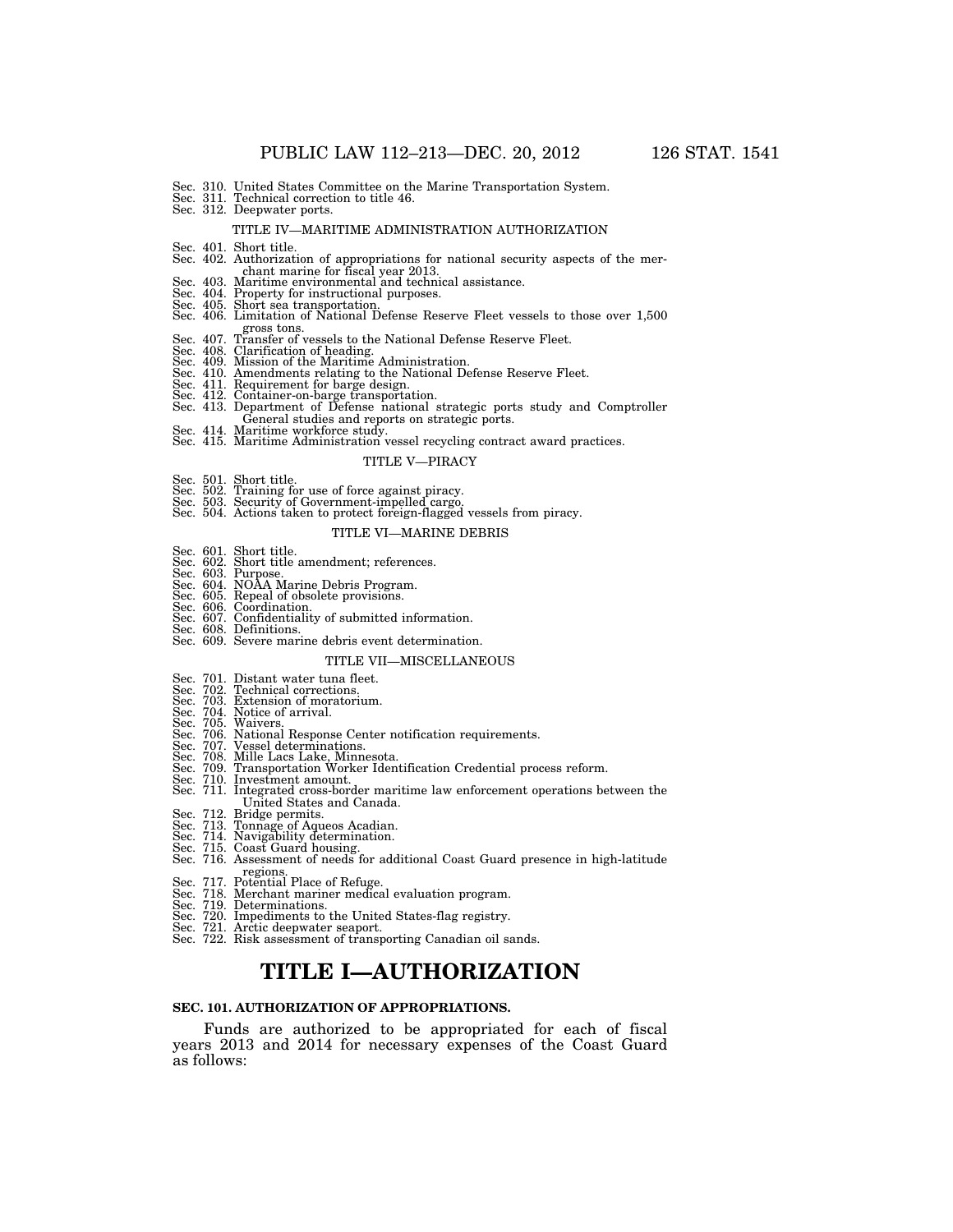(1) For the operation and maintenance of the Coast Guard—

(A) \$6,882,645,000 for fiscal year 2013; and

(B) \$6,981,036,000 for fiscal year 2014;

of which \$24,500,000 is authorized each fiscal year to be derived from the Oil Spill Liability Trust Fund to carry out the purposes of section  $1012(a)(5)$  of the Oil Pollution Act of 1990 (33 U.S.C.  $2712(a)(5)$ ).

(2) For the acquisition, construction, rebuilding, and improvement of aids to navigation, shore and offshore facilities, vessels, and aircraft, including equipment related thereto—

(A) \$1,545,312,000 for fiscal year 2013; and

(B) \$1,546,448,000 for fiscal year 2014; to remain available until expended and of which \$20,000,000 is authorized each fiscal year to be derived from the Oil Spill Liability Trust Fund to carry out the purposes of section 1012(a)(5) of the Oil Pollution Act of 1990 (33 U.S.C. 2712(a)(5)).

(3) For the Coast Guard Reserve program, including personnel and training costs, equipment, and services—

(A) \$138,111,000 for fiscal year 2013; and

(B) \$140,016,000 for fiscal year 2014.

(4) For environmental compliance and restoration of Coast Guard vessels, aircraft, and facilities (other than parts and equipment associated with operation and maintenance)—

(A) \$16,699,000 for fiscal year 2013; and

(B) \$16,701,000 for fiscal year 2014;

to remain available until expended.

(5) To the Commandant of the Coast Guard for research, development, test, and evaluation of technologies, materials, and human factors directly related to improving the performance of the Coast Guard's mission with respect to search and rescue, aids to navigation, marine safety, marine environmental protection, enforcement of laws and treaties, ice operations, oceanographic research, and defense readiness—

 $(A)$  \$19,848,000 for fiscal year 2013; and

(B) \$19,890,000 for fiscal year 2014.

(6) For alteration or removal of bridges over navigable waters of the United States constituting obstructions to navigation, and for personnel and administrative costs associated with the Alteration of Bridges Program—

(A) \$16,000,000 for fiscal year 2013; and

(B) \$16,000,000 for fiscal year 2014.

### **SEC. 102. AUTHORIZED LEVELS OF MILITARY STRENGTH AND TRAINING.**

(a) ACTIVE DUTY STRENGTH.—The Coast Guard is authorized an end-of-year strength for active duty personnel of 47,000 for each of fiscal years 2013 and 2014.

(b) MILITARY TRAINING STUDENT LOADS.—The Coast Guard is authorized average military training student loads for each of fiscal years 2013 and 2014 as follows:

(1) For recruit and special training, 2,500 student years.

(2) For flight training, 165 student years.

(3) For professional training in military and civilian institutions, 350 student years.

(4) For officer acquisition, 1,200 student years.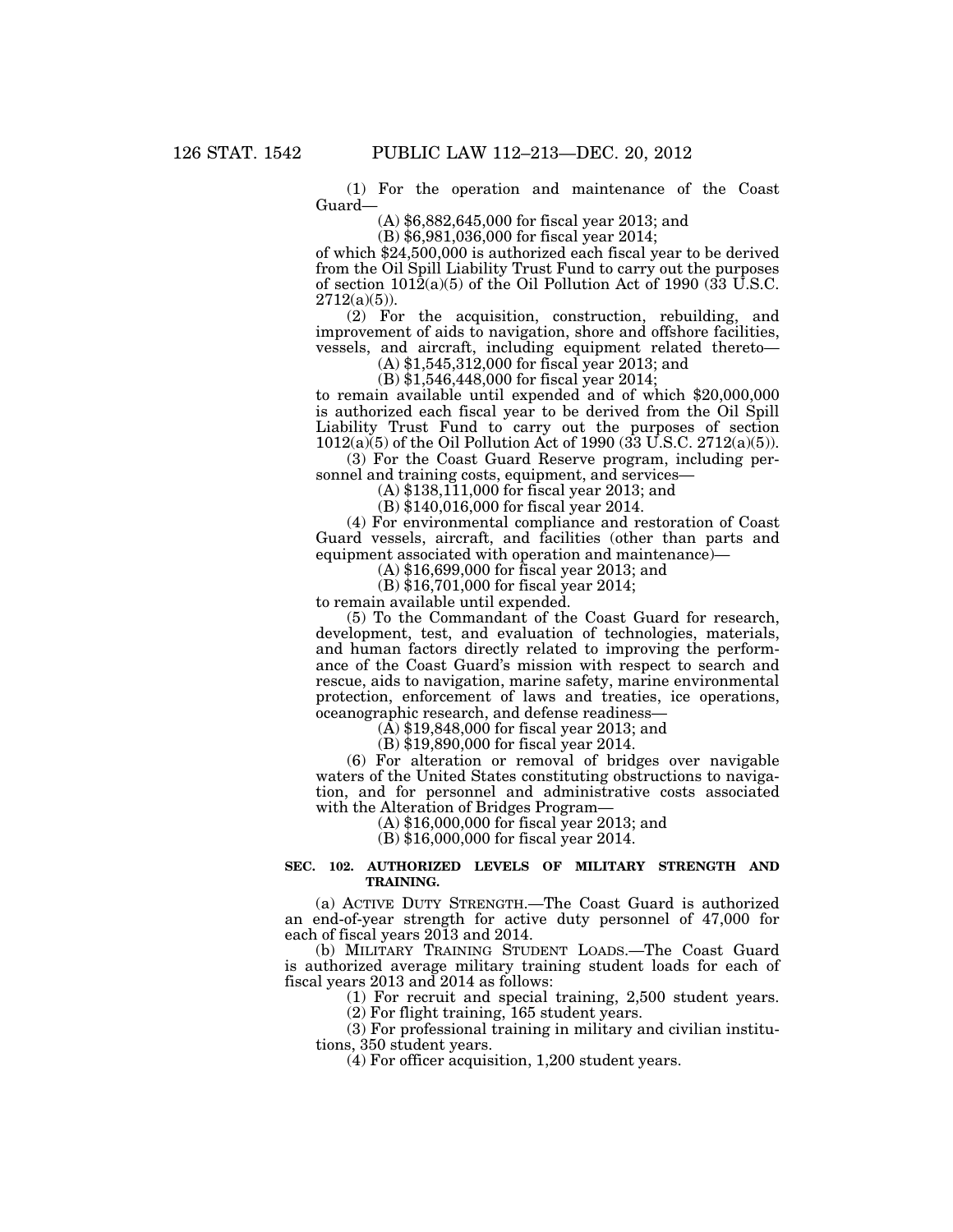# **TITLE II—COAST GUARD**

#### **SEC. 201. INTERFERENCE WITH COAST GUARD TRANSMISSIONS.**

Section 88 of title 14, United States Code, is amended by adding at the end the following:

''(e) An individual who knowingly and willfully operates a device with the intention of interfering with the broadcast or reception of a radio, microwave, or other signal (including a signal from a global positioning system) transmitted, retransmitted, or augmented by the Coast Guard for the purpose of maritime safety is—

''(1) guilty of a class E felony; and

"(2) subject to a civil penalty of not more than  $$1,000$ per day for each violation.''.

# **SEC. 202. COAST GUARD AUTHORITY TO OPERATE AND MAINTAIN COAST GUARD ASSETS.**

Section 93 of title 14, United States Code, is amended by adding at the end the following:

''(e) OPERATION AND MAINTENANCE OF COAST GUARD ASSETS AND FACILITIES.—All authority, including programmatic budget authority, for the operation and maintenance of Coast Guard vessels, aircraft, systems, aids to navigation, infrastructure, and other assets or facilities shall be allocated to and vested in the Coast Guard and the department in which the Coast Guard is operating.''.

#### **SEC. 203. LIMITATION ON EXPENDITURES.**

Section 149(d) of title 14, United States Code, is amended by adding at the end the following:

 $^{4}(3)$  The amount of funds used under this subsection may not exceed \$100,000 in any fiscal year.".

#### **SEC. 204. ACADEMY PAY, ALLOWANCES, AND EMOLUMENTS.**

Section 195 of title 14, United States Code, is amended— (1) by striking ''person'' each place it appears and inserting ''foreign national''; and

(2) by striking ''pay and allowances'' each place it appears and inserting ''pay, allowances, and emoluments''.

#### **SEC. 205. POLICY ON SEXUAL HARASSMENT AND SEXUAL VIOLENCE.**

(a) ESTABLISHMENT.—Chapter 9 of title 14, United States Code, is amended by adding at the end the following:

# **''§ 200. Policy on sexual harassment and sexual violence**

''(a) REQUIRED POLICY.—The Commandant of the Coast Guard shall direct the Superintendent of the Coast Guard Academy to prescribe a policy on sexual harassment and sexual violence applicable to the cadets and other personnel of the Academy.

''(b) MATTERS TO BE SPECIFIED IN POLICY.—The policy on sexual harassment and sexual violence under this section shall include specification of the following:

"(1) Programs to promote awareness of the incidence of rape, acquaintance rape, and other sexual offenses of a criminal nature that involve cadets or other Academy personnel.

"(2) Information about how the Coast Guard and the Academy will protect the confidentiality of victims of sexual harassment or sexual violence, including how any records,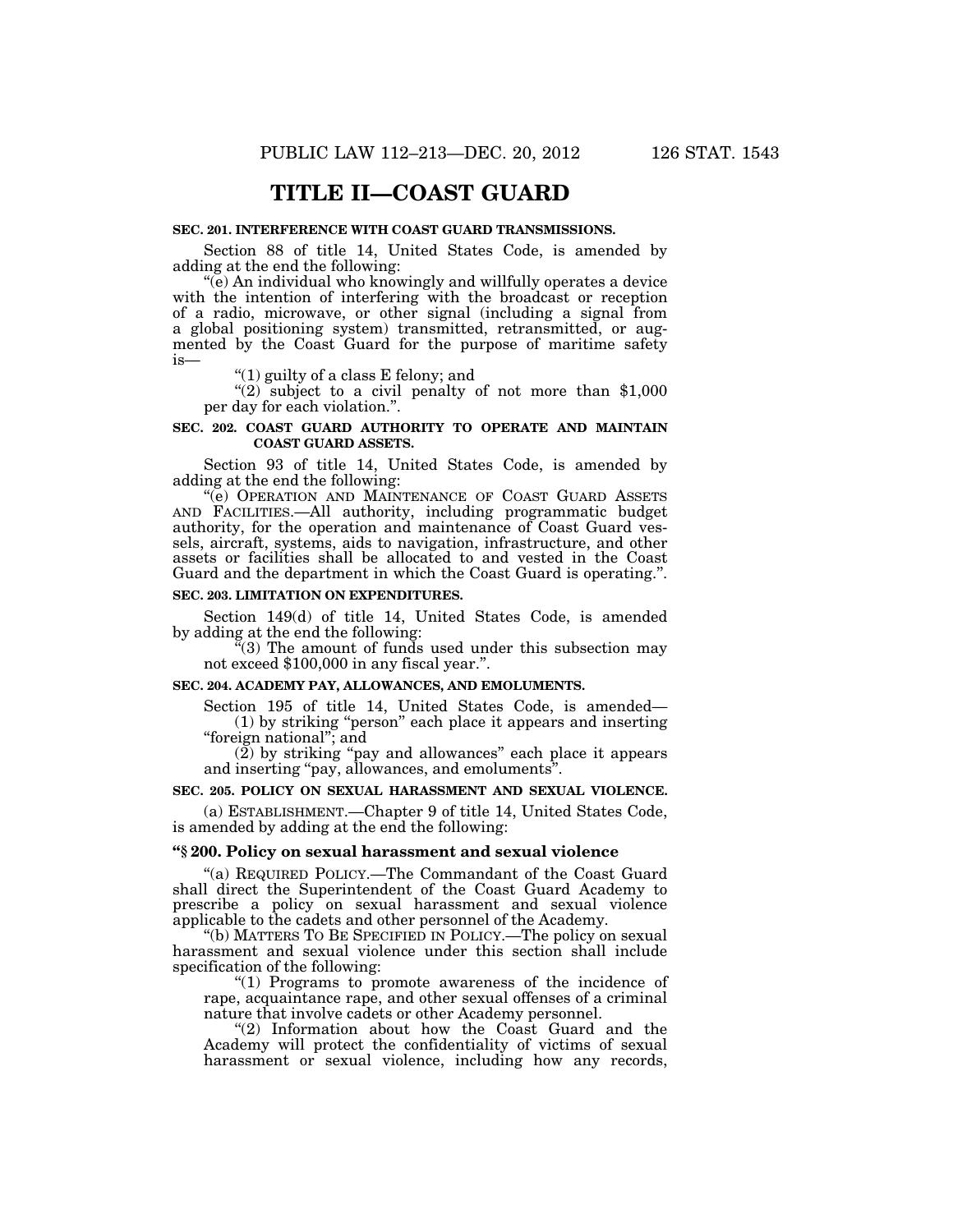statistics, or reports intended for public release will be formatted such that the confidentiality of victims is not jeopardized.

''(3) Procedures that cadets and other Academy personnel should follow in the case of an occurrence of sexual harassment or sexual violence, including—

"(A) if the victim chooses to report an occurrence of sexual harassment or sexual violence, a specification of the person or persons to whom the alleged offense should be reported and options for confidential reporting, including written information to be given to victims that explains how the Coast Guard and the Academy will protect the confidentiality of victims;

''(B) a specification of any other person whom the victim should contact; and

''(C) procedures on the preservation of evidence potentially necessary for proof of criminal sexual assault.

''(4) Procedures for disciplinary action in cases of criminal sexual assault involving a cadet or other Academy personnel.

''(5) Sanctions authorized to be imposed in a substantiated case of sexual harassment or sexual violence involving a cadet or other Academy personnel, including with respect to rape, acquaintance rape, or other criminal sexual offense, whether forcible or nonforcible.

''(6) Required training on the policy for all cadets and other Academy personnel who process allegations of sexual harassment or sexual violence involving a cadet or other Academy personnel.

''(c) ASSESSMENT.—

''(1) IN GENERAL.—The Commandant shall direct the Superintendent to conduct at the Academy during each Academy program year an assessment to determine the effectiveness of the policies of the Academy with respect to sexual harassment and sexual violence involving cadets or other Academy personnel.

"(2) BIENNIAL SURVEY.—For the assessment at the Academy under paragraph (1) with respect to an Academy program year that begins in an odd-numbered calendar year, the Superintendent shall conduct a survey of cadets and other Academy personnel—

''(A) to measure—

''(i) the incidence, during that program year, of sexual harassment and sexual violence events, on or off the Academy reservation, that have been reported to an official of the Academy; and

"(ii) the incidence, during that program year, of sexual harassment and sexual violence events, on or off the Academy reservation, that have not been reported to an official of the Academy; and

" $(\bar{B})$  to assess the perceptions of the cadets and other Academy personnel with respect to—

"(i) the Academy's policies, training, and procedures on sexual harassment and sexual violence involving cadets or other Academy personnel;

"(ii) the enforcement of such policies;

Deadline.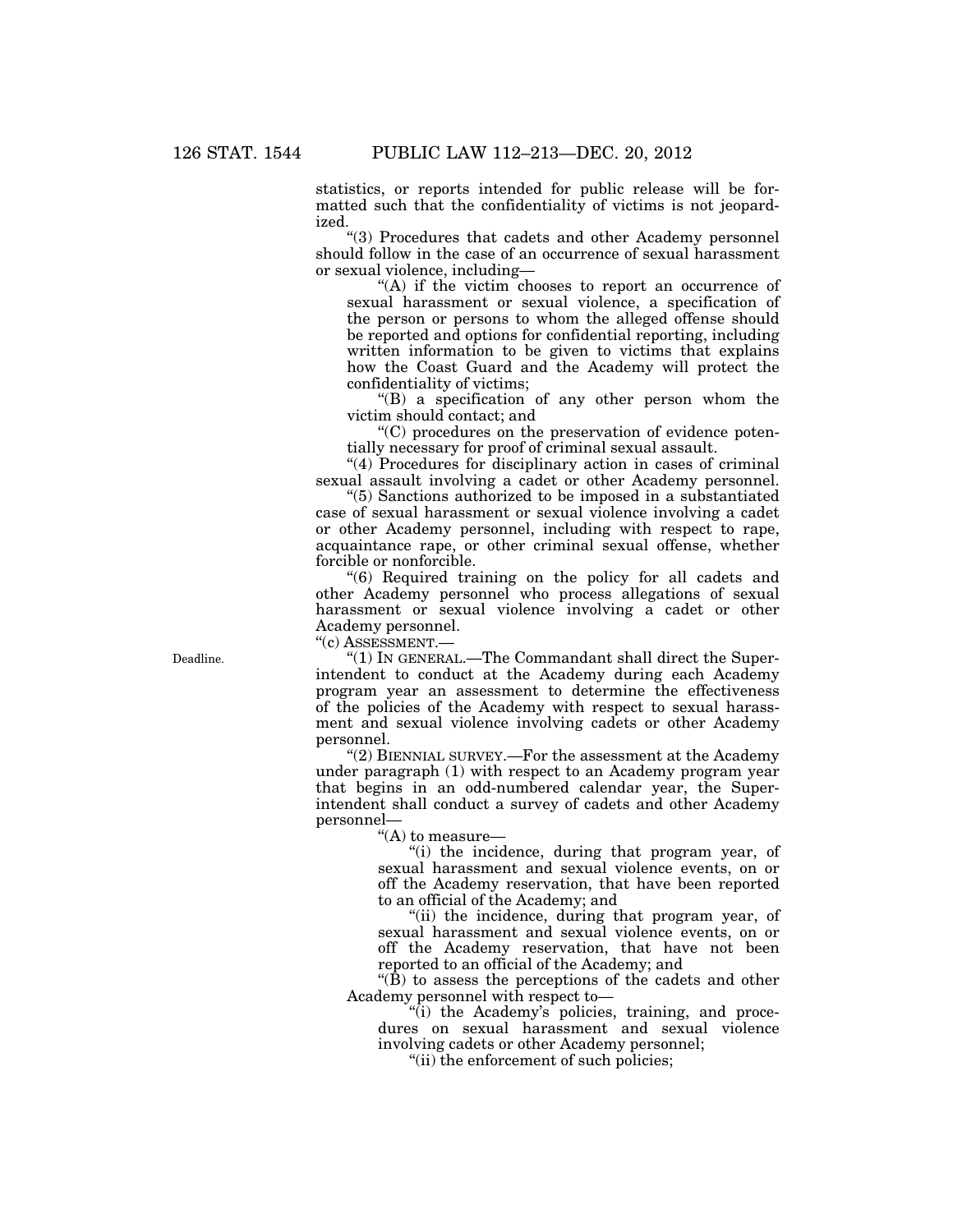''(iii) the incidence of sexual harassment and sexual violence involving cadets or other Academy personnel; and

"(iv) any other issues relating to sexual harassment and sexual violence involving cadets or other Academy personnel.<br>"(d) REPORT.—

" $(1)$  In GENERAL.—The Commandant shall direct the Superintendent to submit to the Commandant a report on sexual harassment and sexual violence involving cadets or other Academy personnel for each Academy program year.

''(2) REPORT SPECIFICATIONS.—Each report under paragraph (1) shall include, for the Academy program year covered by the report, the following:

"(A) The number of sexual assaults, rapes, and other sexual offenses involving cadets or other Academy personnel that have been reported to Academy officials during the Academy program year and, of those reported cases, the number that have been substantiated.

''(B) A plan for the actions that are to be taken in the following Academy program year regarding prevention of and response to sexual harassment and sexual violence involving cadets or other Academy personnel.

''(3) BIENNIAL SURVEY.—Each report under paragraph (1) for an Academy program year that begins in an odd-numbered calendar year shall include the results of the survey conducted in that Academy program year under subsection  $(c)(2)$ .

"(4) TRANSMISSION OF REPORT.—The Commandant shall transmit each report received by the Commandant under this subsection, together with the Commandant's comments on the report, to—

''(A) the Committee on Commerce, Science, and Transportation of the Senate; and

''(B) the Committee on Transportation and Infrastructure of the House of Representatives.<br>"(5) Focus GROUPS.—

"(A) IN GENERAL.—For each Academy program year with respect to which the Superintendent is not required to conduct a survey at the Academy under subsection  $(c)(2)$ , the Commandant shall require focus groups to be conducted at the Academy for the purposes of ascertaining information relating to sexual assault and sexual harassment issues at the Academy.

''(B) INCLUSION IN REPORTS.—Information derived from a focus group under subparagraph (A) shall be included in the next transmitted Commandant's report under this subsection.

''(e) VICTIM CONFIDENTIALITY.—To the extent that information collected under the authority of this section is reported or otherwise made available to the public, such information shall be provided in a form that is consistent with applicable privacy protections under Federal law and does not jeopardize the confidentiality of victims."

(b) CLERICAL AMENDMENT.—The analysis for chapter 9 of title 14, United States Code, is amended by inserting after the item relating to section 199 the following:

''200. Policy on sexual harassment and sexual violence.''.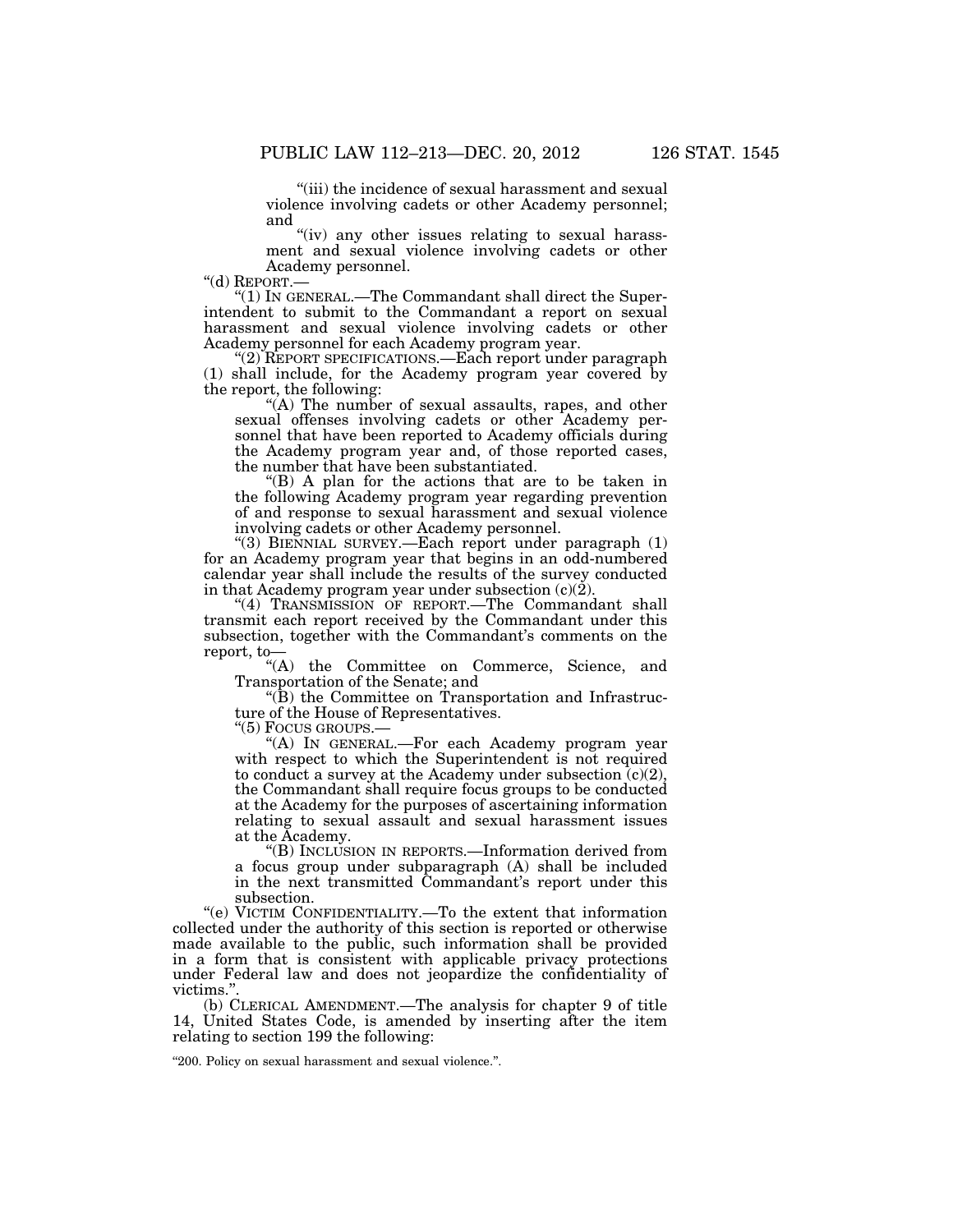Definition.

#### **SEC. 206. APPOINTMENTS OF PERMANENT COMMISSIONED OFFICERS.**

Section 211 of title 14, United States Code, is amended by adding at the end the following:

"(d) For the purposes of this section, the term 'original', with respect to the appointment of a member of the Coast Guard, refers to that member's most recent appointment in the Coast Guard that is neither a promotion nor a demotion.''.

# **SEC. 207. SELECTION BOARDS; OATH OF MEMBERS.**

Section 254 of title 14, United States Code, is amended to read as follows:

#### **''§ 254. Selection boards; oath of members**

''Each member of a selection board shall swear—

''(1) that the member will, without prejudice or partiality, and having in view both the special fitness of officers and the efficiency of the Coast Guard, perform the duties imposed upon the member; and

" $(2)$  an oath in accordance with section 635.".

#### **SEC. 208. SPECIAL SELECTION BOARDS; CORRECTION OF ERRORS.**

(a) IN GENERAL.—Chapter 11 of title 14, United States Code, is amended by inserting after section 262 the following:

#### **''§ 263. Special selection boards; correction of errors**

"(a) OFFICERS NOT CONSIDERED DUE TO ADMINISTRATIVE ERROR.—

"(1) IN GENERAL.—If the Secretary determines that as the  $\,$ result of an administrative error—

> "(A) an officer or former officer was not considered for selection for promotion by a selection board convened under section 251; or

> ''(B) the name of an officer or former officer was not placed on an all-fully-qualified-officers list;

the Secretary shall convene a special selection board to determine whether such officer or former officer should be recommended for promotion and such officer or former officer shall not be considered to have failed of selection for promotion prior to the consideration of the special selection board.

"(2) EFFECT OF FAILURE TO RECOMMEND FOR PROMOTION.— If a special selection board convened under paragraph (1) does not recommend for promotion an officer or former officer, whose grade is below the grade of captain and whose name was referred to that board for consideration, the officer or former officer shall be considered to have failed of selection for promotion.

''(b) OFFICERS CONSIDERED BUT NOT SELECTED; MATERIAL ERROR.—

''(1) IN GENERAL.—In the case of an officer or former officer who was eligible for promotion, was considered for selection for promotion by a selection board convened under section 251, and was not selected for promotion by that board, the Secretary may convene a special selection board to determine whether the officer or former officer should be recommended for promotion, if the Secretary determines that—

"(A) an action of the selection board that considered the officer or former officer—

Determination.

Determination.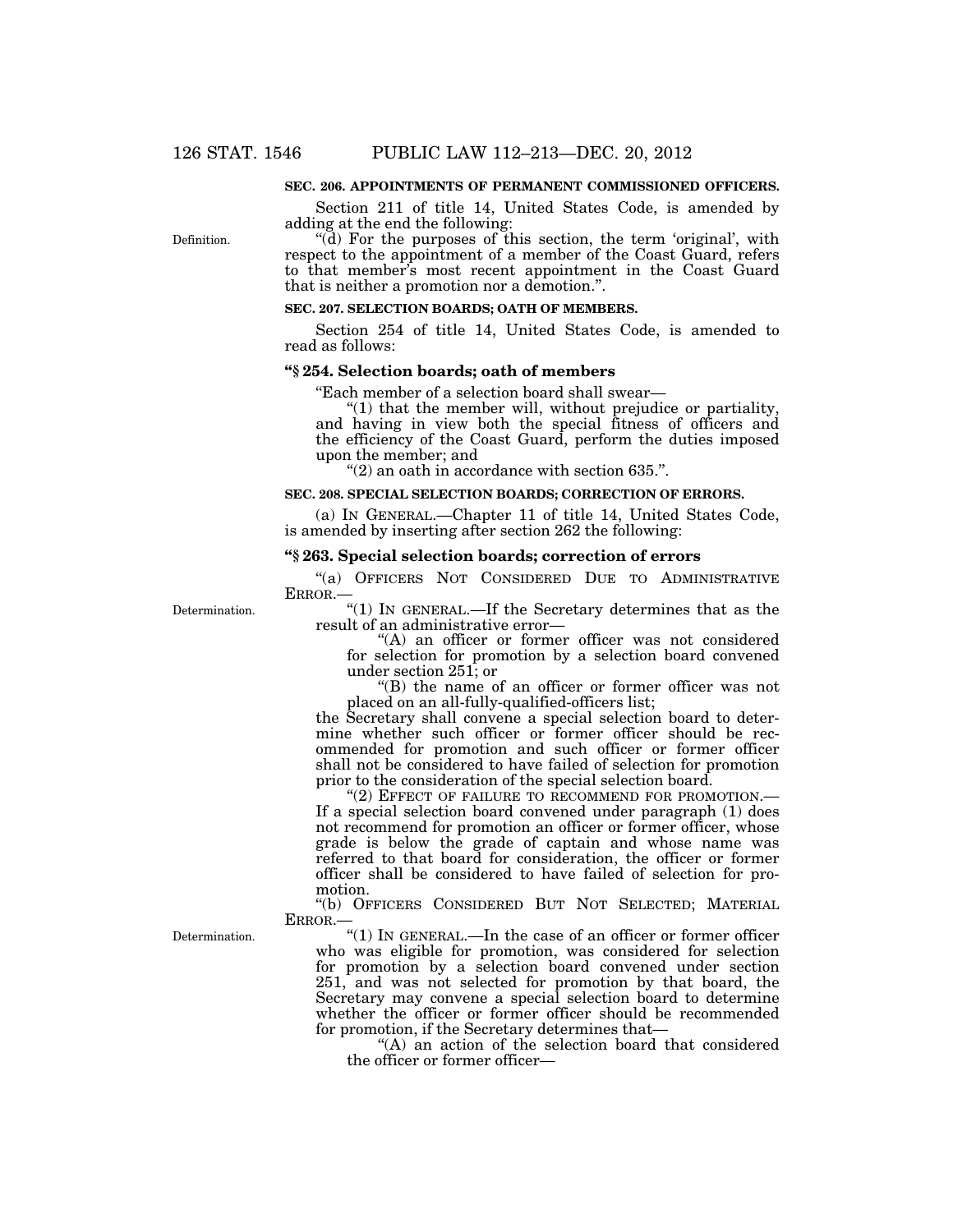''(i) was contrary to law in a matter material to the decision of the board; or

"(ii) involved material error of fact or material administrative error; or

''(B) the selection board that considered the officer or former officer did not have before it for consideration material information.<br>"(2) EFFECT OF FAILURE TO RECOMMEND FOR PROMOTION.—

If a special selection board convened under paragraph  $(1)$  does not recommend for promotion an officer or former officer, whose grade is that of commander or below and whose name was referred to that board for consideration, the officer or former officer shall be considered—

"(A) to have failed of selection for promotion with respect to the board that considered the officer or former officer prior to the consideration of the special selection board; and

 $\mathrm{``(B)}$  to incur no additional failure of selection for promotion as a result of the action of the special selection board.

''(c) REQUIREMENTS FOR SPECIAL SELECTION BOARDS.—Each special selection board convened under this section shall—

" $(1)$  be composed in accordance with section 252 and the members of the board shall be required to swear the oaths described in section 254;

"(2) consider the record of an applicable officer or former officer as that record, if corrected, would have appeared to the selection board that should have considered or did consider the officer or former officer prior to the consideration of the special selection board and that record shall be compared with a sampling of the records of—

 $\widetilde{H}(A)$  those officers of the same grade who were recommended for promotion by such prior selection board; and

''(B) those officers of the same grade who were not recommended for promotion by such prior selection board; and

"(3) submit to the Secretary a written report in a manner Reports. consistent with sections 260 and 261.

''(d) APPOINTMENT OF OFFICERS RECOMMENDED FOR PRO-MOTION.—

''(1) IN GENERAL.—An officer or former officer whose name is placed on a promotion list as a result of the recommendation of a special selection board convened under this section shall be appointed, as soon as practicable, to the next higher grade in accordance with the law and policies that would have been applicable to the officer or former officer had the officer or former officer been recommended for promotion by the selection board that should have considered or did consider the officer or former officer prior to the consideration of the special selection board.

"(2) EFFECT.—An officer or former officer who is promoted to the next higher grade as a result of the recommendation of a special selection board convened under this section shall have, upon such promotion, the same date of rank, the same effective date for the pay and allowances of that grade, and the same position on the active duty promotion list as the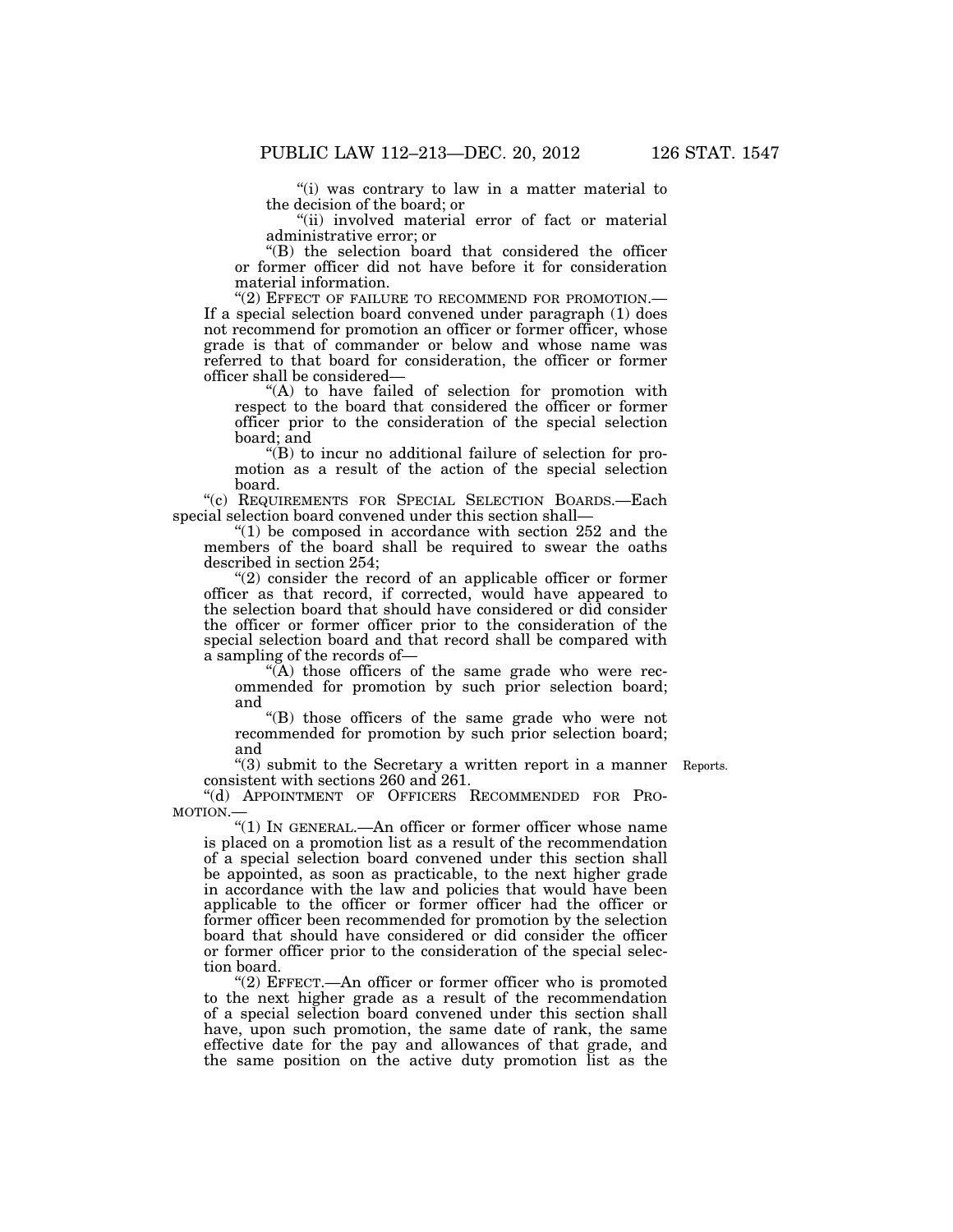officer or former officer would have had if the officer or former officer had been recommended for promotion to that grade by the selection board that should have considered or did consider the officer or former officer prior to the consideration of the special selection board.

" $(3)$  RECORD CORRECTION.—If the report of a special selection board convened under this section, as approved by the President, recommends for promotion to the next higher grade an officer not eligible for promotion or a former officer whose name was referred to the board for consideration, the Secretary may act under section 1552 of title 10 to correct the military record of the officer or former officer to correct an error or remove an injustice resulting from the officer or former officer not being selected for promotion by the selection board that should have considered or did consider the officer or former officer prior to the consideration of the special selection board.

''(e) APPLICATION PROCESS AND TIME LIMITS.—The Secretary shall issue regulations regarding the process by which an officer or former officer may apply to have a matter considered by a special selection board convened under this section, including time limits related to such applications.

''(f) LIMITATION OF OTHER JURISDICTION.—No official or court of the United States shall have authority or jurisdiction over any claim based in any way on the failure of an officer or former officer to be selected for promotion by a selection board convened under section 251, until—

 $''(1)$  the claim has been referred to a special selection board convened under this section and acted upon by that board; or

 $(2)$  the claim has been rejected by the Secretary without consideration by a special selection board convened under this section.

''(g) JUDICIAL REVIEW.—

" $(1)$  In GENERAL.—A court of the United States may review—

''(A) a decision of the Secretary not to convene a special selection board under this section to determine if the court finds that the decision of the Secretary was arbitrary or capricious, not based on substantial evidence, or otherwise contrary to law; and

''(B) an action of a special selection board under this section to determine if the court finds that the action of the special selection board was contrary to law or involved material error of fact or material administrative error.

"(2) REMAND AND RECONSIDERATION.—If, with respect to a review under paragraph (1), a court makes a finding described in subparagraph  $(A)$  or  $(B)$  of that paragraph, the court shall remand the case to the Secretary and the Secretary shall provide the applicable officer or former officer consideration by a new special selection board convened under this section.

"(h) DESIGNATION OF BOARDS.—The Secretary may designate a selection board convened under section 251 as a special selection board convened under this section. A selection board so designated may function in the capacity of a selection board convened under section 251 and a special selection board convened under this section.''.

President.

Regulations.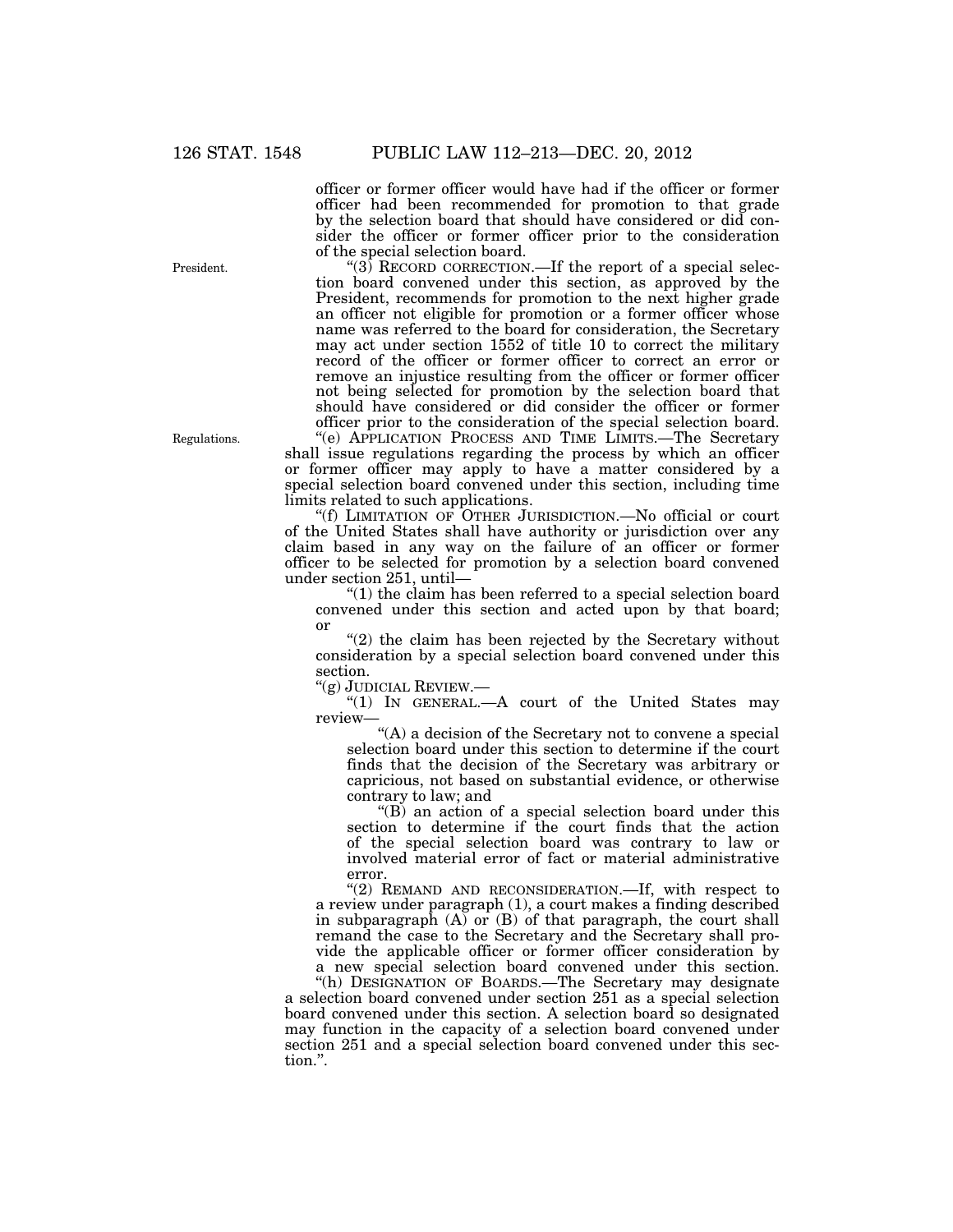(b) SELECTION BOARDS; SUBMISSION OF REPORTS.—Section 261(d) of title 14, United States Code, is amended by striking ''selection board'' and inserting ''selection board, including a special selection board convened under section 263,''.

(c) FAILURE OF SELECTION FOR PROMOTION.—Section 262 of title 14, United States Code, is amended to read as follows:

#### **''§ 262. Failure of selection for promotion**

''An officer, other than an officer serving in the grade of captain, who is, or is senior to, the junior officer in the promotion zone established for his grade under section 256 of this title, fails of selection if he is not selected for promotion by the selection board which considered him, or if having been recommended for promotion by the board, his name is thereafter removed from the report of the board by the President.''.

(d) CLERICAL AMENDMENT.—The analysis for chapter 11 of title 14, United States Code, is amended by inserting after the item relating to section 262 the following:

#### "263. Special selection boards; correction of errors.".

(e) APPLICABILITY; RULE OF CONSTRUCTION.—

(1) APPLICABILITY.—The amendments made by this section shall take effect on the date of enactment of this Act and the Secretary may convene a special selection board on or after that date under section 263 of title 14, United States Code, with respect to any error or other action for which such a board may be convened if that error or other action occurred on or after the date that is 1 year before the date of enactment of this Act.

(2) RULE OF CONSTRUCTION.—Sections 271, 272, and 273 14 USC 271 note. of title 14, United States Code, apply to the activities of—

(A) a selection board convened under section 251 of such title; and

(B) a special selection board convened under section 263 of such title.

#### **SEC. 209. PROHIBITION OF CERTAIN INVOLUNTARY ADMINISTRATIVE SEPARATIONS.**

(a) IN GENERAL.—Chapter 11 of title 14, United States Code, as amended by this Act, is further amended by inserting after section 426 the following:

#### **''§ 427. Prohibition of certain involuntary administrative separations**

''(a) IN GENERAL.—Except as provided in subsection (b), the Secretary may not authorize the involuntary administrative separation of a covered individual based on a determination that the covered individual is unsuitable for deployment or other assignment due to a medical condition of the covered individual considered by a Physical Evaluation Board during an evaluation of the covered individual that resulted in the covered individual being determined to be fit for duty.

''(b) REEVALUATION.—

''(1) IN GENERAL.—The Secretary may require a Physical Evaluation Board to reevaluate any covered individual if the Secretary determines there is reason to believe that a medical condition of the covered individual considered by a Physical

Effective date. Time period. 14 USC 261 note.

President.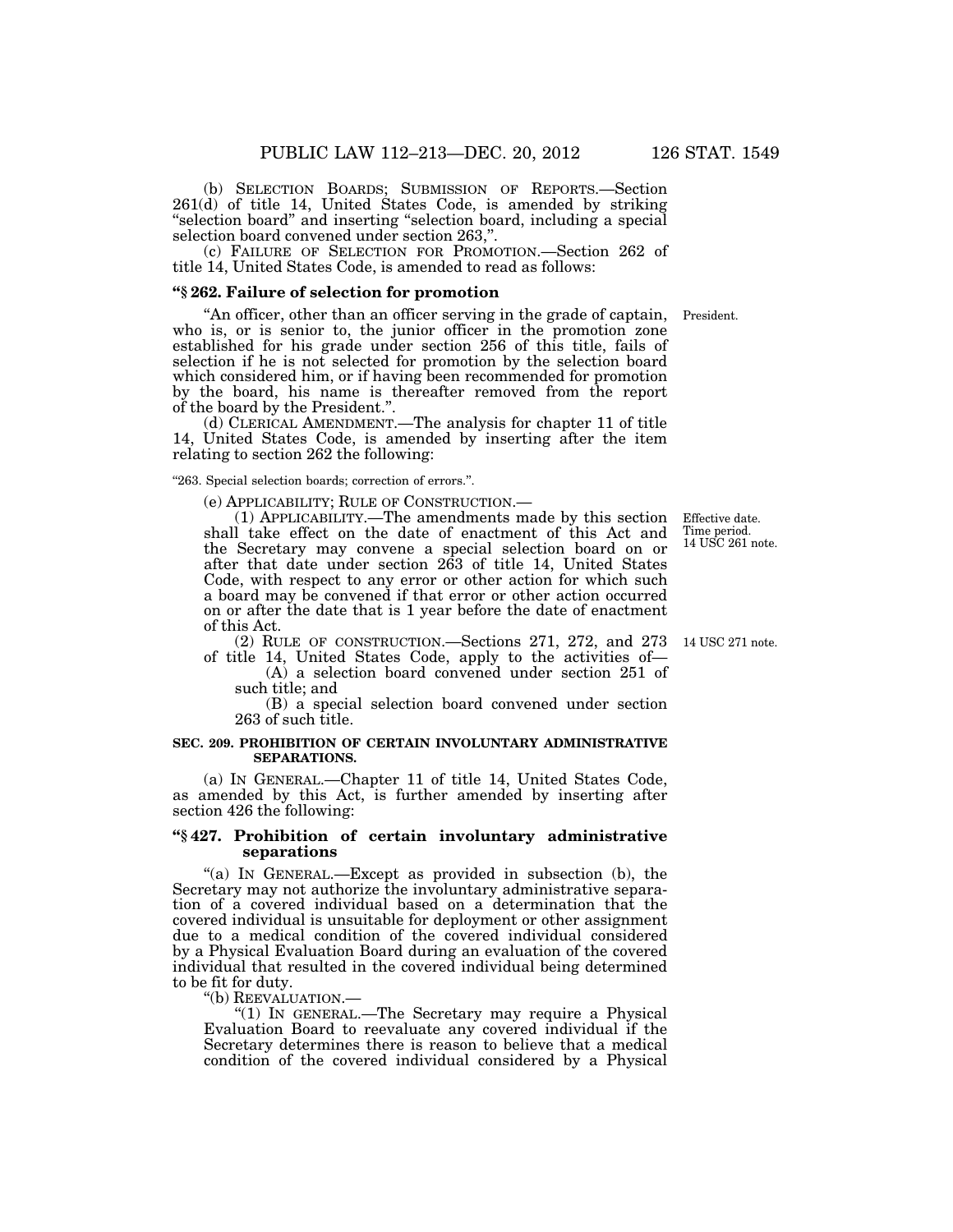Evaluation Board during an evaluation of the covered individual renders the covered individual unsuitable for continued duty.

"(2) RETIREMENTS AND SEPARATIONS.—A covered individual who is determined, based on a reevaluation under paragraph (1), to be unfit to perform the duties of the covered individual's office, grade, rank, or rating may be retired or separated for physical disability under this chapter.

 $\hat{f}(c)$  COVERED INDIVIDUAL DEFINED.—In this section, the term 'covered individual' means any member of the Coast Guard who has been determined by a Physical Evaluation Board, pursuant to a physical evaluation by that board, to be fit for duty.''.

(b) CLERICAL AMENDMENT.—The analysis for chapter 11 of title 14, United States Code, as amended by this Act, is further amended by inserting after the item relating to section 426 the following:

''427. Prohibition of certain involuntary administrative separations.''.

#### **SEC. 210. MAJOR ACQUISITIONS.**

(a) IN GENERAL.—Subchapter I of chapter 15 of title 14, United States Code, is amended by adding at the end the following:

#### **''§ 569a. Major acquisitions**

''(a) IN GENERAL.—In conjunction with the transmittal by the President to Congress of the budget of the United States for fiscal year 2014 and biennially thereafter, the Secretary shall submit to the Committee on Commerce, Science, and Transportation of the Senate and the Committee on Transportation and Infrastructure of the House of Representatives a report on the status of all major acquisition programs.

''(b) INFORMATION TO BE INCLUDED.—Each report under subsection (a) shall include for each major acquisition program—

" $(1)$  a statement of the Coast Guard's mission needs and performance goals relating to such program, including a justification for any change to those needs and goals subsequent to a report previously submitted under this section;

" $(2)$  a justification explaining how the projected number and capabilities of assets acquired under such program meet applicable mission needs and performance goals;

 $\degree$ (3) an identification of any and all mission hour gaps, accompanied by an explanation of how and when the Coast Guard will close those gaps;

''(4) an identification of any changes with respect to such program, including—

"(A) any changes to the timeline for the acquisition of each new asset and the phaseout of legacy assets; and

''(B) any changes to—

''(i) the costs of new assets or legacy assets for that fiscal year or future fiscal years; or

"(ii) the total acquisition cost;

''(5) a justification explaining how any change to such program fulfills the mission needs and performance goals of the Coast Guard;

''(6) a description of how the Coast Guard is planning for the integration of each new asset acquired under such program into the Coast Guard, including needs related to shorebased infrastructure and human resources;

Reports.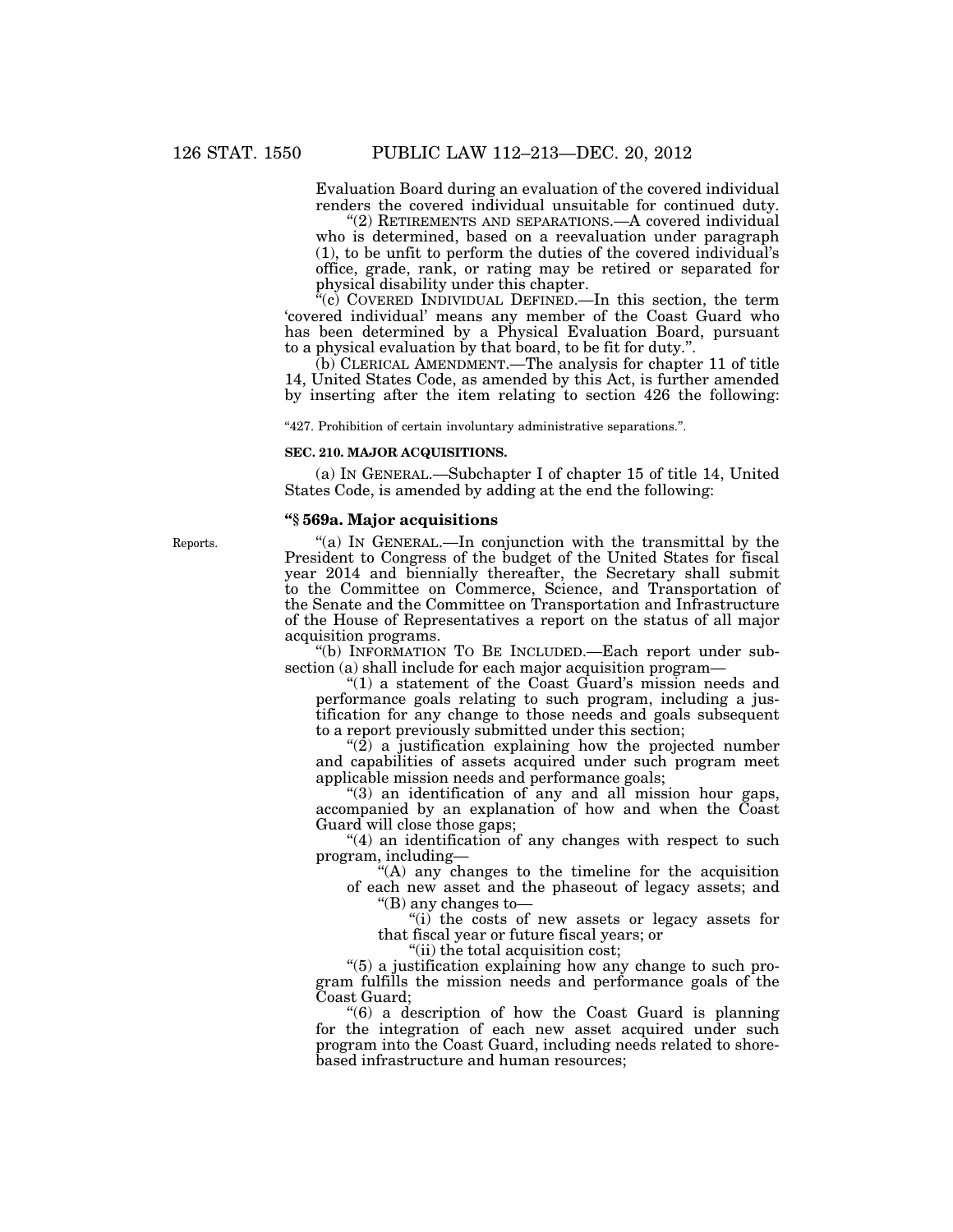$''(7)$  an identification of how funds in the applicable fiscal year's budget request will be allocated, including information on the purchase of specific assets;

 $\degree$ (8) a projection of the remaining operational lifespan and life-cycle cost of each legacy asset that also identifies any anticipated resource gaps;

''(9) a detailed explanation of how the costs of legacy assets are being accounted for within such program; and

 $\degree(10)$  an annual performance comparison of new assets to legacy assets.

''(c) ADEQUACY OF ACQUISITION WORKFORCE.—Each report under subsection (a) shall—

 $(1)$  include information on the scope of the acquisition activities to be performed in the next fiscal year and on the adequacy of the current acquisition workforce to meet that anticipated workload;

 $\sqrt{\left(2\right)}$  specify the number of officers, members, and employees of the Coast Guard currently and planned to be assigned to each position designated under section 562(c) of this subchapter; and

''(3) identify positions that are or will be understaffed and actions that will be taken to correct such understaffing.

''(d) CUTTERS NOT MAINTAINED IN CLASS.—Each report under subsection (a) shall identify which, if any, Coast Guard cutters that have been issued a certificate of classification by the American Bureau of Shipping have not been maintained in class, with an explanation detailing the reasons why the cutters have not been maintained in class.

''(e) MAJOR ACQUISITION PROGRAM DEFINED.—In this section, the term 'major acquisition program' means an ongoing acquisition undertaken by the Coast Guard with a life-cycle cost estimate greater than or equal to \$300,000,000.''.

(b) CLERICAL AMENDMENT.—The analysis for chapter 15 of title 14, United States Code, is amended by inserting after the item relating to section 569 the following:

''569a. Major acquisitions.''.

(c) REPEALS.—

(1) Section 408(a) of the Coast Guard and Maritime Transportation Act of 2006 (14 U.S.C. 663 note) is repealed. (2) Title 14, United States Code, is amended—

(A) in section 562, by repealing subsection (e); and

 $(B)$  in section 573 $(c)(3)$ , by repealing subparagraph  $(B)$ .

#### **SEC. 211. ADVANCE PROCUREMENT FUNDING.**

(a) IN GENERAL.—Subchapter II of chapter 15 of title 14, United States Code, is amended by adding at the end the following:

# **''§ 577. Advance procurement funding**

"(a) IN GENERAL.—With respect to any Coast Guard vessel for which amounts are appropriated and any amounts otherwise made available for vessels for the Coast Guard in any fiscal year, the Commandant of the Coast Guard may enter into a contract or place an order, in advance of a contract or order for construction of a vessel, for—

 $''(1)$  materials, parts, components, and labor for the vessel;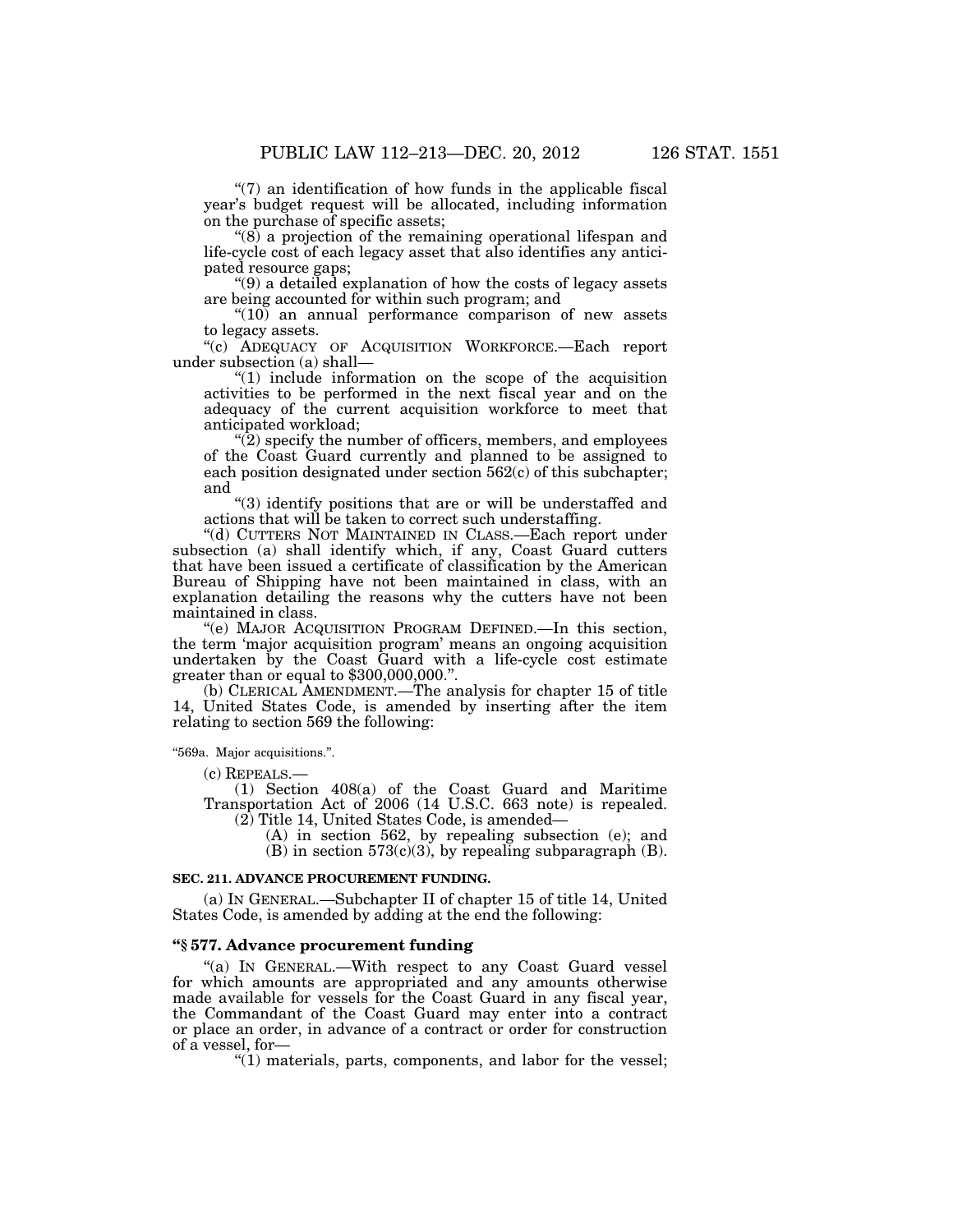$(2)$  the advance construction of parts or components for the vessel;

''(3) protection and storage of materials, parts, or components for the vessel; and

''(4) production planning, design, and other related support services that reduce the overall procurement lead time of the vessel.

"(b) USE OF MATERIALS, PARTS, AND COMPONENTS MANUFAC-TURED IN THE UNITED STATES.—In entering into contracts and placing orders under subsection (a), the Commandant may give priority to persons that manufacture materials, parts, and components in the United States.''.

(b) CLERICAL AMENDMENT.—The analysis for chapter 15 of title 14, United States Code, as amended by this Act, is further amended by inserting after the item relating to section 576 the following:

''577. Advance procurement funding.''.

#### **SEC. 212. MINOR CONSTRUCTION.**

(a) IN GENERAL.—Section 656 of title 14, United States Code, is amended by adding at the end the following:<br>"(d) MINOR CONSTRUCTION AND IMPROVEMENT.

"(1) IN GENERAL.—Subject to the reporting requirements set forth in paragraph (2), each fiscal year the Secretary may expend from amounts made available for the operating expenses of the Coast Guard not more than \$1,500,000 for minor construction and improvement projects at any location.

" $(2)$  REPORTING REQUIREMENTS.—Not later than 90 days after the end of each fiscal year, the Secretary shall submit to the Committee on Commerce, Science, and Transportation of the Senate and the Committee on Transportation and Infrastructure of the House of Representatives a report on each project undertaken during the course of the preceding fiscal year for which the amount expended under paragraph (1) exceeded \$500,000.".<br>(b) CLERICAL AMENDMENTS.-

 $(1)$  HEADING.—Section 656 of title 14, United States Code, as amended by this Act, is further amended by striking the section designation and heading and inserting the following:

# **''§ 656. Use of certain appropriated funds''.**

(2) ANALYSIS.—The analysis for chapter 17 of title 14, United States Code, is amended by striking the item relating to section 656 and inserting the following:

''656. Use of certain appropriated funds.''.

#### **SEC. 213. CAPITAL INVESTMENT PLAN AND ANNUAL LIST OF PROJECTS TO CONGRESS.**

(a) CAPITAL INVESTMENT PLAN.—Section 663 of title 14, United States Code, is amended to read as follows:

#### **''§ 663. Capital investment plan**

"(a) IN GENERAL.—On the date on which the President submits to Congress a budget pursuant to section 1105 of title 31, the Commandant of the Coast Guard shall submit to the Committee on Transportation and Infrastructure of the House of Representatives and the Committee on Commerce, Science, and Transportation of the Senate—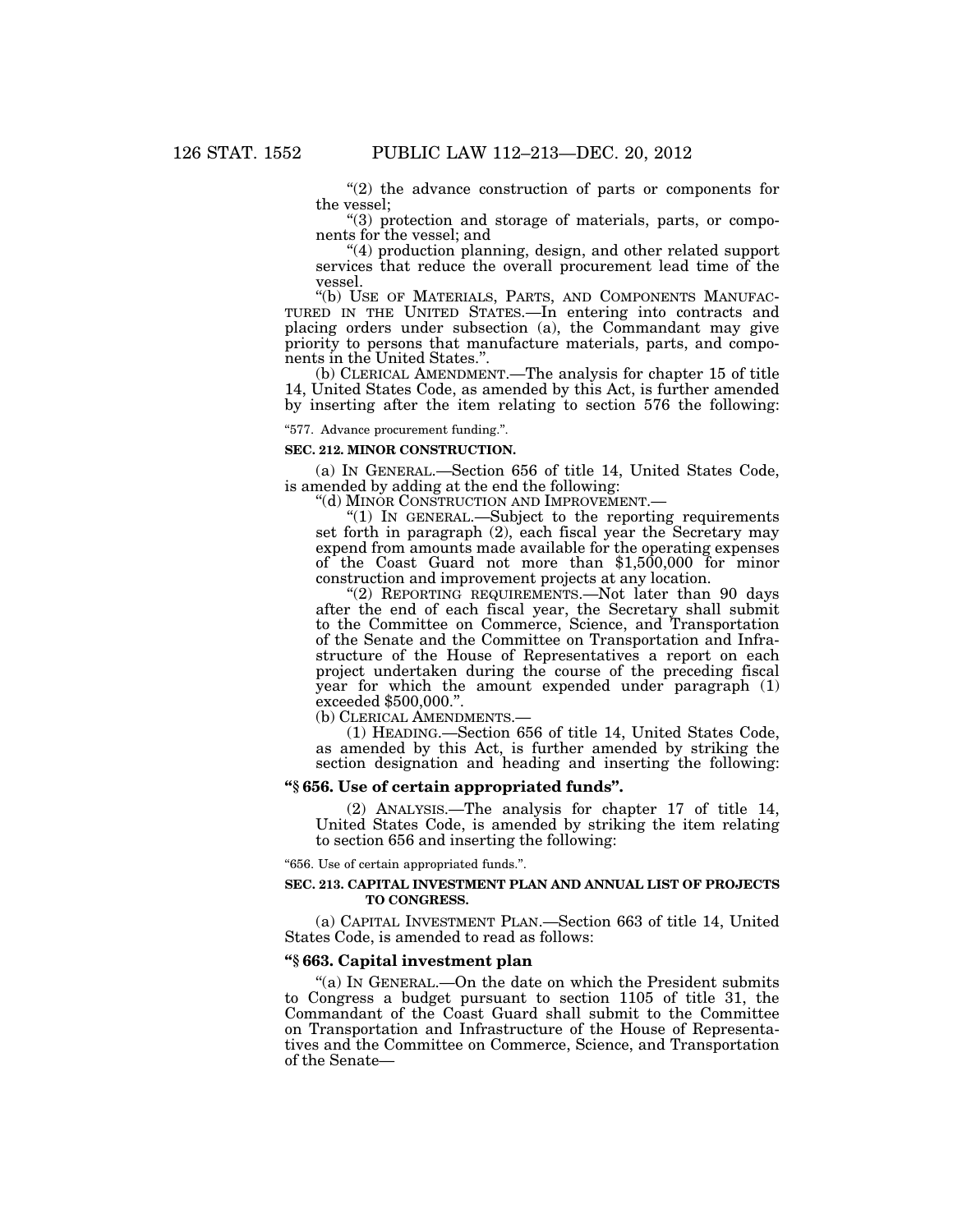"(1) a capital investment plan for the Coast Guard that identifies for each capital asset for which appropriations are proposed in that budget—

"(A) the proposed appropriations included in the budget;

''(B) the total estimated cost of completion;

''(C) projected funding levels for each fiscal year for the next 5 fiscal years or until project completion, whichever is earlier;

''(D) an estimated completion date at the projected funding levels; and

 $(E)$  an acquisition program baseline, as applicable; and

 $(2)$  a list of each unfunded priority for the Coast Guard. ''(b) UNFUNDED PRIORITY DEFINED.—In this section, the term 'unfunded priority' means a program or mission requirement that—

 $\sqrt{\text{1}}$  has not been selected for funding in the applicable proposed budget;

 $''(2)$  is necessary to fulfill a requirement associated with an operational need; and

 $\tilde{f}^{(3)}$  the Commandant would have recommended for inclusion in the applicable proposed budget had additional resources been available or had the requirement emerged before the budget was submitted.''.

(b) ANNUAL LIST OF PROJECTS TO CONGRESS.—Section 693 of title 14, United States Code, is amended to read as follows:

# **''§ 693. Annual list of projects to Congress**

''The Commandant of the Coast Guard shall submit to the Committee on Transportation and Infrastructure of the House of Representatives and the Committee on Commerce, Science, and Transportation of the Senate a prioritized list of projects eligible for environmental compliance and restoration funding for each fiscal year concurrent with the President's budget submission for that fiscal year.''.

(c) CLERICAL AND CONFORMING AMENDMENTS.—

(1) ANALYSIS FOR CHAPTER 17.—The analysis for chapter 17 of title 14, United States Code, as amended by this Act, is further amended by striking the item relating to section 663 and inserting the following:

''663. Capital investment plan.''.

(2) ANALYSIS FOR CHAPTER 19.—The analysis for chapter 19 of title 14, United States Code, is amended by striking the item relating to section 693 and inserting the following:

''693. Annual list of projects to Congress.''.

(3) COAST GUARD AUTHORIZATION ACT OF 2010.—Section 918 Repeal. of the Coast Guard Authorization Act of 2010 (14 U.S.C. 663 note), and the item relating to that section in the table of contents in section 1(b) of that Act, are repealed.

#### **SEC. 214. AIRCRAFT ACCIDENT INVESTIGATIONS.**

(a) IN GENERAL.—Chapter 17 of title 14, United States Code, is amended by adding at the end the following: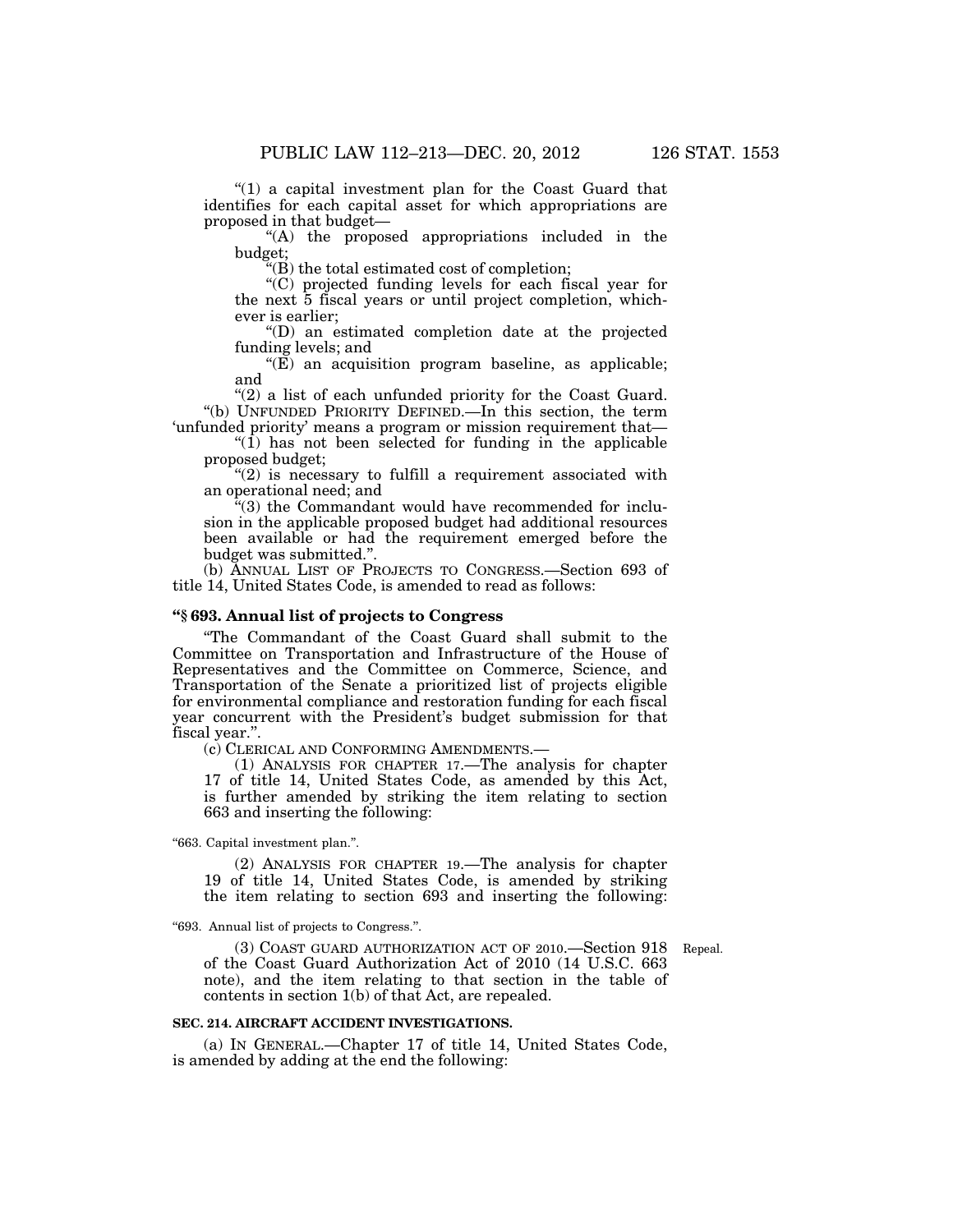# **''§ 678. Aircraft accident investigations**

Records. Reports.

''(a) IN GENERAL.—Whenever the Commandant of the Coast Guard conducts an accident investigation of an accident involving an aircraft under the jurisdiction of the Commandant, the records and report of the investigation shall be treated in accordance with this section.

''(b) PUBLIC DISCLOSURE OF CERTAIN ACCIDENT INVESTIGATION INFORMATION.— ''(1) IN GENERAL.—Subject to paragraph (2), the Com-

mandant, upon request, shall publicly disclose unclassified tapes, scientific reports, and other factual information pertinent to an aircraft accident investigation.

Determination.

"(2) CONDITIONS.—The Commandant shall only disclose information requested pursuant to paragraph (1) if the Commandant determines—

''(A) that such tapes, reports, or other information would be included within and releasable with the final accident investigation report; and

''(B) that release of such tapes, reports, or other information—

"(i) would not undermine the ability of accident or safety investigators to continue to conduct the investigation; and

''(ii) would not compromise national security.

''(3) RESTRICTION.—A disclosure under paragraph (1) may not be made by or through officials with responsibility for, or who are conducting, a safety investigation with respect to the accident.

''(c) OPINIONS REGARDING CAUSATION OF ACCIDENT.—Following an aircraft accident referred to in subsection (a)—

" $(1)$  if the evidence surrounding the accident is sufficient for the investigators who conduct the accident investigation to come to an opinion as to the cause or causes of the accident, the final report of the accident investigation shall set forth the opinion of the investigators as to the cause or causes of the accident; and

 $(2)$  if the evidence surrounding the accident is not sufficient for the investigators to come to an opinion as to the cause or causes of the accident, the final report of the accident investigation shall include a description of those factors, if any, that, in the opinion of the investigators, substantially contributed to or caused the accident.

''(d) USE OF INFORMATION IN CIVIL OR CRIMINAL PRO-CEEDINGS.—For purposes of any civil or criminal proceeding arising from an aircraft accident referred to in subsection (a), any opinion of the accident investigators as to the cause of, or the factors contributing to, the accident set forth in the accident investigation report may not be considered as evidence in such proceeding, nor may such report be considered an admission of liability by the United States or by any person referred to in such report.

''(e) DEFINITIONS.—For purposes of this section—

"(1) the term 'accident investigation' means any form of investigation by Coast Guard personnel of an aircraft accident referred to in subsection (a), other than a safety investigation; and

 $"(2)$  the term 'safety investigation' means an investigation by Coast Guard personnel of an aircraft accident referred to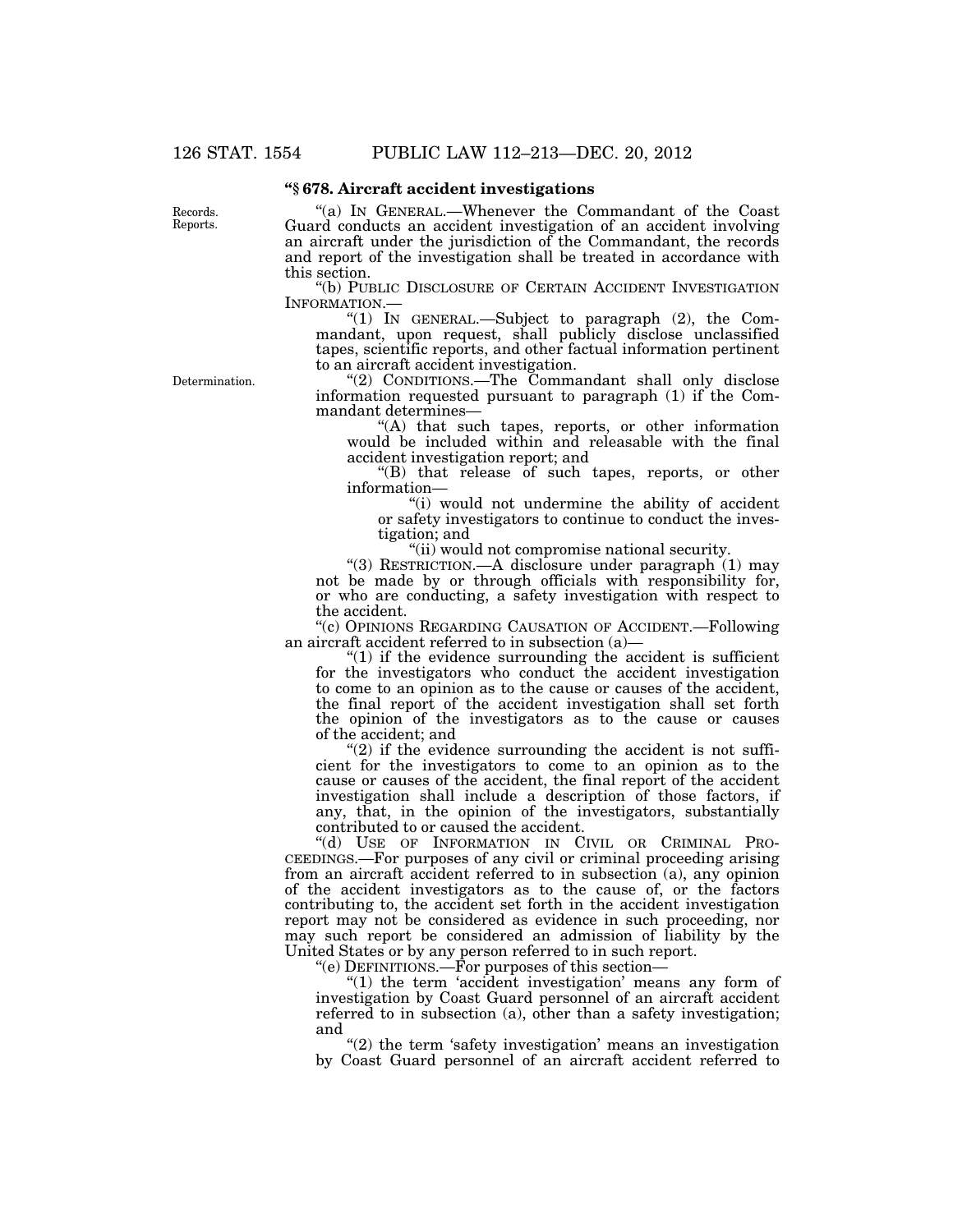in subsection (a) that is conducted solely to determine the cause of the accident and to obtain information that may prevent the occurrence of similar accidents."

(b) CLERICAL AMENDMENT.—The analysis for chapter 17 of title 14, United States Code, as amended by this Act, is further amended by adding at the end the following:

''678. Aircraft accident investigations.''.

#### **SEC. 215. COAST GUARD AUXILIARY ENROLLMENT ELIGIBILITY.**

(a) IN GENERAL.—Section 823 of title 14, United States Code, is amended to read as follows:

# **''§ 823. Eligibility; enrollments**

''The Auxiliary shall be composed of nationals of the United States, as defined in section  $101(a)(22)$  of the Immigration and Nationality Act (8 U.S.C. 1101(a)(22)), and aliens lawfully admitted for permanent residence, as defined in section  $101(a)(20)$  of the Immigration and Nationality Act (8 U.S.C. 1101(a)(20))—

" $(1)$  who-

''(A) are owners, sole or part, of motorboats, yachts, aircraft, or radio stations; or

''(B) by reason of their special training or experience are deemed by the Commandant to be qualified for duty in the Auxiliary; and

" $(2)$  who may be enrolled therein pursuant to applicable regulations.''.

(b) CLERICAL AMENDMENT.—The analysis for chapter 23 of title 14, United States Code, is amended by striking the item relating to section 823 and inserting the following:

''823. Eligibility; enrollments.''.

#### **SEC. 216. REPEALS.**

(a) DISTRICT OMBUDSMEN.—Section 55 of title 14, United States Code, and the item relating to such section in the analysis for chapter 3 of such title, are repealed.

(b) COOPERATION WITH RESPECT TO AIDS TO AIR NAVIGATION.— Section 82 of title 14, United States Code, and the item relating to such section in the analysis for chapter 5 of such title, are repealed.

(c) OCEAN STATIONS.—Section 90 of title 14, United States Code, and the item relating to such section in the analysis for chapter 5 of such title, are repealed.

(d) DETAIL OF MEMBERS TO ASSIST FOREIGN GOVERNMENTS.— Section 149(a) of title 14, United States Code, is amended by striking the second and third sentences.

(e) ADVISORY COMMITTEE.—Section 193 of title 14, United States Code, and the item relating to such section in the analysis for chapter 9 of such title, are repealed.

(f) HISTORY FELLOWSHIPS.—Section 198 of title 14, United States Code, and the item relating to such section in the analysis for chapter 9 of such title, are repealed.

### **SEC. 217. TECHNICAL CORRECTIONS TO TITLE 14.**

Title 14, United States Code, as amended by this Act, is further amended—

(1) by amending chapter 1 to read as follows: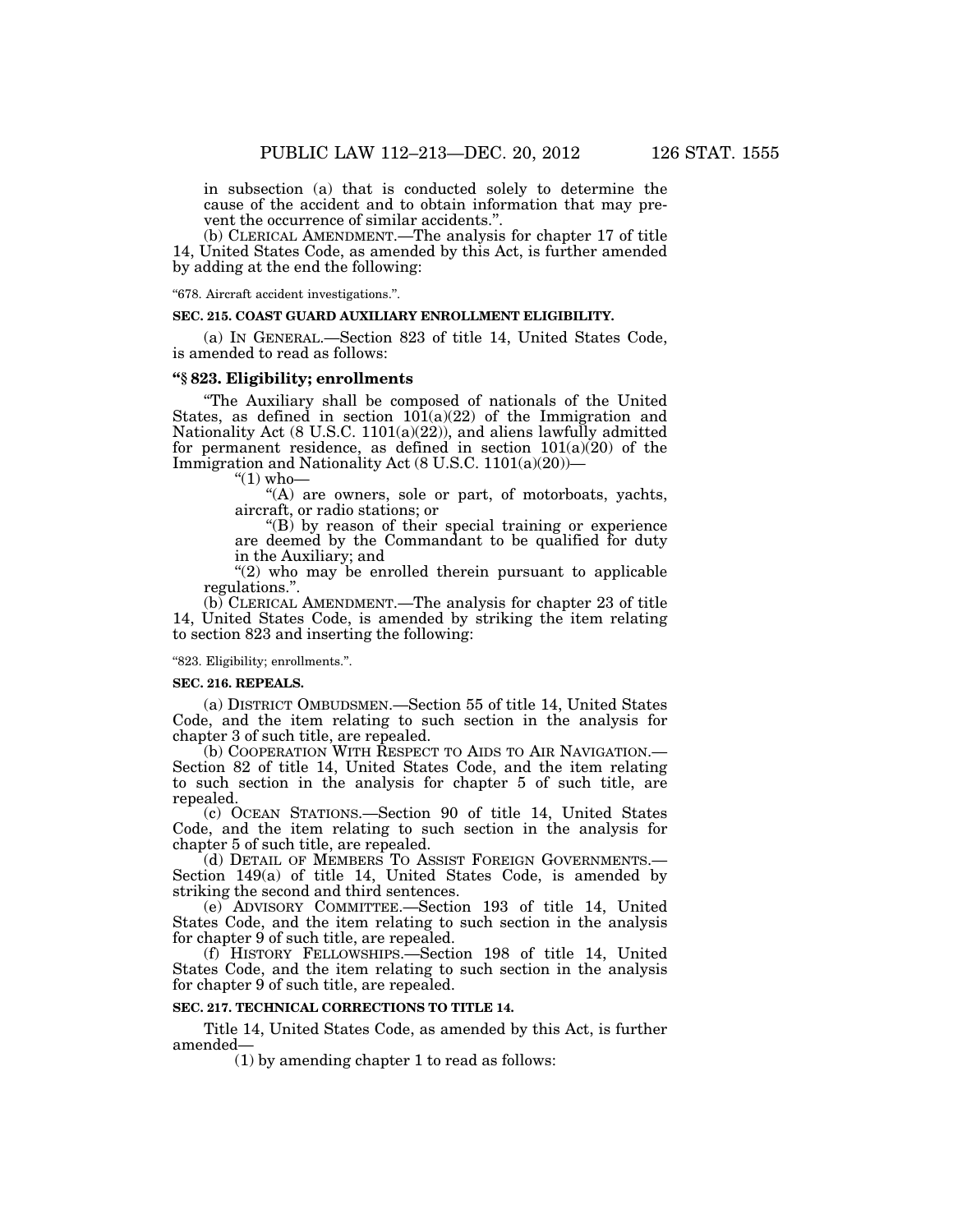# **''CHAPTER 1—ESTABLISHMENT AND DUTIES**

''Sec.

''1. Establishment of Coast Guard.

''2. Primary duties.

''3. Department in which the Coast Guard operates.

"4. Secretary defined.

#### **''§ 1. Establishment of Coast Guard**

''The Coast Guard, established January 28, 1915, shall be a military service and a branch of the armed forces of the United States at all times.

# **''§ 2. Primary duties**

''The Coast Guard shall—

 $(1)$  enforce or assist in the enforcement of all applicable Federal laws on, under, and over the high seas and waters subject to the jurisdiction of the United States;

"(2) engage in maritime air surveillance or interdiction to enforce or assist in the enforcement of the laws of the United States;

''(3) administer laws and promulgate and enforce regulations for the promotion of safety of life and property on and under the high seas and waters subject to the jurisdiction of the United States, covering all matters not specifically delegated by law to some other executive department;

"(4) develop, establish, maintain, and operate, with due regard to the requirements of national defense, aids to maritime navigation, icebreaking facilities, and rescue facilities for the promotion of safety on, under, and over the high seas and waters subject to the jurisdiction of the United States;

''(5) pursuant to international agreements, develop, establish, maintain, and operate icebreaking facilities on, under, and over waters other than the high seas and waters subject to the jurisdiction of the United States;

 $(6)$  engage in oceanographic research of the high seas and in waters subject to the jurisdiction of the United States; and

 $''(7)$  maintain a state of readiness to function as a specialized service in the Navy in time of war, including the fulfillment of Maritime Defense Zone command responsibilities.

# **''§ 3. Department in which the Coast Guard operates**

''(a) IN GENERAL.—The Coast Guard shall be a service in the Department of Homeland Security, except when operating as a service in the Navy.

''(b) TRANSFERS.—Upon the declaration of war if Congress so directs in the declaration or when the President directs, the Coast Guard shall operate as a service in the Navy, and shall so continue until the President, by Executive order, transfers the Coast Guard back to the Department of Homeland Security. While operating as a service in the Navy, the Coast Guard shall be subject to the orders of the Secretary of the Navy, who may order changes in Coast Guard operations to render them uniform, to the extent such Secretary deems advisable, with Navy operations.

"(c) OPERATION AS A SERVICE IN THE NAVY.—Whenever the Coast Guard operates as a service in the Navy—

President.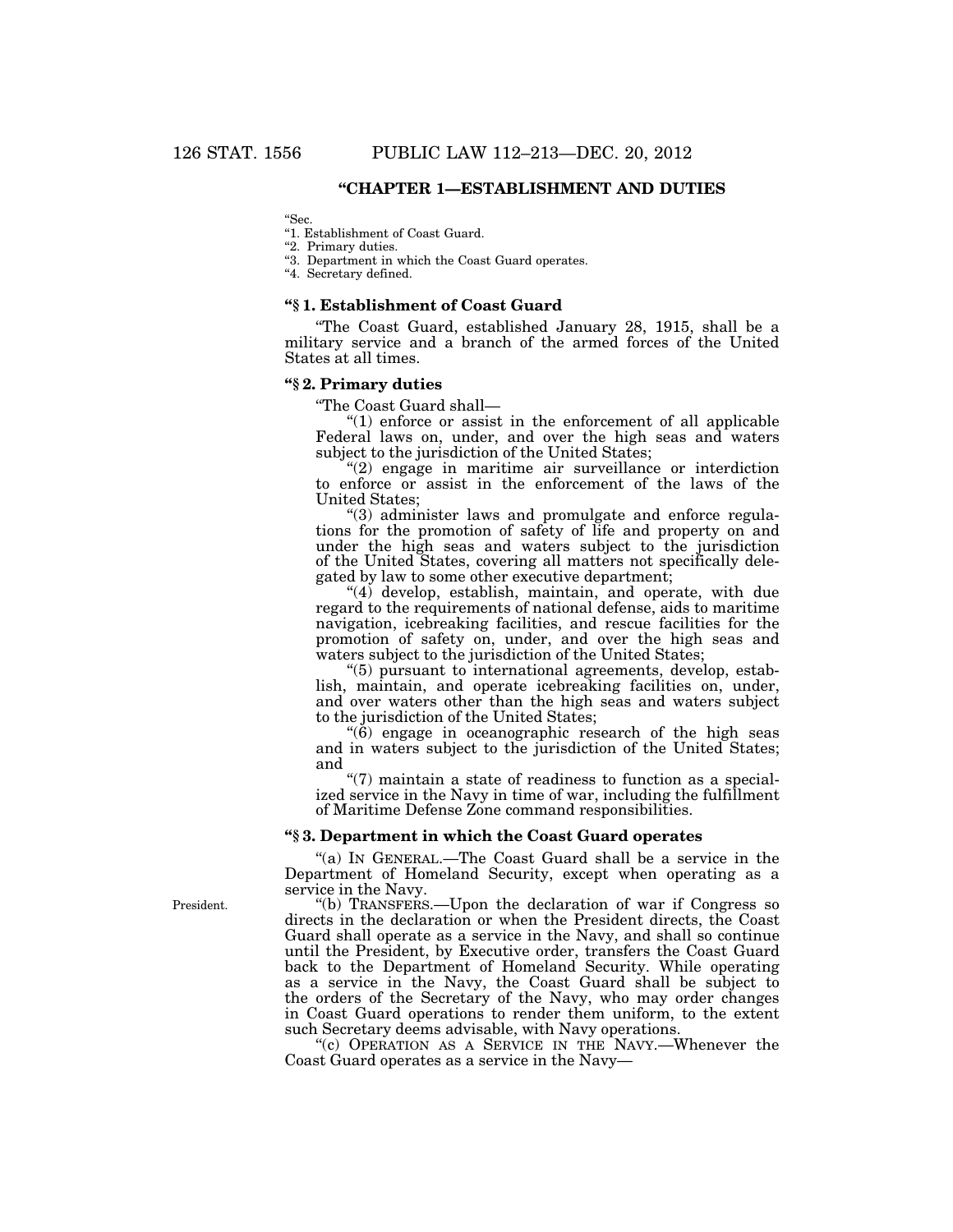''(1) applicable appropriations of the Navy Department shall be available for the expense of the Coast Guard;

"(2) applicable appropriations of the Coast Guard shall be available for transfer to the Navy Department;

"(3) precedence between commissioned officers of corresponding grades in the Coast Guard and the Navy shall be determined by the date of rank stated by their commissions in those grades;

''(4) personnel of the Coast Guard shall be eligible to receive gratuities, medals, and other insignia of honor on the same basis as personnel in the naval service or serving in any capacity with the Navy; and

''(5) the Secretary may place on furlough any officer of the Coast Guard and officers on furlough shall receive one half of the pay to which they would be entitled if on leave of absence, but officers of the Coast Guard Reserve shall not be so placed on furlough.

#### **''§ 4. Secretary defined**

"In this title, the term 'Secretary' means the Secretary of the respective department in which the Coast Guard is operating.'';

(2) in section 95(c), by striking ''of Homeland Security''; (3) in section  $259(c)(1)$ , by striking "After selecting" and inserting "In selecting";

(4) in section 286a(d), by striking ''severance pay'' each place it appears and inserting ''separation pay'';

 $(5)$  in the second sentence of section 290 $(a)$ , by striking "in the grade of vice admiral" and inserting "in or above the grade of vice admiral'';

 $(6)$  in section 516(a), by striking "of Homeland Security"; (7) by amending section 564 to read as follows:

# **''§ 564. Prohibition on use of lead systems integrators**

''(a) IN GENERAL.—

''(1) USE OF LEAD SYSTEMS INTEGRATOR.—The Commandant may not use a private sector entity as a lead systems integrator.

"(2) FULL AND OPEN COMPETITION.—The Commandant shall use full and open competition for any acquisition contract unless otherwise excepted in accordance with Federal acquisition laws and regulations promulgated under those laws, including the Federal Acquisition Regulation.

"(3) NO EFFECT ON SMALL BUSINESS ACT.—Nothing in this subsection shall be construed to supersede or otherwise affect the authorities provided by and under the Small Business Act (15 U.S.C. 631 et seq.).

''(b) LIMITATION ON FINANCIAL INTEREST IN SUBCONTRACTORS.— Neither an entity performing lead systems integrator functions for a Coast Guard acquisition nor a Tier 1 subcontractor for any acquisition may have a financial interest in a subcontractor below the Tier 1 subcontractor level unless—

 $(1)$  the subcontractor was selected by the prime contractor through full and open competition for such procurement;

 $\widetilde{P(2)}$  the procurement was awarded by an entity performing lead systems integrator functions or a subcontractor through full and open competition;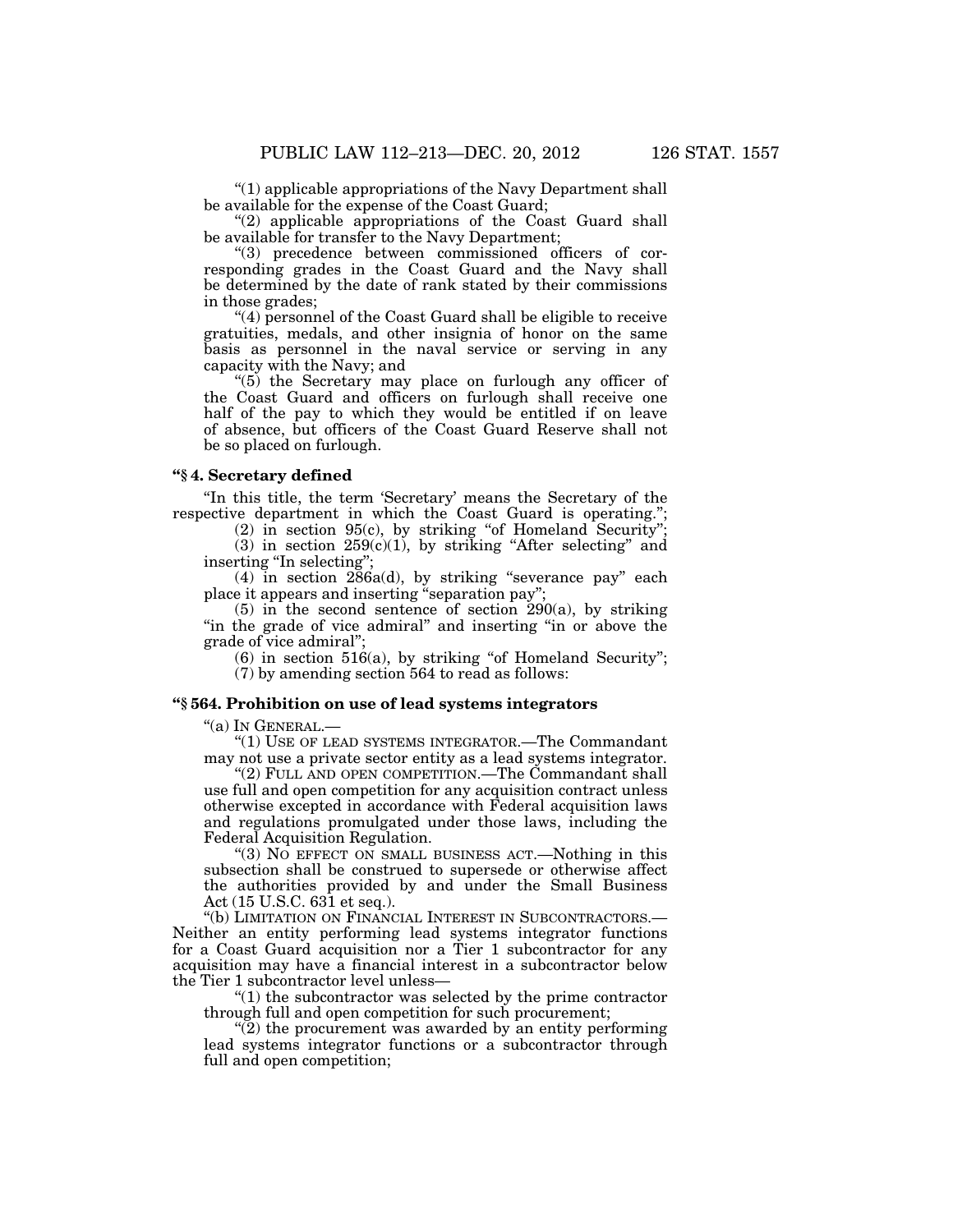''(3) the procurement was awarded by a subcontractor through a process over which the entity performing lead systems integrator functions or a Tier 1 subcontractor exercised no control; or

''(4) the Commandant has determined that the procurement was awarded in a manner consistent with Federal acquisition laws and regulations promulgated under those laws, including the Federal Acquisition Regulation.'';

 $(8)$  in section 569 $(a)$ , by striking "and annually thereafter,"; (9) in the analysis for chapter 17—

(A) by striking the item relating to section 669 and inserting the following:

''669. Telephone installation and charges.''; and

(B) by striking the item relating to section 674 and inserting the following:

''674. Small boat station rescue capability.'';

 $(10)$  in section 666 $(a)$ , by striking "of Homeland Security" and inserting ''of the department in which the Coast Guard is operating'';

 $(11)$  in section 673 $(a)(3)$ , by striking "of Homeland Security (when the Coast Guard is not operating as a service in the Navy)'

 $(12)$  in section 674, by striking "of Homeland Security"; (13) in section 675(a), by striking ''Secretary'' and all that follows through "may not" and inserting "Secretary may not"; and

(14) in the first sentence of section 740(d), by striking "that appointment" and inserting "that appointment to the Reserve''.

# **SEC. 218. ACQUISITION WORKFORCE EXPEDITED HIRING AUTHORITY.**

Section 404 of the Coast Guard Authorization Act of 2010 (Public Law 111–281; 124 Stat. 2950) is amended—

 $(1)$  in subsection  $(a)(1)$ , by striking "as shortage category positions;'' and inserting ''as positions for which there exists a shortage of candidates or there is a critical hiring need;'';  $(2)$  in subsection  $(b)$ –

(A) by striking "paragraph" and inserting "section"; and

 $(B)$  by striking "2012." and inserting "2015."; and

 $(3)$  in subsection  $(c)$ , by striking "section 562 $(d)$  of title 14, United States Code, as added by this title," and inserting ''section 569a of title 14, United States Code,''.

# **SEC. 219. RENEWAL OF TEMPORARY EARLY RETIREMENT AUTHORITY.**

For fiscal years 2013 through 2018—

(1) notwithstanding subsection  $(c)(2)(A)$  of section 4403 of the National Defense Authorization Act for Fiscal Year 1993 (10 U.S.C. 1293 note), such section shall apply to the Coast Guard in the same manner and to the same extent it applies to the Department of Defense, except that—

(A) the Secretary of Homeland Security shall implement such section with respect to the Coast Guard and, for purposes of that implementation, shall apply the applicable provisions of title 14, United States Code, relating to retirement of Coast Guard personnel; and

10 USC 1293 note.

Applicability.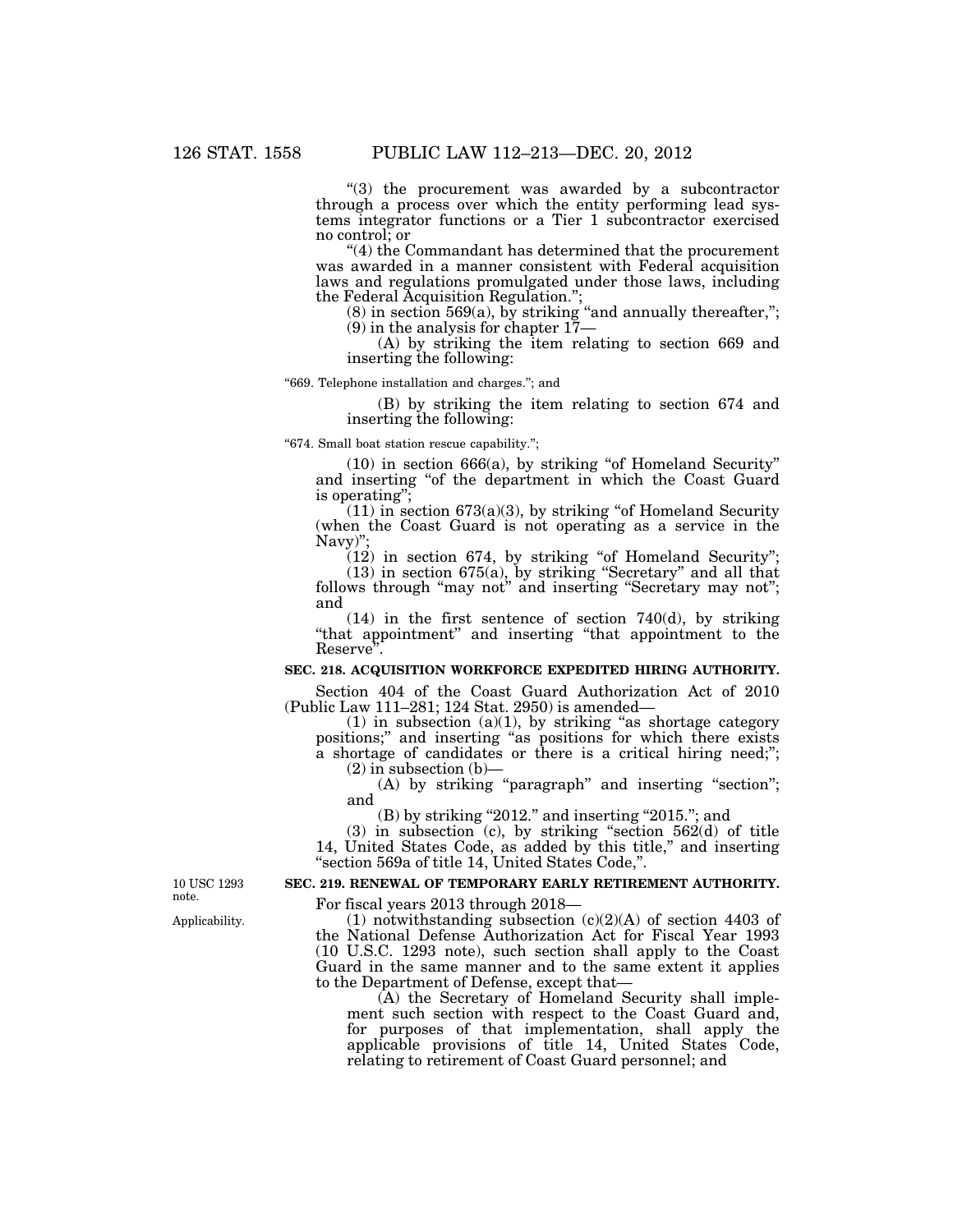(B) the total number of commissioned officers who retire pursuant to this section may not exceed 200, and the total number of enlisted members who retire pursuant to this section may not exceed 300; and

(2) only appropriations available for necessary expenses for the operation and maintenance of the Coast Guard shall be expended for the retired pay of personnel who retire pursuant to this section.

#### **SEC. 220. RESPONSE BOAT-MEDIUM PROCUREMENT.**

(a) REQUIREMENT TO FULFILL APPROVED PROGRAM OF RECORD.—Except as provided in subsection (b), the Commandant of the Coast Guard shall maintain the schedule and requirements for the total acquisition of 180 boats as specified in the approved program of record for the Response Boat-Medium acquisition program in effect on June 1, 2012.

(b) APPLICABILITY.—Subsection (a) shall not apply on and after the date on which the Commandant submits to the Committee on Transportation and Infrastructure of the House of Representatives and the Committee on Commerce, Science, and Transportation of the Senate such documentation as the Coast Guard Major Systems Acquisition Manual requires to justify reducing the approved program of record for Response Boat-Medium to a total acquisition of less than 180 boats.

#### **SEC. 221. NATIONAL SECURITY CUTTERS.**

(a) IN GENERAL.—

(1) MULTIYEAR AUTHORITY.—In fiscal year 2013 and each fiscal year thereafter, the Secretary of the department in which the Coast Guard is operating may enter into, in accordance with section 2306b of title 10, United States Code, a multiyear contract for the procurement of Coast Guard National Security Cutters and Government-furnished equipment associated with the National Security Cutter program.

(2) LIMITATION.—The Secretary may not enter into a contract under paragraph (1) until the date that is 30 days after the date the Secretary submits to the Committee on Commerce, Science, and Transportation of the Senate and the Committee on Transportation and Infrastructure of the House of Representatives a certification that the Secretary has made, with respect to the contract, each of the findings specified under section 2306b(a) of title 10, United States Code, and has done so in accordance with paragraph (3) of this subsection.

(3) DETERMINATION OF SUBSTANTIAL SAVINGS.—For purposes of this section, in conducting an analysis with respect to substantial savings under section  $2306b(a)(1)$  of title 10, United States Code, the Secretary—

(A) may not limit the analysis to a simple percentagebased metric; and

(B) shall employ a full-scale analysis of cost avoidance—

(i) based on a multiyear procurement; and

(ii) taking into account the potential benefit any accrued savings might have for future shipbuilding programs if the cost avoidance savings were subsequently utilized for further ship construction.

14 USC 573 note.

Contracts.

Time period. Certification.

Analysis.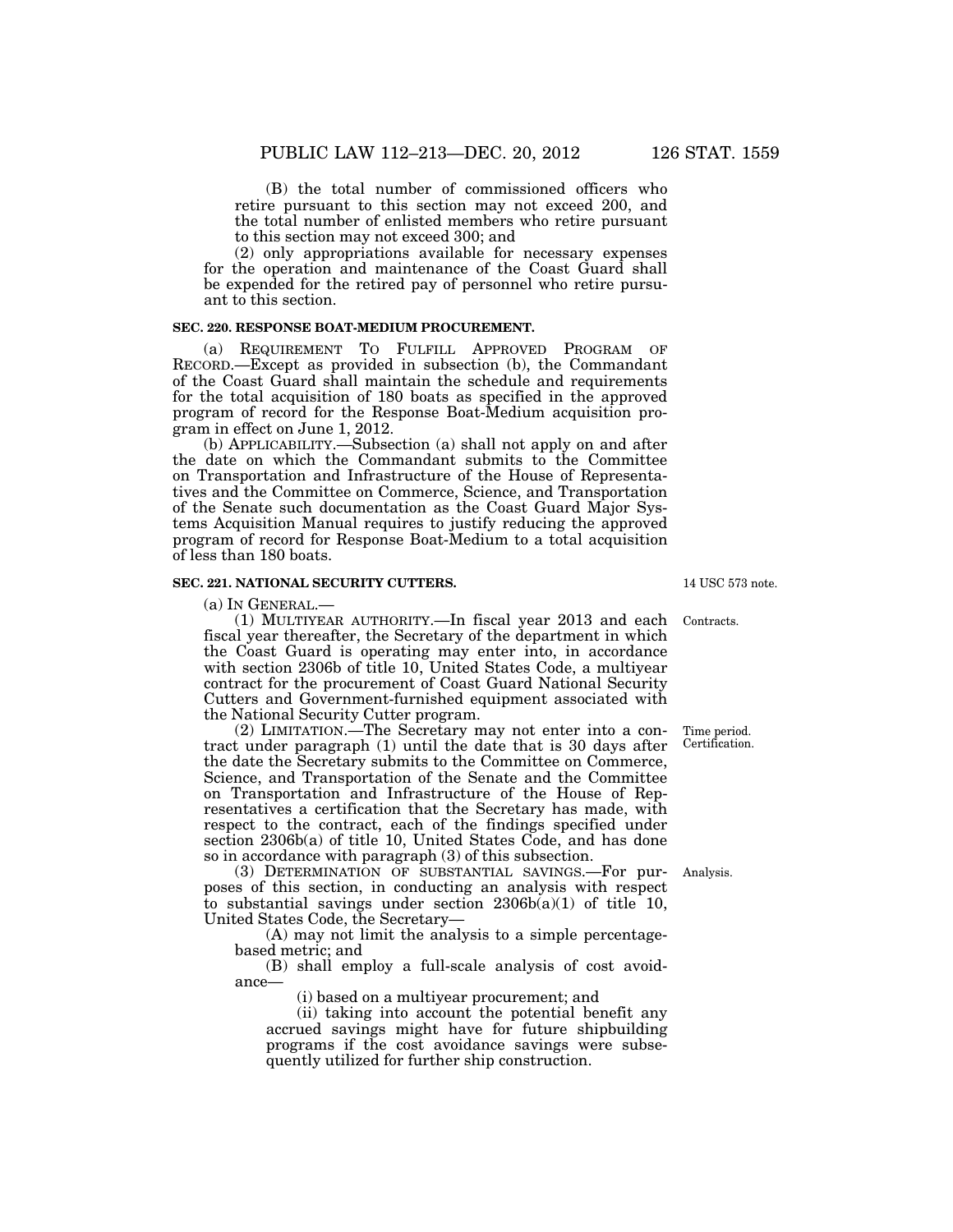(b) CERTIFICATE TO OPERATE.—The Commandant of the Coast Guard may not certify a sixth National Security Cutter as Ready for Operations before the Commandant has—

(1) submitted to the Committee on Commerce, Science, and Transportation of the Senate and the Committee on Transportation and Infrastructure of the House of Representatives program execution plans detailing—

(A) how the first 3 National Security Cutters will achieve the goal of 225 days away from homeport in fiscal years following the completion of the Structural Enhancement Drydock Availability of the first 2 National Security Cutters; and

(B) increased aerial coverage to support National Security Cutter operations; and

(2) awarded a contract for detailed design and construction for the Offshore Patrol Cutter.

#### **SEC. 222. COAST GUARD POLAR ICEBREAKERS.**

(a) IN GENERAL.—The Secretary of the department in which the Coast Guard is operating shall conduct a business case analysis of the options for and costs of reactivating and extending the service life of the Polar Sea until at least September 30, 2022, to maintain United States polar icebreaking capabilities and fulfill the Coast Guard's high latitude mission needs, as identified in the Coast Guard's July 2010, High Latitude Study Mission Analysis Report, during the Coast Guard's recapitalization of its polar class icebreaker fleet. The analysis shall include—

(1) an assessment of the current condition of the Polar Sea;

(2) a determination of the Polar Sea's operational capabilities with respect to fulfilling the Coast Guard's high latitude operating requirements if renovated and reactivated;

(3) a detailed estimate of costs with respect to reactivating and extending the service life of the Polar Sea;

(4) a life cycle cost estimate with respect to operating and maintaining the Polar Sea for the duration of its extended service life; and

(5) a determination of whether it is cost-effective to reactivate the Polar Sea compared with other options to provide icebreaking services as part of a strategy to maintain polar icebreaking services.

(b) RESTRICTIONS.—The Secretary shall not remove any part of the Polar Sea until the Secretary submits the analysis required under subsection (a).

(c) DEADLINE.—Not later than 270 days after the date of enactment of this Act, the Secretary shall submit to the Committee on Transportation and Infrastructure of the House of Representatives and the Committee on Commerce, Science, and Transportation of the Senate the analysis required under subsection (a).

(d) REQUIREMENT FOR REACTIVATION OF POLAR SEA.—<br>(1) SERVICE LIFE EXTENSION PLAN.—

(A) IN GENERAL.—If the Secretary determines based on the analysis required under subsection (a) that it is cost-effective to reactivate the Polar Sea compared with other options to provide icebreaking services, the Secretary shall develop a service life extension plan for such reactivation, including a timetable for such reactivation.

Analysis. Termination date.

Determination.

Plans.

Contracts.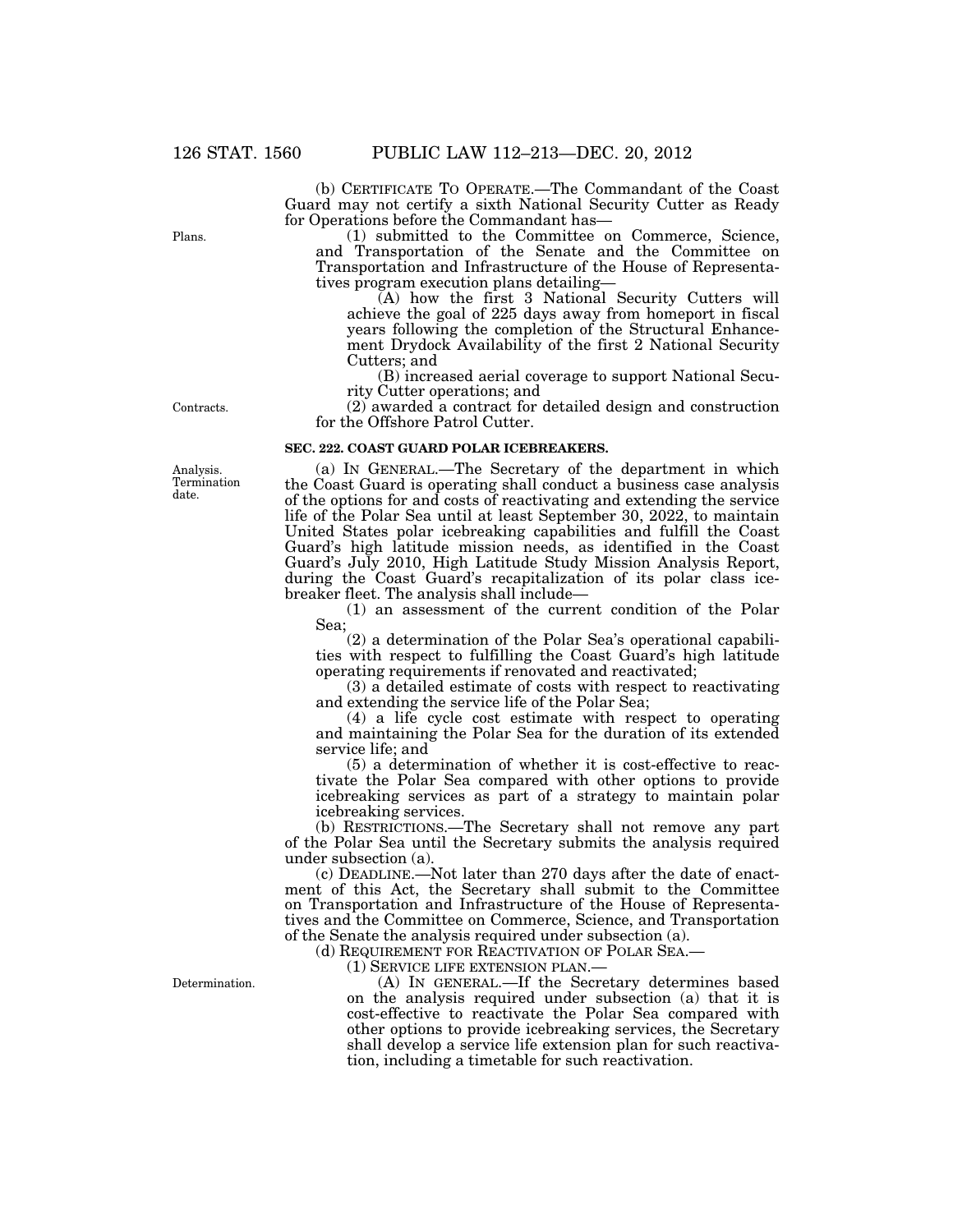(B) UTILIZATION OF EXISTING RESOURCES.—In the development of the plan required under subparagraph (A), the Secretary shall utilize to the greatest extent practicable recent plans, studies, assessments, and analyses regarding the Coast Guard's icebreakers and high latitude mission needs and operating requirements.

(C) SUBMISSION.—The Secretary shall submit the plan Deadline. required under subparagraph (A), if so required, to the Committee on Transportation and Infrastructure of the House of Representatives and the Committee on Commerce, Science, and Transportation of the Senate not later than 180 days after the submission of the analysis required under subsection (a).

(2) DECOMMISSIONING; BRIDGING STRATEGY.—If the analysis required under subsection (a) is submitted in accordance with subsection (c) and the Secretary determines under subsection  $(a)(5)$  that it is not cost-effective to reactivate the Polar Sea, then not later than 180 days after the date on which the analysis is required to be submitted under subsection (c) the Commandant of the Coast Guard— Deadline.

(A) may decommission the Polar Sea; and

(B) shall submit a bridging strategy for maintaining the Coast Guard's polar icebreaking services until at least September 30, 2022, to the Committee on Transportation and Infrastructure of the House of Representatives and the Committee on Commerce, Science, and Transportation of the Senate.

(e) RESTRICTION.—Except as provided in subsection (d), the Commandant of the Coast Guard may not—

(1) transfer, relinquish ownership of, dismantle, or recycle the Polar Sea or Polar Star;

(2) change the current homeport of either of the vessels; or

(3) expend any funds—

(A) for any expenses directly or indirectly associated with the decommissioning of either of the vessels, including expenses for dock use or other goods and services;

(B) for any personnel expenses directly or indirectly associated with the decommissioning of either of the vessels, including expenses for a decommissioning officer;

(C) for any expenses associated with a decommissioning ceremony for either of the vessels;

(D) to appoint a decommissioning officer to be affiliated with either of the vessels; or

(E) to place either of the vessels in inactive status. (f) DEFINITION.—For purposes of this section—

(1) the term ''Polar Sea'' means Coast Guard Cutter Polar Sea (WAGB 11); and

(2) the term ''Polar Star'' means Coast Guard Cutter Polar Star (WAGB 10).

(g) REPEAL.—This section shall cease to have effect on September 30, 2022.

Termination date.

Termination date.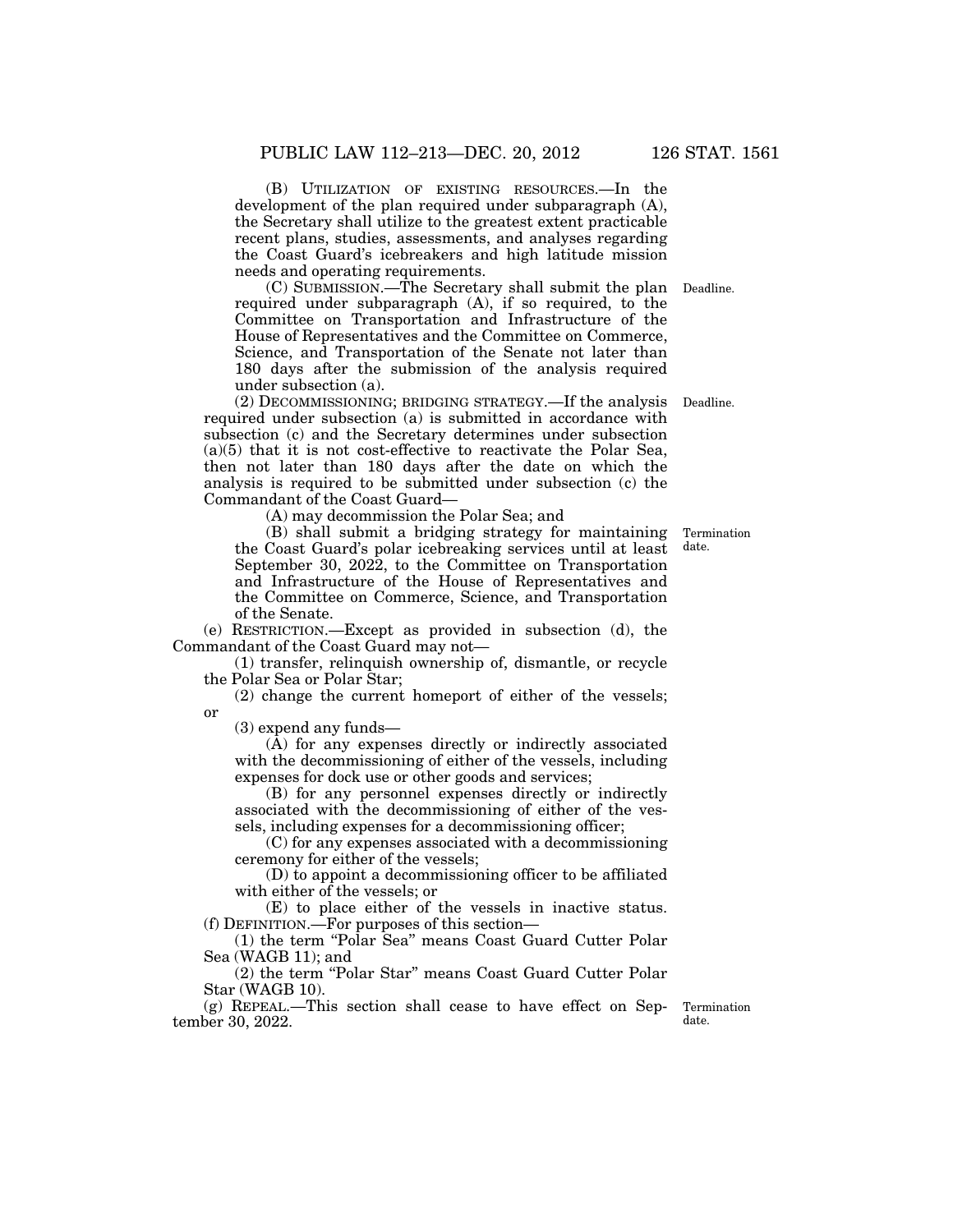# **TITLE III—SHIPPING AND NAVIGATION**

#### **SEC. 301. IDENTIFICATION OF ACTIONS TO ENABLE QUALIFIED UNITED STATES FLAG CAPACITY TO MEET NATIONAL DEFENSE REQUIREMENTS.**

Section 501(b) of title 46, United States Code, is amended— (1) by striking ''When the head'' and inserting the following: ''(1) IN GENERAL.—When the head''; and

(2) by adding at the end the following:<br>"(2) DETERMINATIONS.—The Mari ''(2) DETERMINATIONS.—The Maritime Administrator shall—

''(A) for each determination referred to in paragraph (1), identify any actions that could be taken to enable qualified United States flag capacity to meet national defense requirements;

''(B) provide notice of each such determination to the Secretary of Transportation and the head of the agency referred to in paragraph (1) for which the determination is made; and

''(C) publish each such determination on the Internet Web site of the Department of Transportation not later than 48 hours after notice of the determination is provided to the Secretary of Transportation.

"(3) NOTICE TO CONGRESS.

"(A) In GENERAL.—The head of an agency referred to in paragraph (1) shall notify the Committee on Transportation and Infrastructure of the House of Representatives and the Committee on Commerce, Science, and Transportation of the Senate—

"(i) of any request for a waiver of the navigation" or vessel-inspection laws under this section not later than 48 hours after receiving such a request; and

"(ii) of the issuance of any such waiver not later than 48 hours after such issuance.

''(B) CONTENTS.—Such head of an agency shall include in each notification under subparagraph (A)(ii) an explanation of—

''(i) the reasons the waiver is necessary; and

"(ii) the reasons actions referred to in paragraph  $(2)(A)$  are not feasible.".

# **SEC. 302. LIMITATION OF LIABILITY FOR NON-FEDERAL VESSEL TRAFFIC SERVICE OPERATORS.**

(a) IN GENERAL.—Section 2307 of title 46, United States Code, is amended—

(1) by striking the section designation and heading and inserting the following:

# **''§ 2307. Limitation of liability for Coast Guard Vessel Traffic Service pilots and non-Federal vessel traffic service operators'';**

(2) by striking ''Any pilot'' and inserting the following: ''(a) COAST GUARD VESSEL TRAFFIC SERVICE PILOTS.—Any pilot''; and

(3) by adding at the end the following:

Notice.

Web posting. Deadline.

Waivers. Deadline.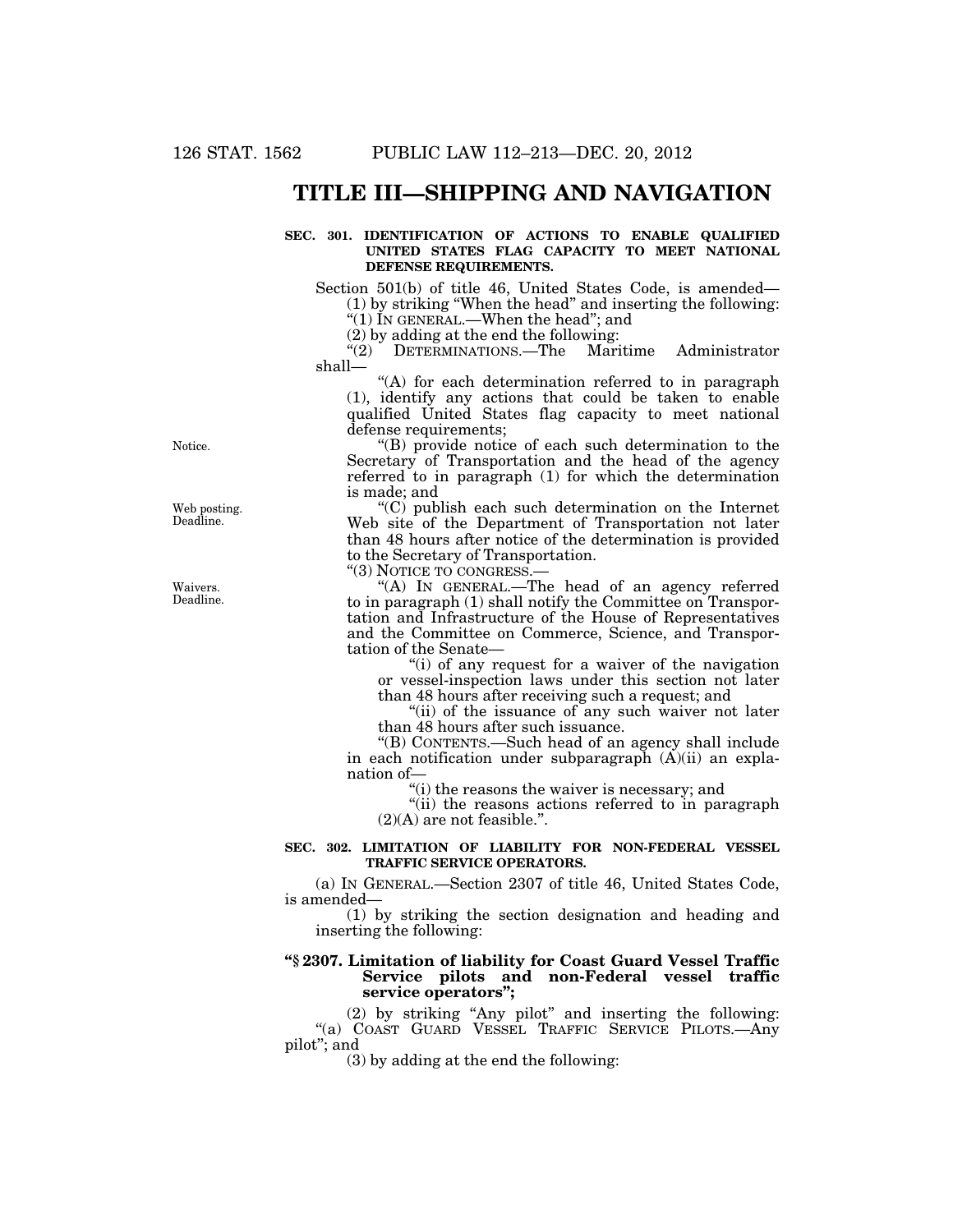''(b) NON-FEDERAL VESSEL TRAFFIC SERVICE OPERATORS.—An entity operating a non-Federal vessel traffic information service or advisory service pursuant to a duly executed written agreement with the Coast Guard, and any pilot acting on behalf of such entity, is not liable for damages caused by or related to information, advice, or communication assistance provided by such entity or pilot while so operating or acting unless the acts or omissions of such entity or pilot constitute gross negligence or willful misconduct.''.

(b) CLERICAL AMENDMENT.—The analysis for chapter 23 of title 46, United States Code, is amended by striking the item relating to section 2307 and inserting the following:

''2307. Limitation of liability for Coast Guard Vessel Traffic Service pilots and non-Federal vessel traffic service operators.''.

#### **SEC. 303. SURVIVAL CRAFT.**

Section 3104 of title 46, United States Code, is amended— (1) in subsection (b) by striking ''January 1, 2015'' and inserting ''the date that is 30 months after the date on which the report described in subsection (c) is submitted''; and

(2) by adding at the end the following:

"(c) REPORT.—Not later than 180 days after the date of enactment of this subsection, the Commandant of the Coast Guard shall submit to the Committee on Transportation and Infrastructure of the House of Representatives and the Committee on Commerce, Science, and Transportation of the Senate a report on the carriage of survival craft that ensures no part of an individual is immersed in water, which shall include—

"(1) the number of casualties, by vessel type and area of operation, as the result of immersion in water reported to the Coast Guard for each of fiscal years 1991 through 2011;

" $(2)$  the effect the carriage of such survival craft has on-''(A) vessel safety, including stability and safe naviga-

tion; and ''(B) survivability of individuals, including persons with disabilities, children, and the elderly;

"(3) the efficacy of alternative safety systems, devices, or measures;

"(4) the cost and cost effectiveness of requiring the carriage of such survival craft on vessels; and

''(5) the number of small businesses and nonprofit entities that would be affected by requiring the carriage of such survival craft on vessels.''.

# **SEC. 304. CLASSIFICATION SOCIETIES.**

Section 3316 of title 46, United States Code, is amended—  $(1)$  in subsection  $(b)(2)$ —

 $(A)$  by striking "and" at the end of subparagraph  $(A)$ ;

(B) by striking the period at the end of subparagraph (B) and inserting ''; and''; and

(C) by adding at the end the following:

''(C) if the Secretary of State determines that the foreign classification society does not provide comparable services in or for a state sponsor of terrorism.'';

 $(2)$  in subsection  $(d)(2)$ —

(A) by striking ''and'' at the end of subparagraph (A);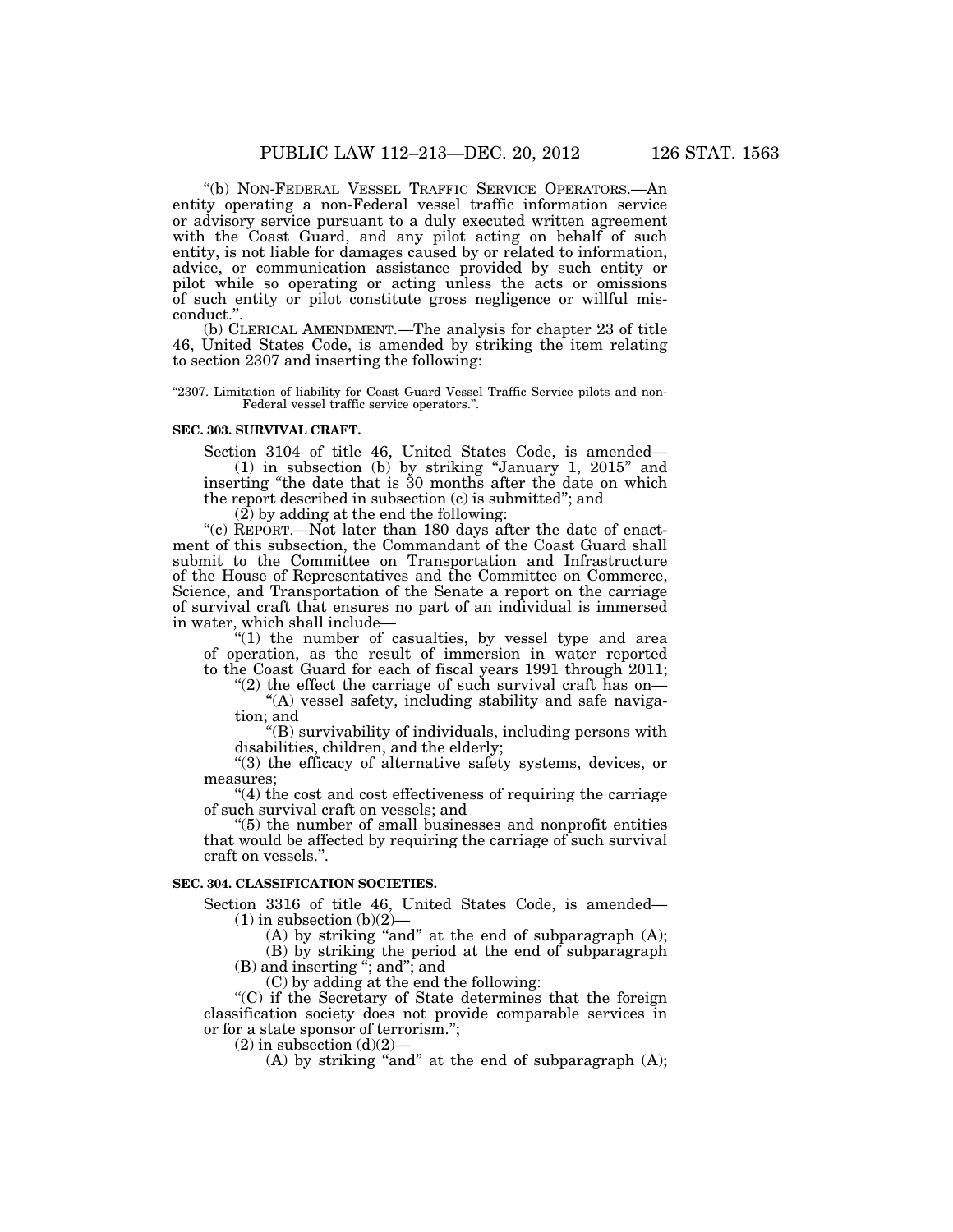(B) by striking the period at the end of subparagraph (B) and inserting ''; and''; and

(C) by adding at the end the following:

''(C) the Secretary of State determines that the foreign classification society does not provide comparable services in or for a state sponsor of terrorism.''; and

(3) by adding at the end the following:

''(e) The Secretary shall revoke a delegation made to a classification society under subsection (b) or (d) if the Secretary of State determines that the classification society provides comparable services in or for a state sponsor of terrorism.

"(f) In this section, the term 'state sponsor of terrorism' means any country the government of which the Secretary of State has determined has repeatedly provided support for acts of international terrorism pursuant to section 6(j) of the Export Administration Act of 1979 (as continued in effect under the International Emergency Economic Powers Act), section 620A of the Foreign Assistance Act of 1961, section 40 of the Arms Export Control Act, or any other provision of law.''.

### **SEC. 305. DOCKSIDE EXAMINATIONS.**

(a) IN GENERAL.—Section 4502(f) of title 46, United States Code, is amended—

 $(1)$  in paragraph  $(1)$ , by striking "and" at the end;

 $(2)$  in paragraph  $(2)$ —

 $(A)$  by striking "at least once every 2 years" and inserting "at least once every 5 years"; and inserting "at least once every 5 years"; and

(B) by striking the period at the end and inserting ''; and''; and

(3) by adding at the end the following:

 $'(3)$  shall complete the first dockside examination of a vessel under this subsection not later than October 15, 2015.''.

(b) DATABASE.—Section  $4502(g)(4)$  of title 46, United States Code, is amended by striking "a publicly accessible" and inserting ''an''.

(c) CERTIFICATION.—Section 4503 of title 46, United States Code, is amended—

(1) in subsection (c), by striking ''July 1, 2012.'' and inserting "July 1, 2013.";

 $(2)$  in subsection  $(d)$ —

(A) in paragraph  $(1)(B)$ , by striking "July 1, 2012;" and inserting "July 1, 2013;"; and

(B) in paragraph (2)—

 $(i)$  by striking "July 1, 2012," each place it appears and inserting "July 1,  $2013$ ,"; and

(ii) by striking ''substantial change to the dimension of or type of vessel'' and inserting ''major conversion''; and

(3) by adding at the end the following:

"(e) For the purposes of this section, the term 'built' means, with respect to a vessel, that the vessel's construction has reached any of the following stages:

''(1) The vessel's keel is laid.

 $''(2)$  Construction identifiable with the vessel has begun and assembly of that vessel has commenced comprising of at least 50 metric tons or one percent of the estimated mass of all structural material, whichever is less.''.

Definition.

Revocation. Determination.

Deadline.

Definition.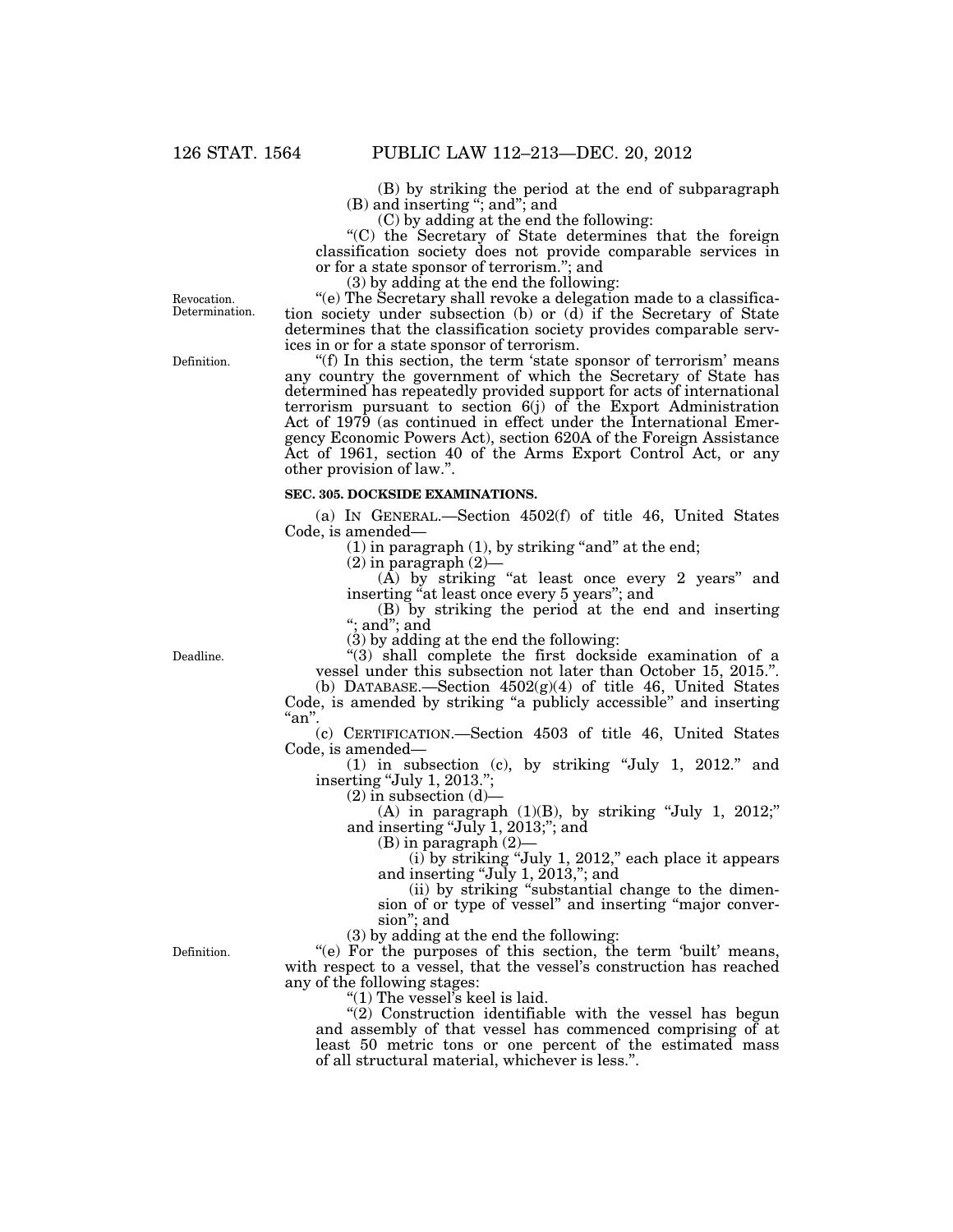(d) CONFORMING AMENDMENTS.—Chapter 51 of title 46, United States Code, is amended—

 $(1)$  in section 5102(b)(3), by striking "July 1, 2012." and inserting "July 1, 2013."; and

 $(2)$  in section 5103 $(c)$ —

 $(A)$  by striking "July 1, 2012," each place it appears and inserting "July  $1, 2013$ ,"; and

(B) by striking ''substantial change to the dimension of or type of the vessel'' and inserting ''major conversion''.

# **SEC. 306. AUTHORITY TO EXTEND THE DURATION OF MEDICAL CER-TIFICATES.**

(a) IN GENERAL.—Chapter 75 of title 46, United States Code, is amended by adding at the end the following:

### **''§ 7508. Authority to extend the duration of medical certificates**

"(a) GRANTING OF EXTENSIONS.—Notwithstanding any other Determination. provision of law, the Secretary may extend for not more than one year a medical certificate issued to an individual holding a license, merchant mariner's document, or certificate of registry issued under chapter 71 or 73 if the Secretary determines that the extension is required to enable the Coast Guard to eliminate a backlog in processing applications for medical certificates or is in response to a national emergency or natural disaster.

''(b) MANNER OF EXTENSION.—An extension under this section may be granted to individual seamen or a specifically identified group of seamen.''.

(b) CLERICAL AMENDMENT.—The analysis for chapter 75 of title 46, United States Code, is amended by adding at the end the following:

''7508. Authority to extend the duration of medical certificates.''.

#### **SEC. 307. CLARIFICATION OF RESTRICTIONS ON AMERICAN FISHERIES ACT VESSELS.**

Section 12113(d)(2) of title 46, United States Code, is amended—

(1) in subparagraph (B)—

(A) by striking ''that the regional'' and inserting the following: ''that—

"(i) the regional";

(B) by striking the semicolon and inserting "; and"; and

(C) by adding at the end the following:

 $\ddot{f}$ (ii) in the case of a vessel listed in paragraphs (1) through (20) of section 208(e) of the American Fisheries Act (title II of division C of Public Law 105– 277; 112 Stat. 2681–625 et seq.), the vessel is neither participating in nor eligible to participate in the non-AFA trawl catcher processor subsector (as that term is defined under section 219(a)(7) of the Department of Commerce and Related Agencies Appropriations Act, 2005 (Public Law 108–447; 118 Stat. 2887));''; and

 $(2)$  by amending subparagraph  $(C)$  to read as follows:

''(C) the vessel—

"(i) is either a rebuilt vessel or replacement vessel under section 208(g) of the American Fisheries Act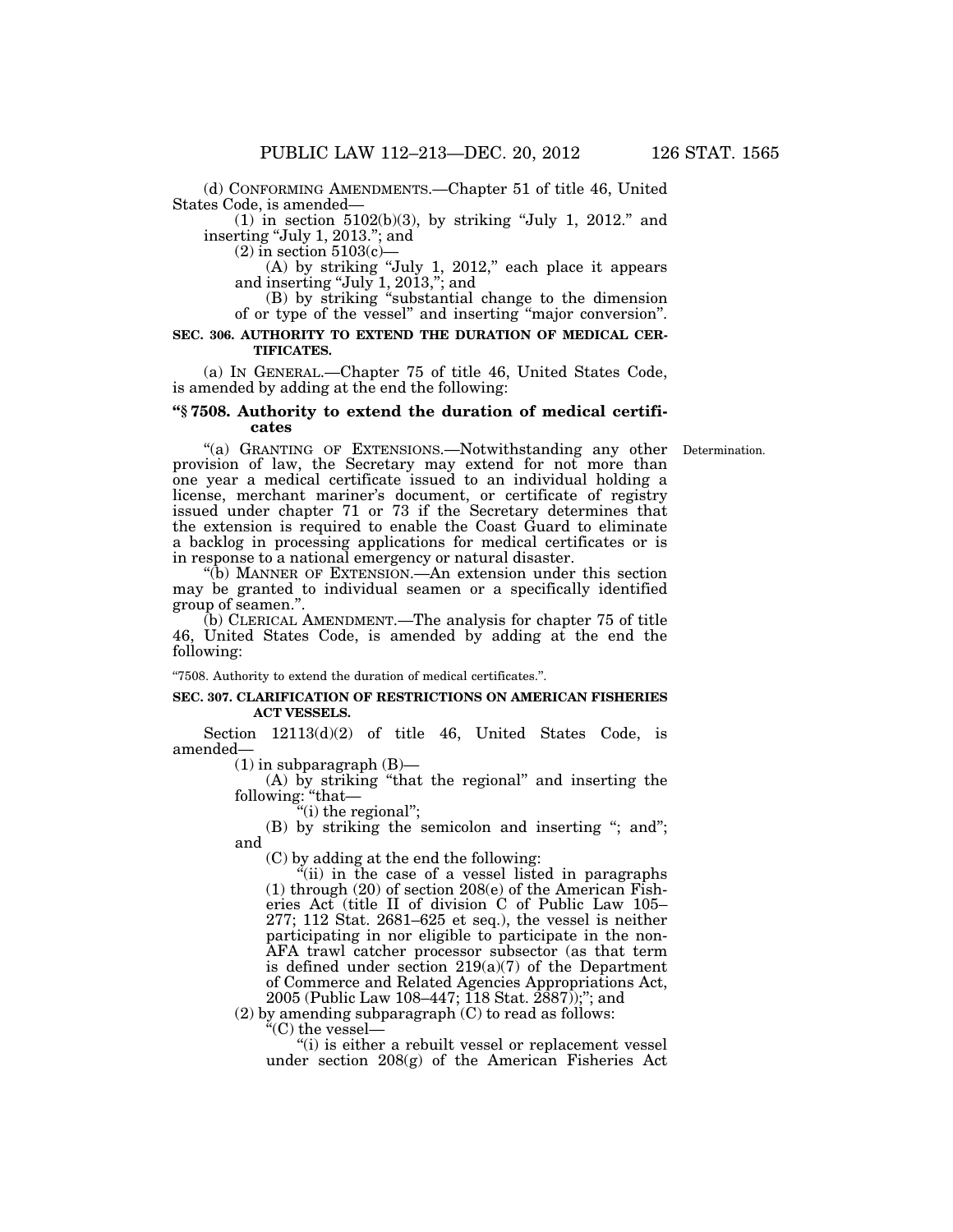(title II of division C of Public Law 105–277; 112 Stat. 2681–627);

"(ii) is eligible for a fishery endorsement under this section; and

"(iii) in the case of a vessel listed in paragraphs (1) through (20) of section 208(e) of the American Fisheries Act (title II of division C of Public Law 105– 277; 112 Stat. 2681–625 et seq.), is neither participating in nor eligible to participate in the non-AFA trawl catcher processor subsector (as that term is defined under section 219(a)(7) of the Department of Commerce and Related Agencies Appropriations Act, 2005 (Public Law 108–447; 118 Stat. 2887); or''.

#### **SEC. 308. INVESTIGATIONS BY SECRETARY.**

(a) IN GENERAL.—Chapter 121 of title 46, United States Code, is amended by inserting after section 12139 the following:

#### **''§ 12140. Investigations by Secretary**

''(a) IN GENERAL.—The Secretary may conduct investigations and inspections regarding compliance with this chapter and regulations prescribed under this chapter.

''(b) AUTHORITY TO OBTAIN EVIDENCE.—

" $(1)$  In GENERAL.—For the purposes of any investigation conducted under this section, the Secretary may issue a subpoena to require the attendance of a witness or the production of documents or other evidence relevant to the matter under investigation if—

Determination.

''(A) before the issuance of the subpoena, the Secretary requests a determination by the Attorney General as to whether the subpoena—

''(i) is reasonable; and

"(ii) will interfere with a criminal investigation; and

''(B) the Attorney General—

''(i) determines that the subpoena is reasonable and will not interfere with a criminal investigation; or

''(ii) fails to make a determination with respect to the subpoena before the date that is 30 days after the date on which the Secretary makes a request under subparagraph (A) with respect to the subpoena.

"(2) ENFORCEMENT.—In the case of a refusal to obey a subpoena issued to any person under this section, the Secretary may invoke the aid of the appropriate district court of the United States to compel compliance.''.

(b) CLERICAL AMENDMENT.—The analysis for chapter 121 of title 46, United States Code, is amended by inserting after the item relating to section 12139 the following:

''12140. Investigations by Secretary.''.

#### **SEC. 309. PENALTIES.**

Section 12151(a) of title 46, United States Code, is amended— (1) by striking ''A person that violates'' and inserting the following:

"(1) CIVIL PENALTIES.—Except as provided in paragraph (2), a person that violates'';

Time period.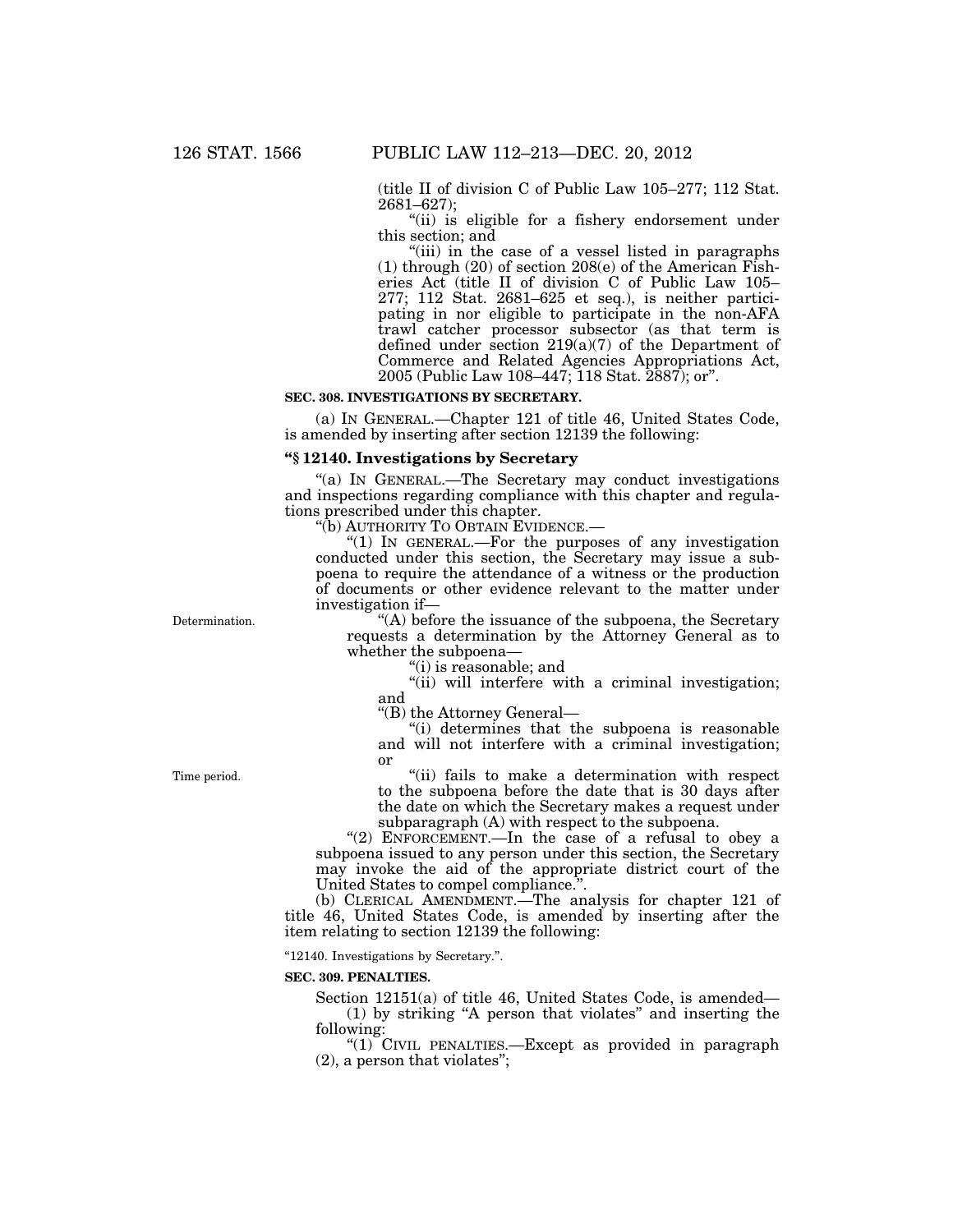(2) by striking ''\$10,000'' and inserting ''\$15,000''; and

(3) by adding at the end the following:

''(2) ACTIVITIES INVOLVING MOBILE OFFSHORE DRILLING UNITS.—A person that violates section 12111(d) or a regulation prescribed under that section is liable to the United States Government for a civil penalty in an amount that is \$25,000 or twice the charter rate of the vessel involved in the violation (as determined by the Secretary), whichever is greater. Each day of a continuing violation is a separate violation.''.

#### **SEC. 310. UNITED STATES COMMITTEE ON THE MARINE TRANSPOR-TATION SYSTEM.**

(a) IN GENERAL.—Chapter 555 of title 46, United States Code, is amended by adding at the end the following:

# **''§ 55502. United States Committee on the Marine Transportation System**

''(a) ESTABLISHMENT.—There is established a United States Committee on the Marine Transportation System (in this section referred to as the 'Committee').

''(b) PURPOSE.—The Committee shall serve as a Federal interagency coordinating committee for the purpose of—

" $(1)$  assessing the adequacy of the marine transportation system (including ports, waterways, channels, and their intermodal connections);

 $(2)$  promoting the integration of the marine transportation system with other modes of transportation and other uses of the marine environment; and

''(3) coordinating, improving the coordination of, and making recommendations with regard to Federal policies that impact the marine transportation system.

''(c) MEMBERSHIP.—

''(1) IN GENERAL.—The Committee shall consist of—

''(A) the Secretary of Transportation;

''(B) the Secretary of Defense;

''(C) the Secretary of Homeland Security;

''(D) the Secretary of Commerce;

"(E) the Secretary of the Treasury;

"(F) the Secretary of State;

''(G) the Secretary of the Interior;

''(H) the Secretary of Agriculture;

''(I) the Attorney General;

''(J) the Secretary of Labor;

"(K) the Secretary of Energy;

''(L) the Administrator of the Environmental Protection Agency;

" $(M)$  the Chairman of the Federal Maritime Commission;

''(N) the Chairman of the Joint Chiefs of Staff; and

''(O) the head of any other Federal agency who a  $\sqrt[4]{(0)}$  the head of any other Federal agency who a majority of the voting members of the Committee determines can further the purpose and activities of the Committee.

''(2) NONVOTING MEMBERS.—The Committee may include as many nonvoting members as a majority of the voting members of the Committee determines is appropriate to further the purpose and activities of the Committee.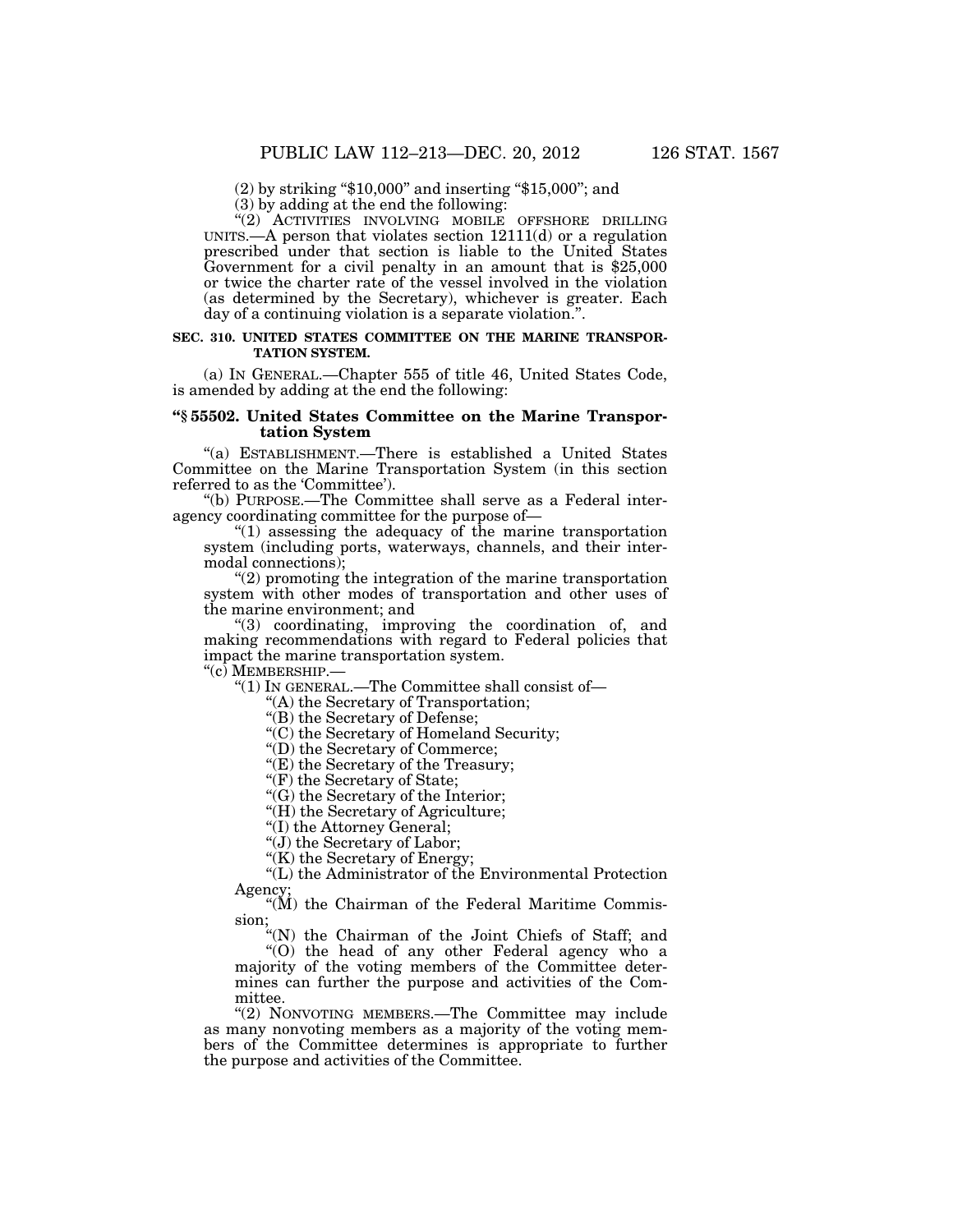''(d) SUPPORT.—

Establishment.

Appointment.

''(1) COORDINATING BOARD.—

''(A) IN GENERAL.—There is hereby established, within the Committee, a Coordinating Board. Each member of the Committee may select a senior level representative to serve on such Board. The Board shall assist the Committee in carrying out its purpose and activities.

''(B) CHAIR.—There shall be a Chair of the Coordinating Board. The Chair of the Coordinating Board shall rotate each year among the Secretary of Transportation, the Secretary of Defense, the Secretary of Homeland Security, and the Secretary of Commerce. The order of rotation shall be determined by a majority of the voting members of the Committee.

"(2) EXECUTIVE DIRECTOR.—The Secretary of Transportation, in consultation with the Secretary of Defense, the Secretary of Homeland Security, and the Secretary of Commerce, shall appoint an Executive Director of the Committee.

" $(3)$ <sup>T</sup>RANSFERS.—Notwithstanding any other provision of law, the head of a Federal department or agency who is a member of the Committee may—

"(A) provide, on a reimbursable or nonreimbursable basis, facilities, equipment, services, personnel, and other support services to carry out the activities of the Committee; and

''(B) transfer funds to another Federal department or agency in order to carry out the activities of the Committee.<br>
"(e) MARINE TRANSPORTATION SYSTEM ASSESSMENT AND

MARINE TRANSPORTATION SYSTEM ASSESSMENT AND STRATEGY.—Not later than one year after the date of enactment of this Act and every 5 years thereafter, the Committee shall provide to the Committee on Commerce, Science, and Transportation and the Committee on Environment and Public Works of the Senate and the Committee on Transportation and Infrastructure of the House of Representatives a report that includes—

" $(1)$  steps taken to implement actions recommended in the document titled 'National Strategy for the Marine Transportation System: A Framework for Action' and dated July 2008;

"(2) an assessment of the condition of the marine transportation system;

''(3) a discussion of the challenges the marine transportation system faces in meeting user demand, including estimates of investment levels required to ensure system infrastructure meets such demand;

"(4) a plan, with recommended actions, for improving the marine transportation system to meet current and future challenges; and

''(5) steps taken to implement actions recommended in previous reports required under this subsection.

''(f) CONSULTATION.—In carrying out its purpose and activities, the Committee may consult with marine transportation systemrelated advisory committees, interested parties, and the public.''.

(b) CLERICAL AMENDMENT.—The analysis for chapter 555 of title 46, United States Code, is amended by adding at the end the following:

''55502. United States Committee on the Marine Transportation System.''.

Deadlines. Reports. Plan.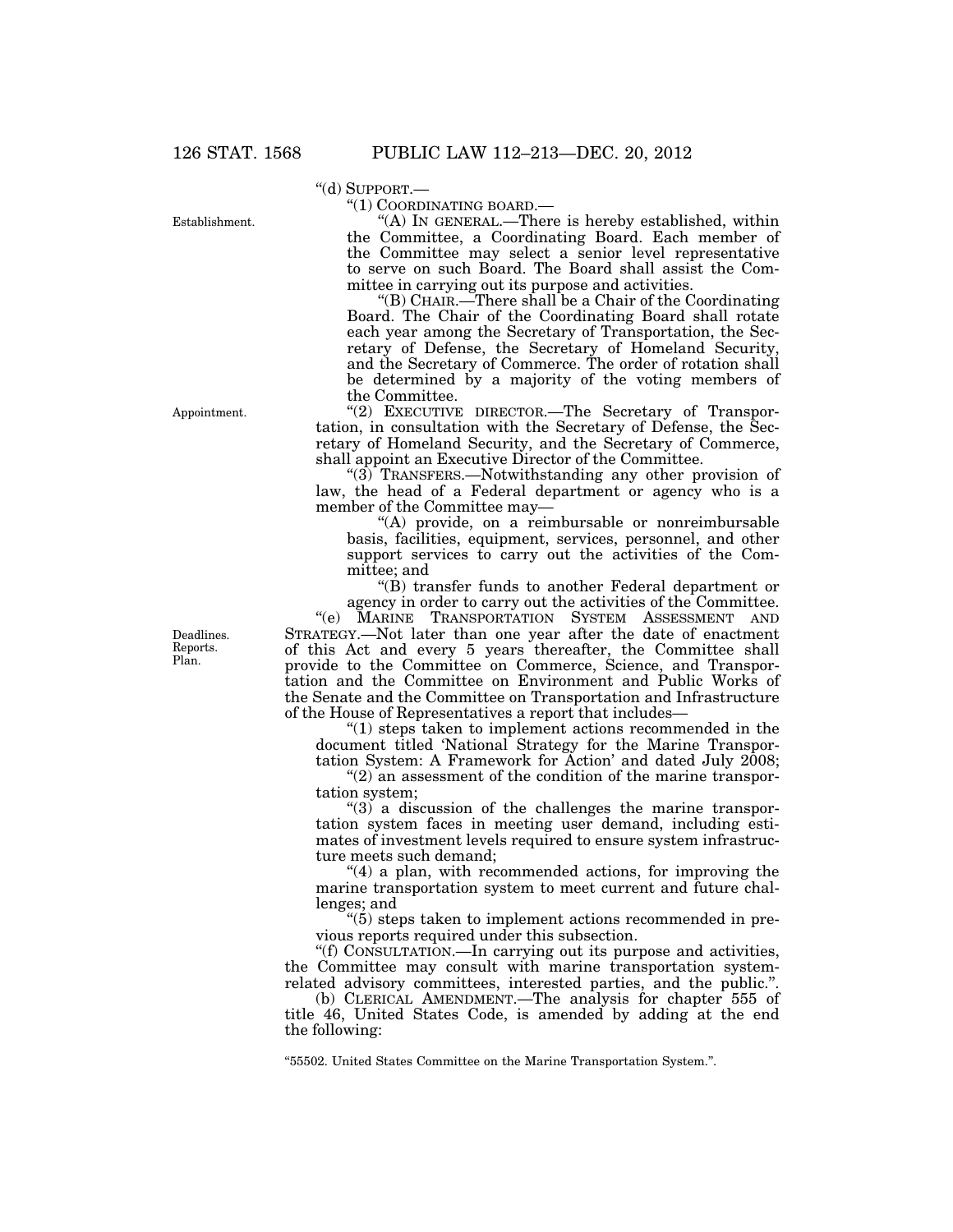#### **SEC. 311. TECHNICAL CORRECTION TO TITLE 46.**

Section 7507(a) of title 46, United States Code, is amended by striking "73" each place it appears and inserting "71".

### **SEC. 312. DEEPWATER PORTS.**

Section 3(9)(A) of the Deepwater Port Act of 1974 (33 U.S.C.  $1502(9)(A)$ ) is amended by inserting "or from" before "any State".

# **TITLE IV—MARITIME ADMINISTRATION AUTHORIZATION**

#### **SEC. 401. SHORT TITLE.**

This title may be cited as the ''Maritime Administration Authorization Act for Fiscal Year 2013''.

### **SEC. 402. AUTHORIZATION OF APPROPRIATIONS FOR NATIONAL SECU-RITY ASPECTS OF THE MERCHANT MARINE FOR FISCAL YEAR 2013.**

Funds are hereby authorized to be appropriated for fiscal year 2013, to be available without fiscal year limitation if so provided in appropriations Acts, for the use of the Department of Transportation for Maritime Administration programs associated with maintaining national security aspects of the merchant marine, as follows:

(1) For expenses necessary for operations of the United States Merchant Marine Academy, \$77,253,000, of which—

(A) \$67,253,000 shall remain available until expended for Academy operations; and

(B) \$10,000,000 shall remain available until expended for capital asset management at the Academy.

(2) For expenses necessary to support the State maritime academies, \$16,045,000, of which—

 $(A)$  \$2,400,000 shall remain available until expended for student incentive payments;

 $f(x)$  \$2,545,000 shall remain available until expended for direct payments to such academies; and

 $(C)$  \$11,100,000 shall remain available until expended for maintenance and repair of State maritime academy training vessels.<br>(3) For expenses necessary to dispose of vessels in the

National Defense Reserve Fleet, \$12,717,000, to remain available until expended.

(4) For expenses to maintain and preserve a United Statesflag merchant marine to serve the national security needs of the United States under chapter 531 of title 46, United States Code, \$186,000,000.

(5) For the cost (as defined in section 502(5) of the Federal Credit Reform Act of 1990 (2 U.S.C. 661a(5))) of loan guarantees under the program authorized by chapter 537 of title 46, United States Code, \$3,750,000, all of which shall remain available until expended for administrative expenses of the program.

#### **SEC. 403. MARITIME ENVIRONMENTAL AND TECHNICAL ASSISTANCE.**

(a) IN GENERAL.—Chapter 503 of title 46, United States Code, is amended by adding at the end the following:

Maritime Administration Authorization Act for Fiscal Year 2013.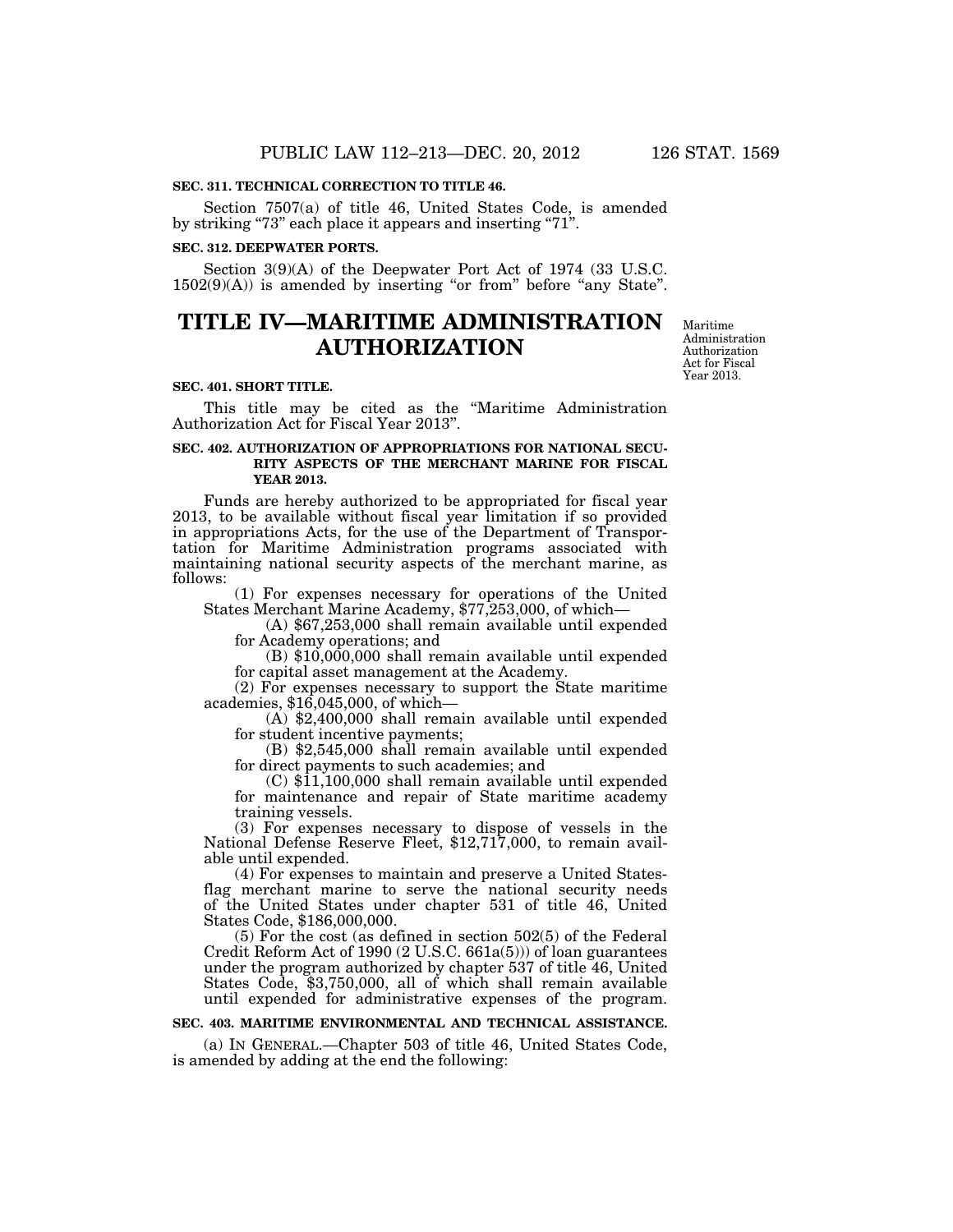#### **''§ 50307. Maritime environmental and technical assistance program**

''(a) IN GENERAL.—The Secretary of Transportation may engage in the environmental study, research, development, assessment, and deployment of emerging marine technologies and practices related to the marine transportation system through the use of public vessels under the control of the Maritime Administration or private vessels under United States registry, and through partnerships and cooperative efforts with academic, public, private, and nongovernmental entities and facilities.

''(b) COMPONENTS.—Under this section, the Secretary of Transportation may—

''(1) identify, study, evaluate, test, demonstrate, or improve emerging marine technologies and practices that are likely to achieve environmental improvements by—

''(A) reducing air emissions, water emissions, or other ship discharges;

''(B) increasing fuel economy or the use of alternative fuels and alternative energy (including the use of shore power); or

 $(C)$  controlling aquatic invasive species; and

''(2) coordinate with the Environmental Protection Agency, the Coast Guard, and other Federal, State, local, or tribal agencies, as appropriate.

''(c) COORDINATION.—Coordination under subsection (b)(2) may include—

"(1) activities that are associated with the development or approval of validation and testing regimes; and

 $\sqrt[n]{(2)}$  certification or validation of emerging technologies or practices that demonstrate significant environmental benefits.

''(d) ASSISTANCE.—The Secretary of Transportation may accept gifts, or enter into cooperative agreements, contracts, or other agreements with academic, public, private, and nongovernmental entities and facilities to carry out the activities authorized under subsection  $(a)$ .".

(b) CONFORMING AMENDMENT.—The analysis for chapter 503 of title 46, United States Code, is amended by inserting after the item relating to section 50306 the following:

''50307. Maritime environmental and technical assistance program.''.

# **SEC. 404. PROPERTY FOR INSTRUCTIONAL PURPOSES.**

Section 51103(b) of title 46, United States Code, is amended—

(1) in the subsection heading, by striking ''SURPLUS'';

(2) by amending paragraph  $(1)$  to read as follows:

"(1) IN GENERAL.—The Secretary may cooperate with and assist the institutions named in paragraph  $(2)$  by making vessels, fuel, shipboard equipment, and other marine equipment, owned by the United States Government and determined by the entity having custody and control of such property to be excess or surplus, available to those institutions for instructional purposes, by gift, loan, sale, lease, or charter on terms and conditions the Secretary considers appropriate. The consent of the Secretary of the Navy shall be obtained with respect to any property from National Defense Reserve Fleet vessels, if such vessels are either Ready Reserve Force vessels or other National Defense Reserve Fleet vessels determined to be of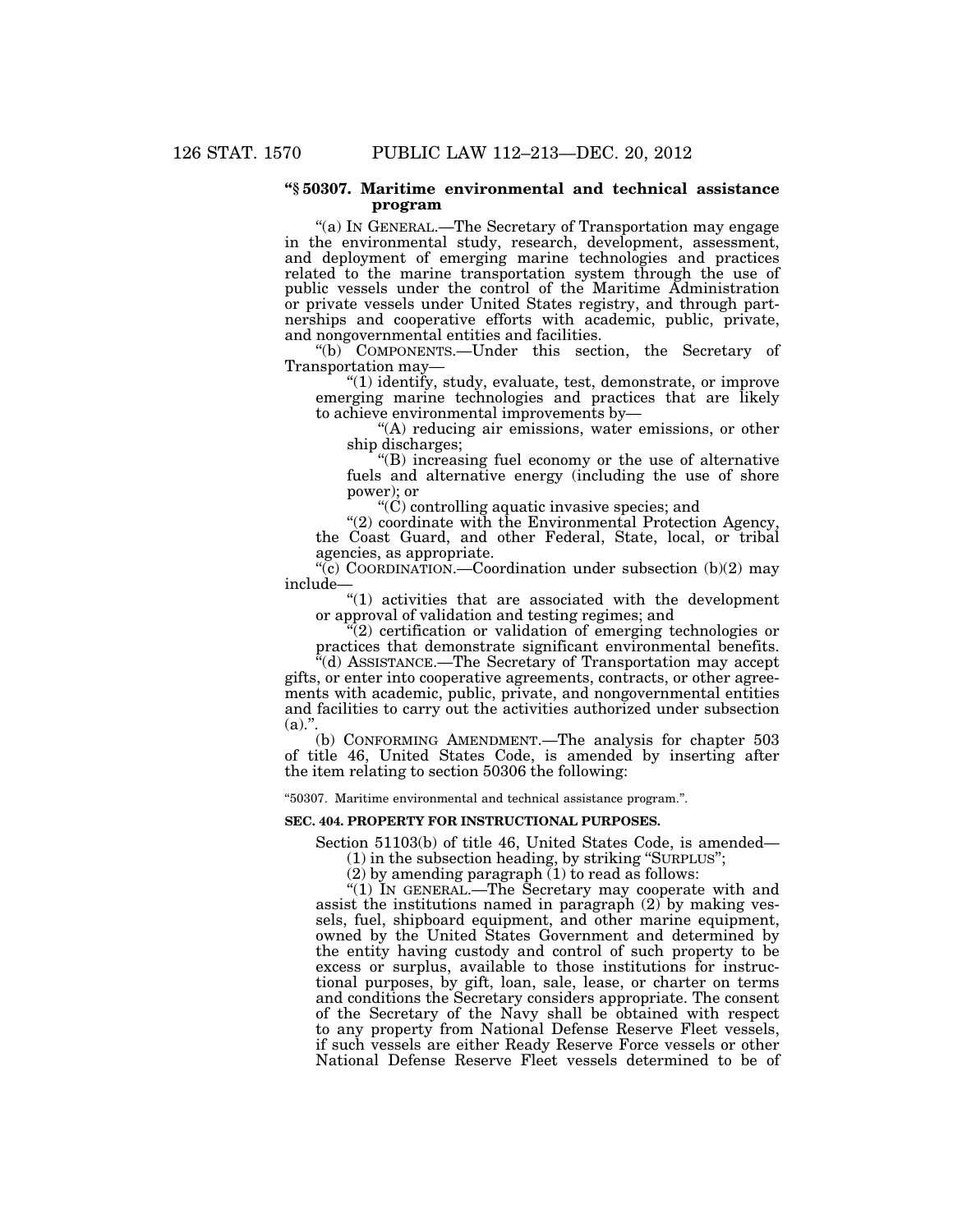sufficient value to the Navy to warrant their further preservation and retention.''; and

 $(3)$  in paragraph  $(2)(C)$ , by inserting "or a training institution that is an instrumentality of a State, the District of Columbia, a territory or possession of the United States, or a unit of local government thereof'' after ''a nonprofit training institution''.

# **SEC. 405. SHORT SEA TRANSPORTATION.**

(a) PURPOSE.—Section 55601 of title 46, United States Code, is amended—

(1) in subsection (a), by striking ''landside congestion.'' and inserting ''landside congestion or to promote short sea transportation.'';

 $(2)$  in subsection (c), by striking "coastal corridors" and inserting ''coastal corridors or to promote short sea transportation'';

(3) in subsection (d), by striking ''that the project may'' and all that follows through the end of the subsection and inserting ''that the project uses documented vessels and—

''(1) mitigates landside congestion; or

''(2) promotes short sea transportation.''; and

(4) in subsection (f), by striking ''shall'' each place it appears and inserting "may".

(b) DOCUMENTATION.—Section 55605 is amended in the matter preceding paragraph (1) by striking ''by vessel'' and inserting ''by a documented vessel''.

### **SEC. 406. LIMITATION OF NATIONAL DEFENSE RESERVE FLEET VES-SELS TO THOSE OVER 1,500 GROSS TONS.**

Section 57101(a) of title 46, United States Code, is amended by inserting "of 1,500 gross tons or more or such other vessels as the Secretary of Transportation determines are appropriate'' after ''Administration''.

# **SEC. 407. TRANSFER OF VESSELS TO THE NATIONAL DEFENSE RESERVE FLEET.**

Section 57101 of title 46, United States Code, is amended by adding at the end the following:

''(c) AUTHORITY OF FEDERAL ENTITIES TO TRANSFER VESSELS.— All Federal entities are authorized to transfer vessels to the National Defense Reserve Fleet without reimbursement subject to the approval of the Secretary of Transportation and the Secretary of the Navy with respect to Ready Reserve Force vessels and the Secretary of Transportation with respect to all other vessels.''.

#### **SEC. 408. CLARIFICATION OF HEADING.**

(a) IN GENERAL.—The section designation and heading for section 57103 of title 46, United States Code, is amended to read as follows:

# **''§ 57103. Donation of nonretention vessels in the National Defense Reserve Fleet''.**

(b) CLERICAL AMENDMENT.—The analysis for chapter 571 of title 46, United States Code, is amended by striking the item relating to section 57103 and inserting the following:

''57103. Donation of nonretention vessels in the National Defense Reserve Fleet.''.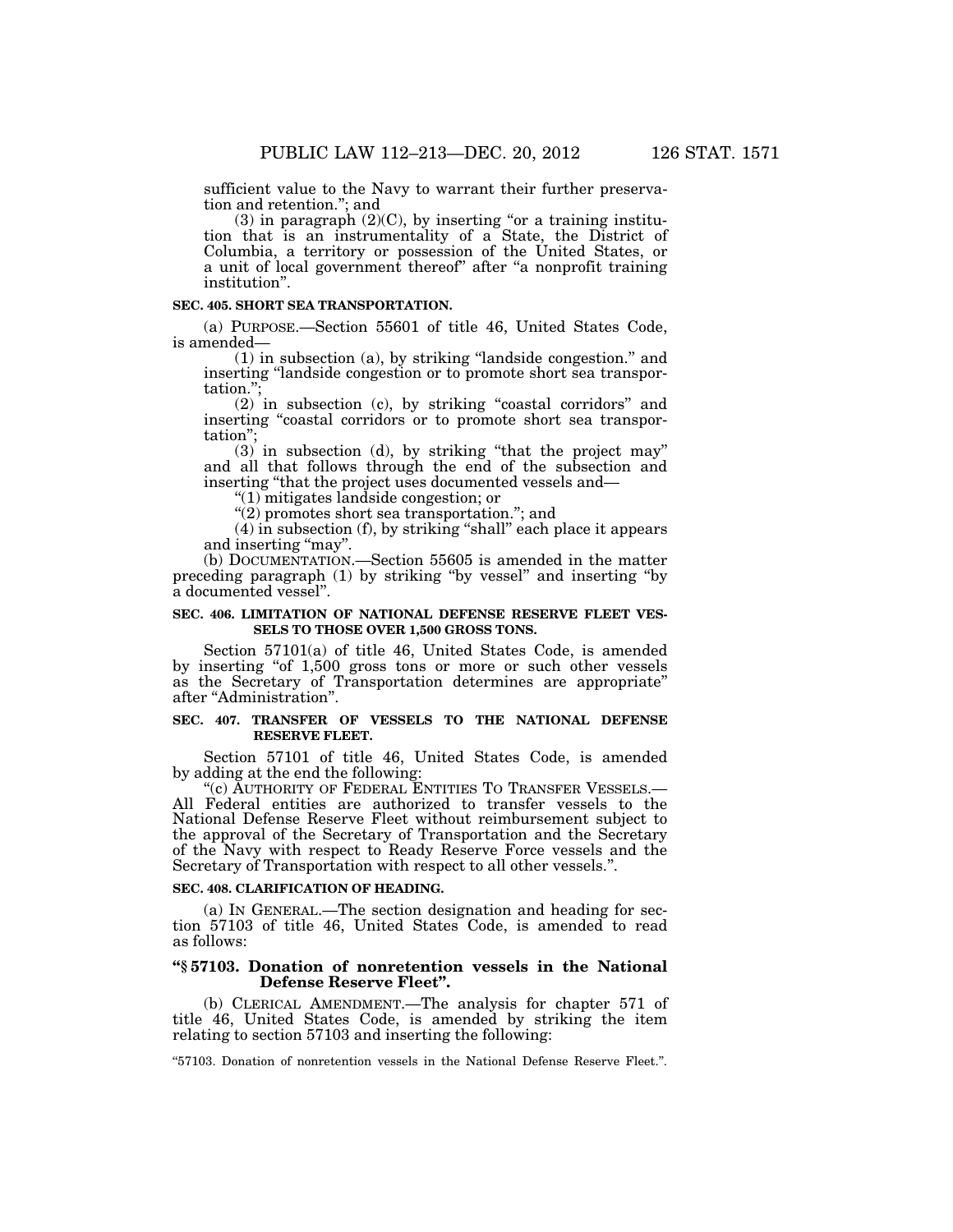# **SEC. 409. MISSION OF THE MARITIME ADMINISTRATION.**

Section 109(a) of title 49, United States Code, is amended— (1) in the subsection heading by striking ''ORGANIZATION''

and inserting ''ORGANIZATION AND MISSION''; and (2) by adding at the end the following: ''The mission of the Maritime Administration is to foster, promote, and develop the merchant maritime industry of the United States.''.

#### **SEC. 410. AMENDMENTS RELATING TO THE NATIONAL DEFENSE RESERVE FLEET.**

Subparagraphs  $(B)$ ,  $(C)$ , and  $(D)$  of section  $11(c)(1)$  of the Merchant Ship Sales Act of 1946 (50 U.S.C. App.  $1744(c)(1)$ ) are amended to read as follows:

''(B) activate and conduct sea trials on each vessel at a frequency that is considered by the Secretary to be necessary;

''(C) maintain and adequately crew, as necessary, in an enhanced readiness status those vessels that are scheduled to be activated in 5 or less days;

''(D) locate those vessels that are scheduled to be activated near embarkation ports specified for those vessels; and''.

#### **SEC. 411. REQUIREMENT FOR BARGE DESIGN.**

Deadline.

Not later than 270 days after the date of enactment of this Act, the Administrator of the Maritime Administration shall complete the design for a containerized, articulated barge, as identified in the dual-use vessel study carried out by the Administrator and the Secretary of Defense, that is able to utilize roll-on/roll-off or load-on/load-off technology in marine highway maritime commerce.

#### **SEC. 412. CONTAINER-ON-BARGE TRANSPORTATION.**

(a) ASSESSMENT.—The Administrator of the Maritime Administration shall assess the potential for using container-on-barge transportation in short sea transportation (as such term is defined in section 55605 of title 46, United States Code).

(b) FACTORS.—In conducting the assessment under subsection (a), the Administrator shall consider—

(1) the environmental benefits of increasing container-onbarge movements in short sea transportation;

(2) the regional differences in the use of short sea transportation;

(3) the existing programs established at coastal and Great Lakes ports for establishing awareness of deep sea shipping operations;

(4) the mechanisms necessary to ensure that implementation of a plan under subsection (c) will not be inconsistent with antitrust laws; and

(5) the potential frequency of container-on-barge service at short sea transportation ports.

(c) RECOMMENDATIONS.—The assessment under subsection (a) may include recommendations for a plan to increase awareness of the potential for use of container-on-barge transportation.

(d) DEADLINE.—Not later than 180 days after the date of enactment of this Act, the Administrator shall submit the assessment required under this section to the Committee on Commerce, Science, and Transportation of the Senate and the Committee on Transportation and Infrastructure of the House of Representatives.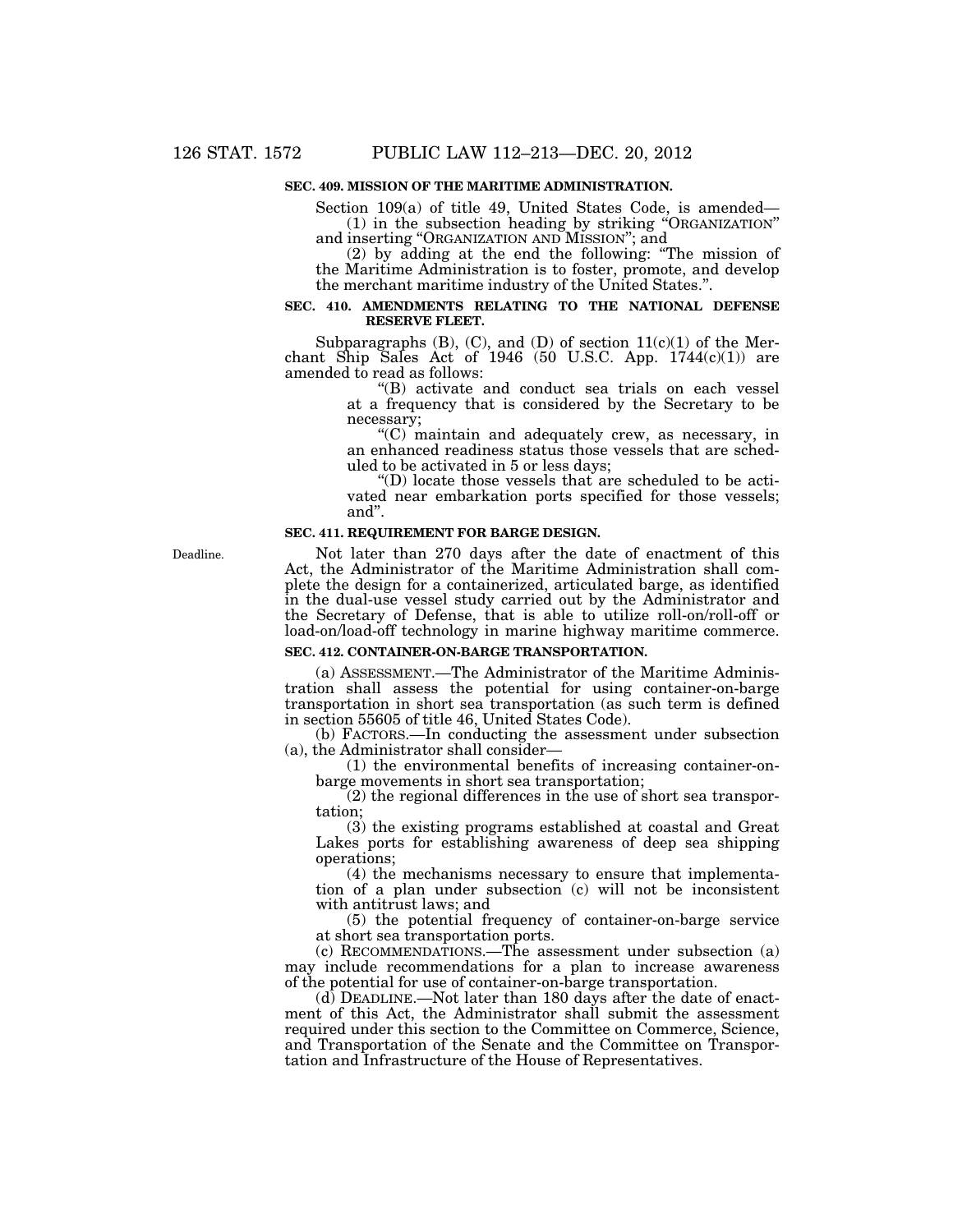#### **SEC. 413. DEPARTMENT OF DEFENSE NATIONAL STRATEGIC PORTS STUDY AND COMPTROLLER GENERAL STUDIES AND REPORTS ON STRATEGIC PORTS.**

(a) SENSE OF CONGRESS ON COMPLETION OF DOD REPORT.— It is the sense of Congress that the Secretary of Defense should expedite completion of the study of strategic ports in the United States called for in the conference report to accompany the National Defense Authorization Act for Fiscal Year 2012 (Conference Report 112–329) so that it can be submitted to Congress before July 1, 2013.

(b) SUBMISSION OF REPORT TO COMPTROLLER GENERAL.—In addition to submitting the report referred to in subsection (a) to Congress, the Secretary of Defense shall submit the report to the Comptroller General of the United States for consideration under subsection (c).

(c) COMPTROLLER GENERAL STUDIES AND REPORTS ON STRA-TEGIC PORTS.—

(1) COMPTROLLER GENERAL REVIEW.—Not later than 90 Assessment. days after receipt of the report referred to in subsection (a), the Comptroller General shall conduct an assessment of the report and submit to the Committee on Armed Services of the House of Representatives and the Committee on Armed Services of the Senate a report of such assessment.

(2) COMPTROLLER GENERAL STUDY AND REPORT.—Not later than 270 days after the date of enactment of this Act, the Comptroller General shall conduct a study of the Department of Defense's programs and efforts related to the state of strategic ports with respect to the Department's operational and readiness requirements, and report to the Committee on Armed Services of the House of Representatives and the Committee on Armed Services of the Senate on the findings of such study. The report may include an assessment of—

(A) the extent to which the facilities at strategic ports meet the Department of Defense's requirements;

(B) the extent to which the Department has identified gaps in the ability of existing strategic ports to meet its needs and identified and undertaken efforts to address any gaps; and

(C) the Department's ability to oversee, coordinate, and provide security for military deployments through strategic ports.

(d) STRATEGIC PORT DEFINED.—In this section, the term ''strategic port" means a United States port designated by the Secretary of Defense as a significant transportation hub important to the readiness and cargo throughput capacity of the Department of Defense.

#### **SEC. 414. MARITIME WORKFORCE STUDY.**

(a) TRAINING STUDY.—The Comptroller General of the United States shall conduct a study on the training needs of the maritime workforce.

(b) STUDY COMPONENTS.—The study shall—

(1) analyze the impact of maritime training requirements imposed by domestic and international regulations and conventions, companies, and government agencies that charter or operate vessels;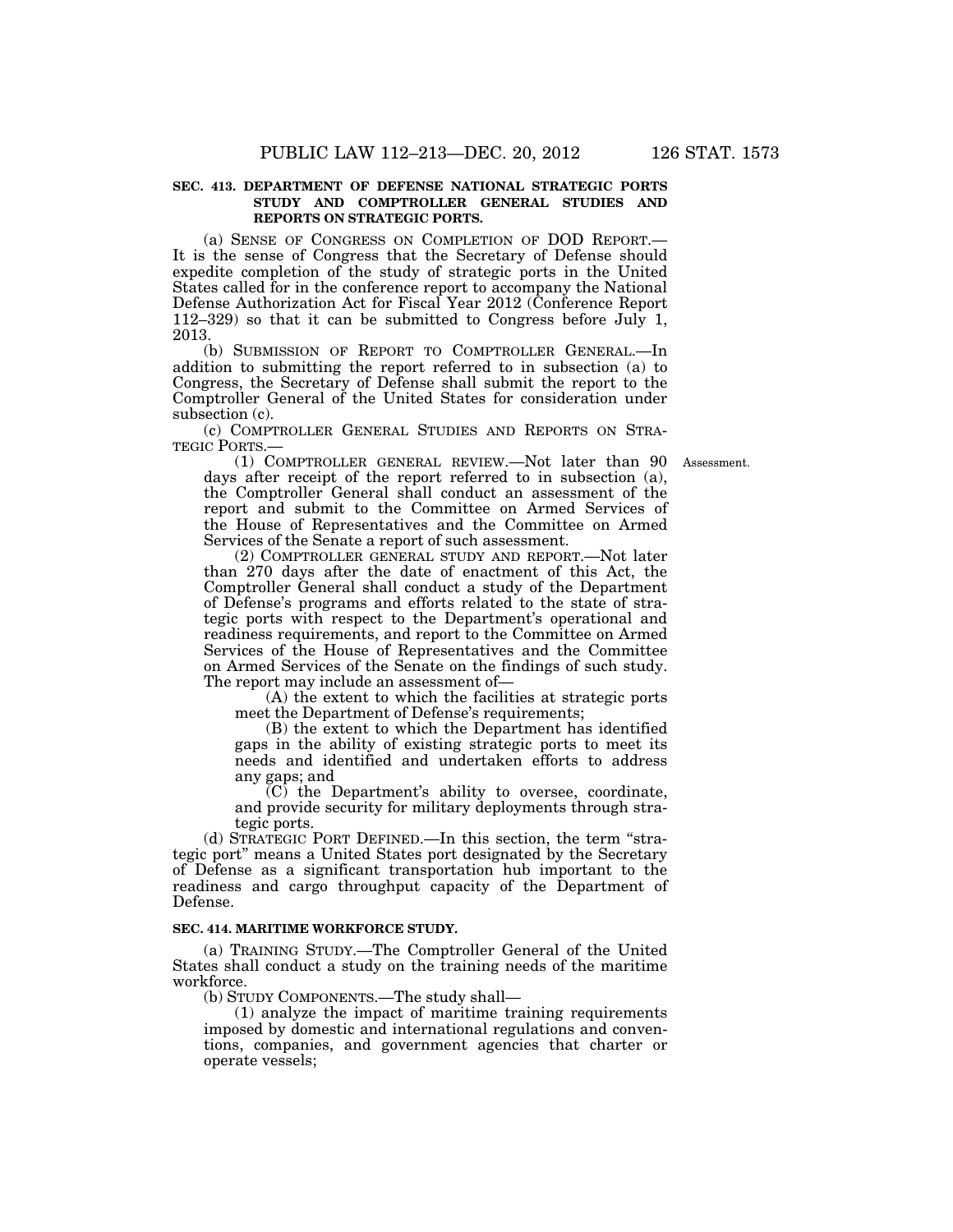(2) evaluate the ability of the United States maritime training infrastructure to meet the needs of the maritime industry;

(3) identify trends in maritime training;

(4) compare the training needs of United States mariners with the vocational training and educational assistance programs available from Federal agencies to evaluate the ability of Federal programs to meet the training needs of United States mariners;

(5) include recommendations to enhance the capabilities of the United States maritime training infrastructure; and

(6) include recommendations to assist United States mariners and those entering the maritime profession to achieve the required training.

(c) FINAL REPORT.—Not later than 1 year after the date of enactment of this Act, the Comptroller General shall submit a report on the results of the study to the Committee on Commerce, Science, and Transportation of the Senate and the Committee on Transportation and Infrastructure of the House of Representatives.

#### **SEC. 415. MARITIME ADMINISTRATION VESSEL RECYCLING CONTRACT AWARD PRACTICES.**

(a) ASSESSMENT.—The Comptroller General of the United States shall conduct an assessment of the source selection procedures and practices used to award the Maritime Administration's National Defense Reserve Fleet vessel recycling contracts.

(b) CONTENTS.—The assessment under subsection (a) shall include a review of—

(1) whether the Maritime Administration's contract source selection procedures and practices are consistent with law, including the Federal Acquisition Regulation, and Federal best practices associated with making source selection decisions;

(2) the process, procedures, and practices used for the Maritime Administration's qualification of vessel recycling facilities; and

(3) any other aspect of the Maritime Administration's vessel recycling process that the Comptroller General deems appropriate to review.

 $\overline{c}$ ) FINDINGS.—Not later than one year after the date of enactment of this Act, the Comptroller General shall report the findings of the assessment under subsection (a) to the Committee on Commerce, Science, and Transportation and the Committee on Armed Services of the Senate and the Committee on Transportation and Infrastructure and the Committee on Armed Services of the House of Representatives.

**TITLE V—PIRACY** 

46 USC 101 note. Piracy Suppression Act of 2012.

Deadline. Reports.

#### **SEC. 501. SHORT TITLE.**

This title may be cited as the "Piracy Suppression Act of 2012".

### **SEC. 502. TRAINING FOR USE OF FORCE AGAINST PIRACY.**

(a) IN GENERAL.—Chapter 517 of title 46, United States Code, is amended by adding at the end the following: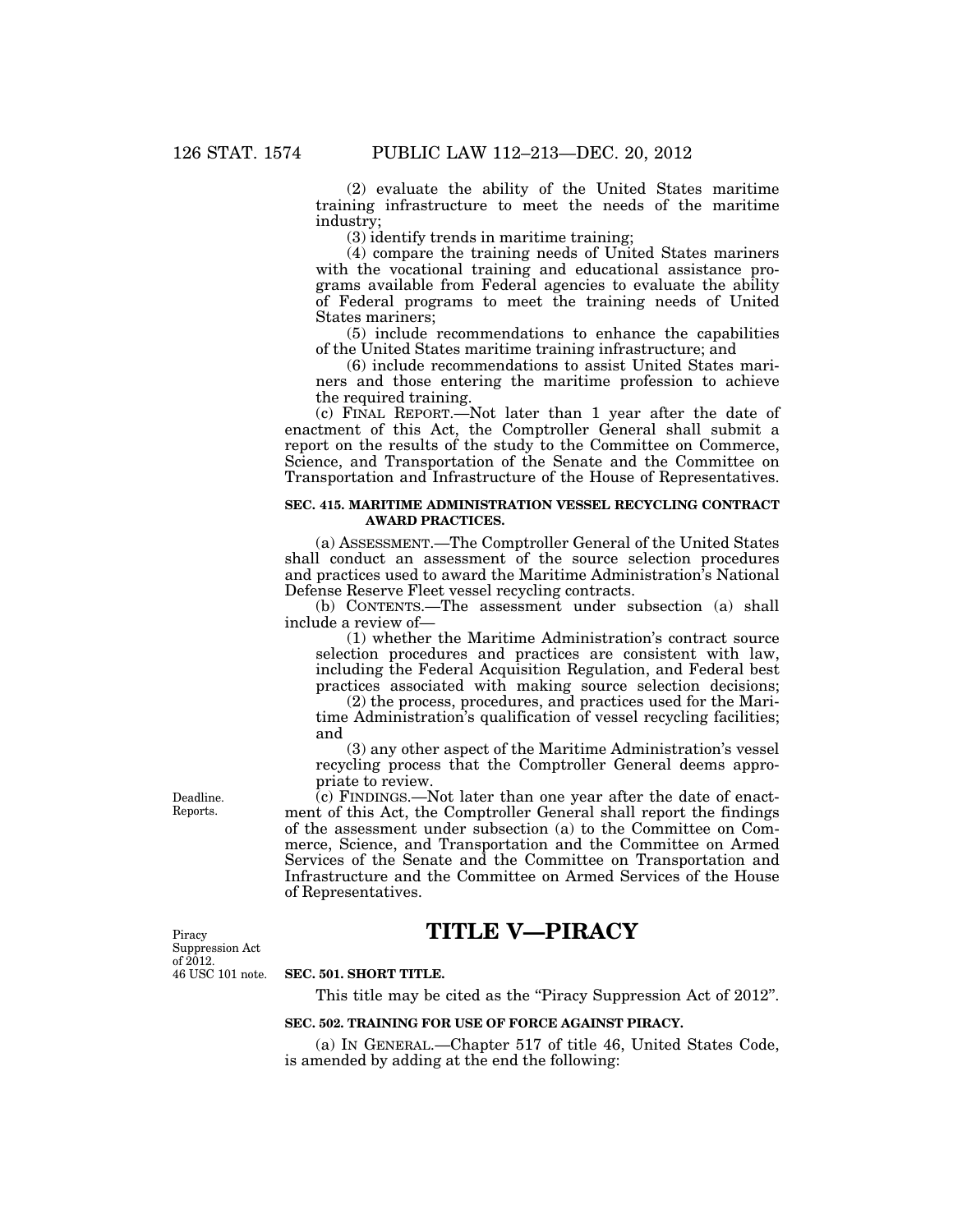#### **''§ 51705. Training for use of force against piracy**

''The Secretary of Transportation, in consultation with the Secretary of Defense and the Secretary of the department in which the Coast Guard is operating, shall certify a training curriculum for United States mariners on the use of force against pirates. The curriculum shall include—

''(1) information on waters designated as high-risk waters by the Commandant of the Coast Guard;

 $(2)$  information on current threats and patterns of attack by pirates;

''(3) tactics for defense of a vessel, including instruction on the types, use, and limitations of security equipment;

"(4) standard rules for the use of force for self-defense as developed by the Secretary of the department in which the Coast Guard is operating under section 912(c) of the Coast Guard Authorization Act of 2010 (Public Law 111–281; 46 U.S.C. 8107 note), including instruction on firearm safety for crewmembers of vessels carrying cargo under section 55305 of this title; and

''(5) procedures to follow to improve crewmember survivability if captured and taken hostage by pirates.''.

(b) DEADLINE.—The Secretary of Transportation shall certify the curriculum required under the amendment made by subsection (a) not later than 270 days after the date of enactment of this Act.

(c) CLERICAL AMENDMENT.—The analysis for chapter 517 of title 46, United States Code, is amended by adding at the end the following:

''51705. Training program for use of force against piracy.''.

#### **SEC. 503. SECURITY OF GOVERNMENT-IMPELLED CARGO.**

Section 55305 of title 46, United States Code, is amended by adding at the end the following:<br>"(e) SECURITY OF GOVERNMENT-IMPELLED CARGO.—

" $(1)$  In order to ensure the safety of vessels and crewmembers transporting equipment, materials, or commodities under this section, the Secretary of Transportation shall direct each department or agency (except the Department of Defense), when responsible for the carriage of such equipment, materials, or commodities, to provide armed personnel aboard vessels of the United States carrying such equipment, materials, or commodities if the vessels are transiting high-risk waters.

"(2) The Secretary of Transportation shall direct each department or agency responsible to provide armed personnel under paragraph (1) to reimburse, subject to the availability of appropriations, the owners or operators of applicable vessels for the cost of providing armed personnel.

Definition.

"(3) In this subsection, the term 'high-risk waters' means waters so designated by the Commandant of the Coast Guard in the Port Security Advisory in effect on the date on which an applicable voyage begins.''.

#### **SEC. 504. ACTIONS TAKEN TO PROTECT FOREIGN-FLAGGED VESSELS FROM PIRACY.**

Not later than 180 days after the date of enactment of this Act, the Secretary of Defense, in consultation with the Secretary of the department in which the Coast Guard is operating, shall

Deadline. Reports.

46 USC 51705 note.

Certification.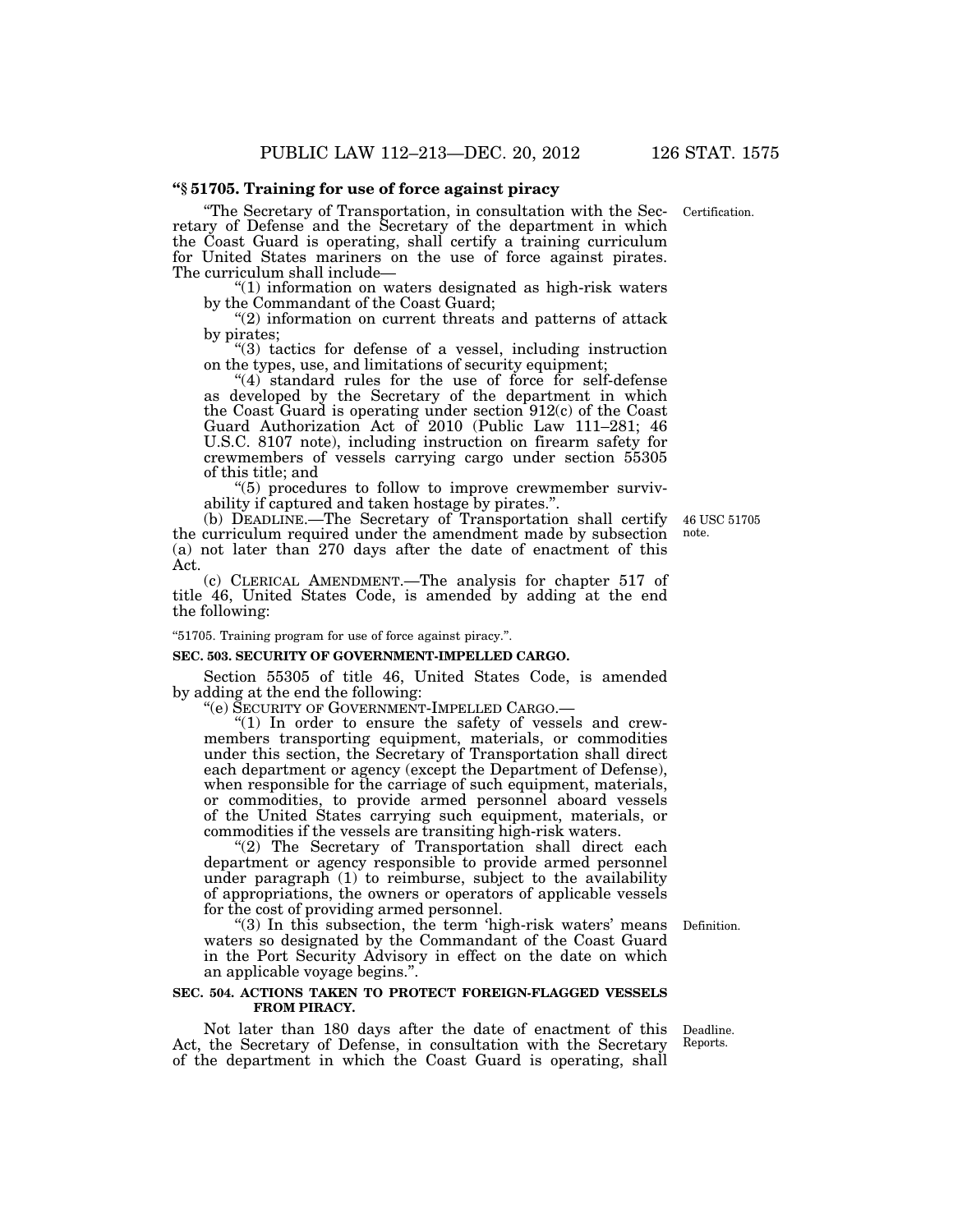provide to the Committee on Armed Services and the Committee on Transportation and Infrastructure of the House of Representatives and the Committee on Armed Services and the Committee on Commerce, Science, and Transportation of the Senate a report on actions taken by the Secretary of Defense to protect foreignflagged vessels from acts of piracy on the high seas. The report shall include—

(1) the total number of incidents for each of the fiscal years 2009 through 2012 in which a member of the armed services or an asset under the control of the Secretary of Defense was used to interdict or defend against an act of piracy directed against any vessel not documented under the laws of the United States; and

(2) the estimated cost for each of the fiscal years 2009 through 2012 for such incidents.

# **TITLE VI—MARINE DEBRIS**

Marine Debris Act Amendments of 2012. 33 USC 1951 note.

#### **SEC. 601. SHORT TITLE.**

This title may be cited as the ''Marine Debris Act Amendments of 2012''.

#### **SEC. 602. SHORT TITLE AMENDMENT; REFERENCES.**

(a) SHORT TITLE AMENDMENT.—Section 1 of the Marine Debris Research, Prevention, and Reduction Act (33 U.S.C. 1951 note) is amended by striking ''Research, Prevention, and Reduction''.

(b) REFERENCES.—Except as otherwise expressly provided, whenever in this title an amendment is expressed as an amendment to a section or other provision, the reference shall be considered to be made to a section or other provision of the Marine Debris Act (33 U.S.C. 1951 et seq.), as so retitled by subsection (a) of this section.

# **SEC. 603. PURPOSE.**

Section 2 (33 U.S.C. 1951) is amended to read as follows:

#### **''SEC. 2. PURPOSE.**

''The purpose of this Act is to address the adverse impacts of marine debris on the United States economy, the marine environment, and navigation safety through the identification, determination of sources, assessment, prevention, reduction, and removal of marine debris.''.

# **SEC. 604. NOAA MARINE DEBRIS PROGRAM.**

(a) NAME OF PROGRAM.—Section 3 (33 U.S.C. 1952) is amended—

(1) in the section heading by striking ''**PREVENTION AND REMOVAL**''; and

 $(2)$  in subsection  $(a)$ 

(A) by striking ''Prevention and Removal Program to reduce and prevent the occurrence and" and inserting "Program to identify, determine sources of, assess, prevent, reduce, and remove marine debris and address the"

(B) by inserting ''the economy of the United States,'' after ''marine debris on''; and

(C) by inserting a comma after ''environment''.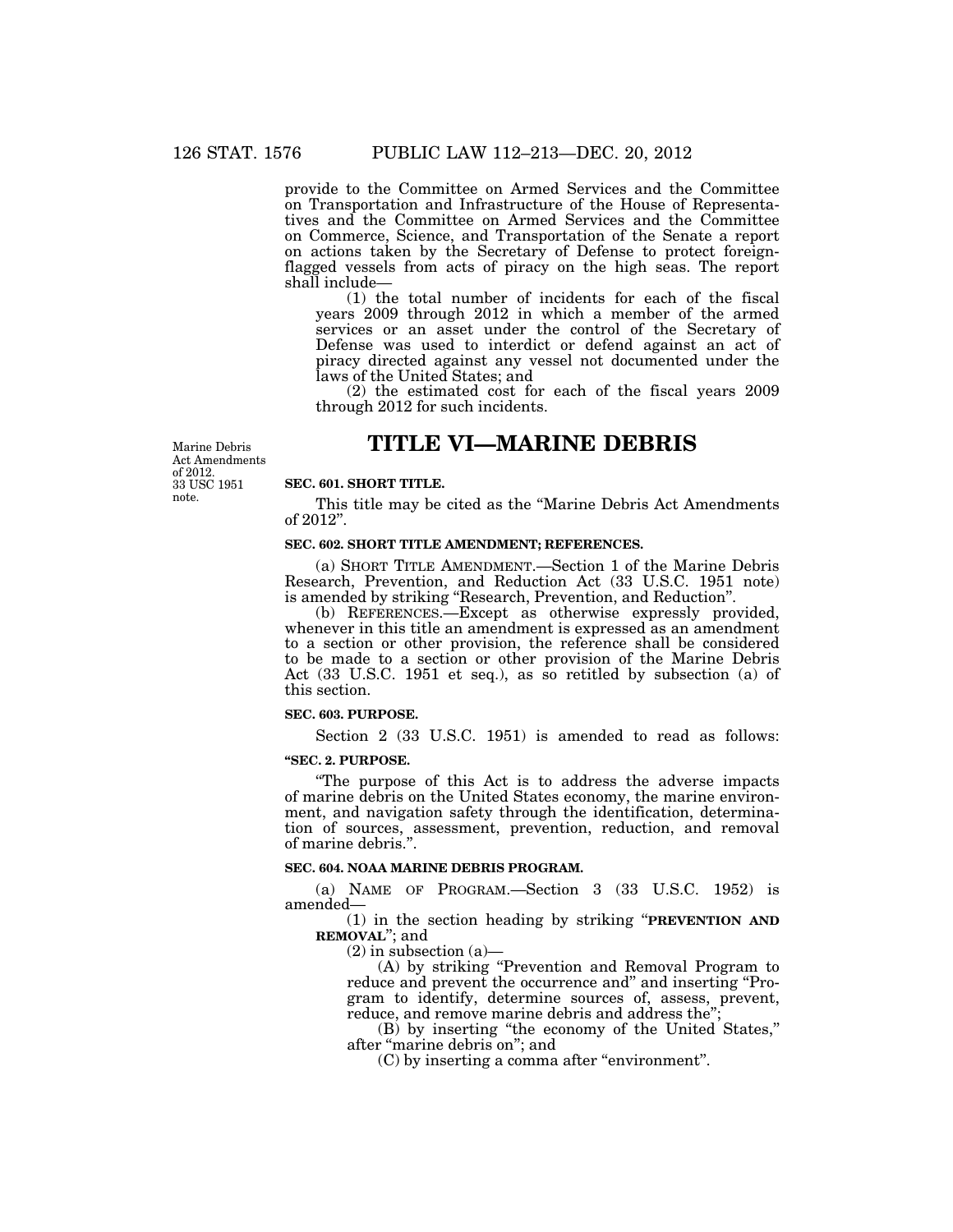(b) PROGRAM COMPONENTS.—Section 3(b) (33 U.S.C. 1952(b)) is amended to read as follows:<br>"(b) PROGRAM COMPOI

PROGRAM COMPONENTS.—The Administrator, acting through the Program and subject to the availability of appropriations, shall—

''(1) identify, determine sources of, assess, prevent, reduce, and remove marine debris, with a focus on marine debris posing a threat to living marine resources and navigation safety;

''(2) provide national and regional coordination to assist States, Indian tribes, and regional organizations in the identification, determination of sources, assessment, prevention, reduction, and removal of marine debris;

''(3) undertake efforts to reduce the adverse impacts of lost and discarded fishing gear on living marine resources and navigation safety, including—

''(A) research and development of alternatives to gear posing threats to the marine environment and methods for marking gear used in certain fisheries to enhance the tracking, recovery, and identification of lost and discarded gear; and

''(B) the development of effective nonregulatory measures and incentives to cooperatively reduce the volume of lost and discarded fishing gear and to aid in gear recovery;

"(4) undertake outreach and education activities for the public and other stakeholders on sources of marine debris, threats associated with marine debris, and approaches to identifying, determining sources of, assessing, preventing, reducing, and removing marine debris and its adverse impacts on the United States economy, the marine environment, and navigation safety, including outreach and education activities through public-private initiatives; and

"(5) develop, in consultation with the Interagency Com- Plans. mittee, interagency plans for the timely response to events determined by the Administrator to be severe marine debris events, including plans to—

''(A) coordinate across agencies and with relevant State, tribal, and local governments to ensure adequate, timely, and efficient response;

''(B) assess the composition, volume, and trajectory of marine debris associated with a severe marine debris event; and

 $C$ ) estimate the potential impacts of a severe marine debris event, including economic impacts on human health, navigation safety, natural resources, tourism, and livestock, including aquaculture.''.

(c) GRANT CRITERIA AND GUIDELINES.—Section 3(c) (33 U.S.C.  $1952(c)$  is amended—

(1) in paragraph (1), by striking "section  $2(1)$ " and inserting ''section 2'';

(2) by striking paragraph (5); and

(3) by redesignating paragraphs (6) and (7) as paragraphs (5) and (6), respectively.

(d) REPEAL.—Section 2204 of the Marine Plastic Pollution Research and Control Act of 1987 (33 U.S.C. 1915), and the item relating to that section in the table of contents contained in section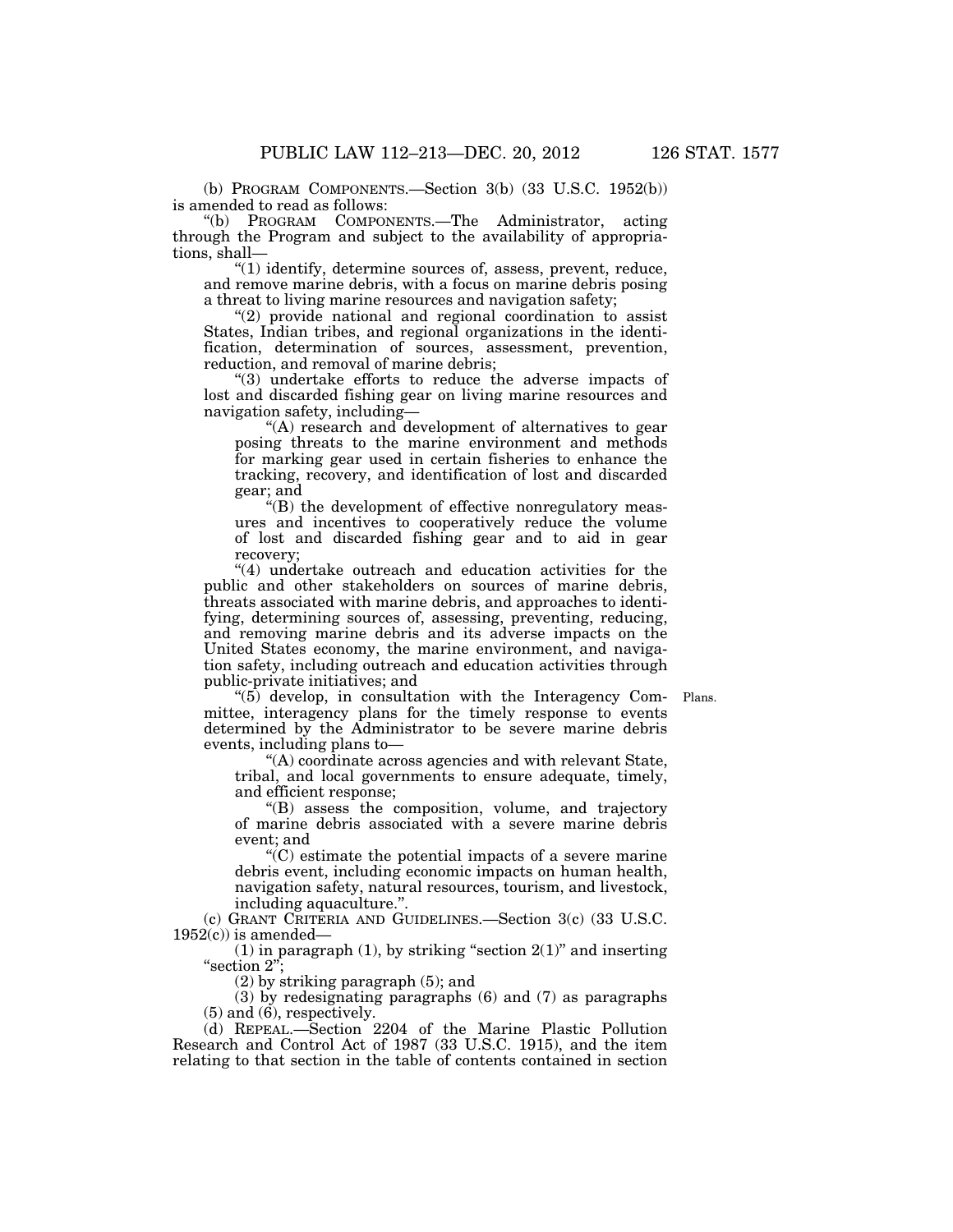2 of the United States-Japan Fishery Agreement Approval Act of 1987, are repealed.

# **SEC. 605. REPEAL OF OBSOLETE PROVISIONS.**

Section 4 (33 U.S.C. 1953) is amended—

(1) by striking "(a) STRATEGY.-"; and

(2) by striking subsections (b) and (c).

# **SEC. 606. COORDINATION.**

(a) INTERAGENCY MARINE DEBRIS COORDINATING COMMITTEE.— (1) IN GENERAL.—Section 2203 of the Marine Plastic Pollution Research and Control Act of 1987 (33 U.S.C. 1914) is redesignated and moved to replace and appear as section 5 of the Marine Debris Act (33 U.S.C. 1954), as so retitled by section 602(a) of this title.

(2) CONFORMING AMENDMENT.—Section 5 of the Marine Debris Act (33 U.S.C. 1954), as amended by paragraph (1) of this subsection, is further amended in subsection  $(d)(2)$ —

(A) by striking ''this Act'' and inserting ''the Marine

Plastic Pollution Research and Control Act of 1987''; and (B) by inserting ''of the Marine Plastic Pollution Research and Control Act of 1987'' after ''section 2201''.

(3) CLERICAL AMENDMENT.—The item relating to section 2203 in the table of contents contained in section 2 of the United States-Japan Fishery Agreement Approval Act of 1987 is repealed.

(b) BIENNIAL PROGRESS REPORTS.—Section 5(c)(2) of the Marine Debris Research, Prevention, and Reduction Act (33 U.S.C.  $1954(c)(2)$ , as in effect immediately before the enactment of this Act—

(1) is redesignated and moved to appear as subsection (e) at the end of section 5 of the Marine Debris Act, as amended by subsection (a) of this section; and

(2) is amended—

(A) by striking ''ANNUAL PROGRESS REPORTS.—'' and all that follows through ''thereafter'' and inserting ''BIENNIAL PROGRESS REPORTS.—Biennially'';

(B) by striking ''Interagency'' each place it appears; (C) by striking ''chairperson'' and inserting ''Chairperson'';

(D) by inserting "Natural" before "Resources";

(E) by redesignating subparagraphs (A) through (E) as paragraphs (1) through (5), respectively; and

(F) by moving all text 2 ems to the left.

#### **SEC. 607. CONFIDENTIALITY OF SUBMITTED INFORMATION.**

Section  $6(2)$   $(33 \text{ U.S.C. } 1955(2))$  is amended by striking "by the fishing industry''.

#### **SEC. 608. DEFINITIONS.**

Section 7 (33 U.S.C. 1956) is amended—

(1) in paragraph (2), by striking ''2203 of the Marine Plastic Pollution Research and Control Act of 1987 (33 U.S.C. 1914)'' and inserting "5 of this Act";

(2) by striking paragraph (3) and inserting the following:

''(3) MARINE DEBRIS.—The term 'marine debris' means any persistent solid material that is manufactured or processed

Repeal.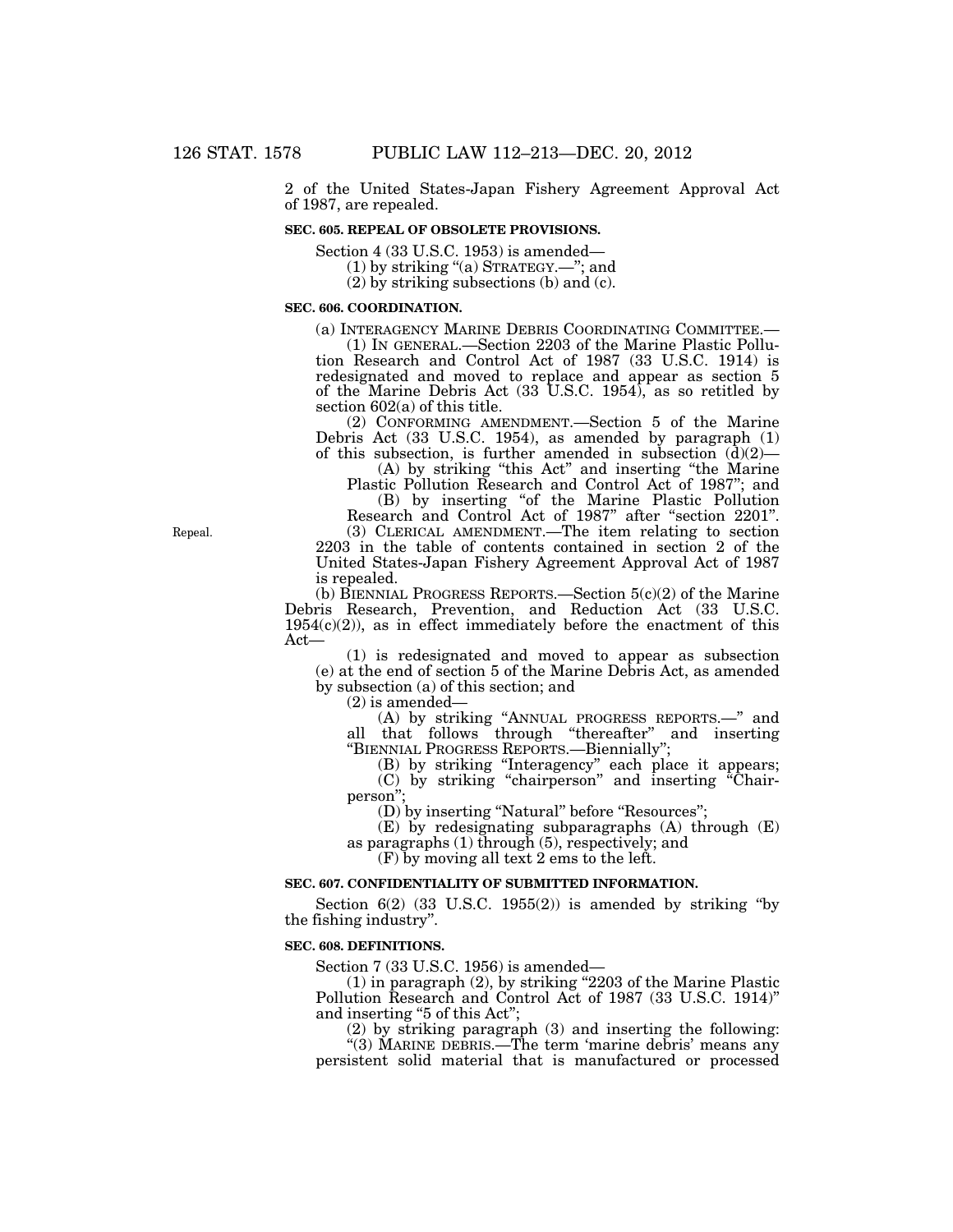and directly or indirectly, intentionally or unintentionally, disposed of or abandoned into the marine environment or the Great Lakes.'';

(3) by striking paragraph (5);

(4) by redesignating paragraph (7) as paragraph (5);

(5) in paragraph (5), as redesignated by paragraph (4) of this section, by striking ''Prevention and Removal'';

(6) by striking paragraph (6) and inserting the following: ''(6) SEVERE MARINE DEBRIS EVENT.—The term 'severe marine debris event' means atypically large amounts of marine debris caused by a natural disaster, including a tsunami, flood, landslide, or hurricane, or other source.''; and

(7) by redesignating paragraph (8) as paragraph (7).

# **SEC. 609. SEVERE MARINE DEBRIS EVENT DETERMINATION.**

(a) IN GENERAL.—The Administrator of the National Oceanic and Atmospheric Administration shall determine whether the March 2011, Tohoku earthquake and subsequent tsunami and the October 2012, hurricane Sandy each caused a severe marine debris event (as that term is defined in section 7(6) of the Marine Debris Act  $(33 \text{ U.S.C. } 1956(6))$ , as amended by this Act).

(b) DEADLINE.—Not later than 30 days after the date of enactment of this Act, the Administrator shall provide the determination required under subsection (a) to the Committee on Commerce, Science, and Transportation of the Senate and the Committee on Transportation and Infrastructure and the Committee on Natural Resources of the House of Representatives.

# **TITLE VII—MISCELLANEOUS**

# **SEC. 701. DISTANT WATER TUNA FLEET.**

Section 421 of the Coast Guard and Maritime Transportation Act of 2006 (Public Law 109–241; 120 Stat. 547) is amended—

(1) by striking subsection (b) and inserting the following: ''(b) LICENSING RESTRICTIONS.—

"(1) IN GENERAL.—Subsection (a) only applies to a foreign Applicability. citizen who holds a credential that is equivalent to the credential issued by the Coast Guard to a United States citizen for the position, with respect to requirements for experience, training, and other qualifications.

"(2) TREATMENT OF CREDENTIAL.—An equivalent credential under paragraph (1) shall be considered as meeting the requirements of section 8304 of title 46, United States Code, but only while a person holding the credential is in the service of the vessel to which this section applies.'';

(2) in subsection (c) by inserting ''or Guam'' before the period at the end; and

 $(3)$  in subsection  $(d)$  by striking "on December 31, 2012" and inserting ''on the date the Treaty on Fisheries Between the Governments of Certain Pacific Island States and the Government of the United States of America ceases to have effect for any party under Article 12.6 or 12.7 of such treaty, as in effect on the date of enactment of the Coast Guard and Maritime Transportation Act of 2012''.

46 USC 8103 note.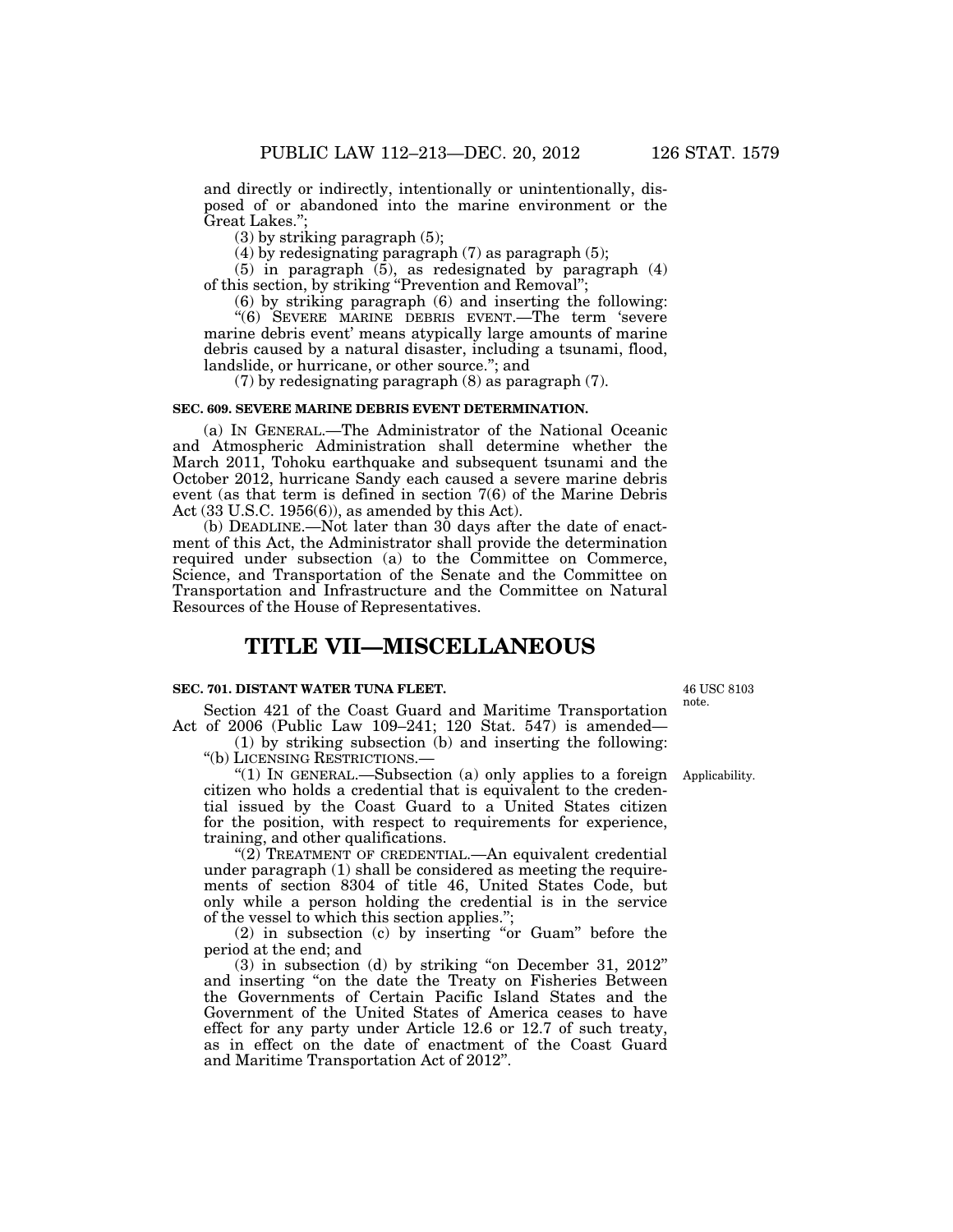#### **SEC. 702. TECHNICAL CORRECTIONS.**

(a) STUDY OF BRIDGES.—Section 905 of the Coast Guard Authorization Act of 2010 (Public Law 111–281; 33 U.S.C. 494a) is amended to read as follows:

# **''SEC. 905. STUDY OF BRIDGES OVER NAVIGABLE WATERS.**

Time period.

''The Commandant of the Coast Guard shall submit to the Committee on Commerce, Science, and Transportation of the Senate and the Committee on Transportation and Infrastructure of the House of Representatives a comprehensive study on the construction or alteration of any bridge, drawbridge, or causeway over the navigable waters of the United States with a channel depth of 25 feet or greater that may impede or obstruct future navigation to or from port facilities and for which a permit under the Act of March 23, 1906 (33 U.S.C. 491 et seq.), popularly known as the Bridge Act of 1906, was requested during the period beginning on January 1, 2006, and ending on August 3, 2011.''.

(b) WAIVER.—Section 7(c) of the America's Cup Act of 2011 (125 Stat. 755) is amended by inserting ''located in Ketchikan, Alaska'' after ''moorage''.

#### **SEC. 703. EXTENSION OF MORATORIUM.**

Section 2(a) of Public Law 110–299 (33 U.S.C. 1342 note) is amended by striking "2013" and inserting "2014".

# **SEC. 704. NOTICE OF ARRIVAL.**

The regulations required under section 109(a) of the Security and Accountability For Every Port Act of 2006 (33 U.S.C. 1223 note) dealing with notice of arrival requirements for foreign vessels on the Outer Continental Shelf shall not apply to a vessel documented under section 12105 of title 46, United States Code, unless the vessel arrives from a foreign port or place.

#### **SEC. 705. WAIVERS.**

(a) TEXAS STAR CASINO.—

(1) IN GENERAL.—Notwithstanding section  $12113(a)(4)$  of title 46, United States Code, the Secretary of the department in which the Coast Guard is operating may issue a certificate of documentation with a fishery endorsement for the Texas Star Casino (IMO number 7722047).

(2) RESTRICTION.—Notwithstanding section 12113(b)(1) of title 46, United States Code, a fishery endorsement issued under paragraph (1) is not valid for any fishery for which a fishery management plan has been approved by the Secretary of Commerce pursuant to section 304 of the Magnuson-Stevens Fishery Conservation and Management Act (16 U.S.C. 1854) before the date of enactment of this Act.

(b) RANGER III.—Section 3703a of title 46, United States Code, does not apply to the passenger vessel Ranger III (United States official number 277361), during any period that the vessel is owned and operated by the National Park Service.

#### **SEC. 706. NATIONAL RESPONSE CENTER NOTIFICATION REQUIRE-MENTS.**

The Ohio River Valley Water Sanitation Commission, established pursuant to the Ohio River Valley Water Sanitation Compact consented to and approved by Congress in the Act of July 11, 1940 (54 Stat. 752), is deemed a Government agency for purposes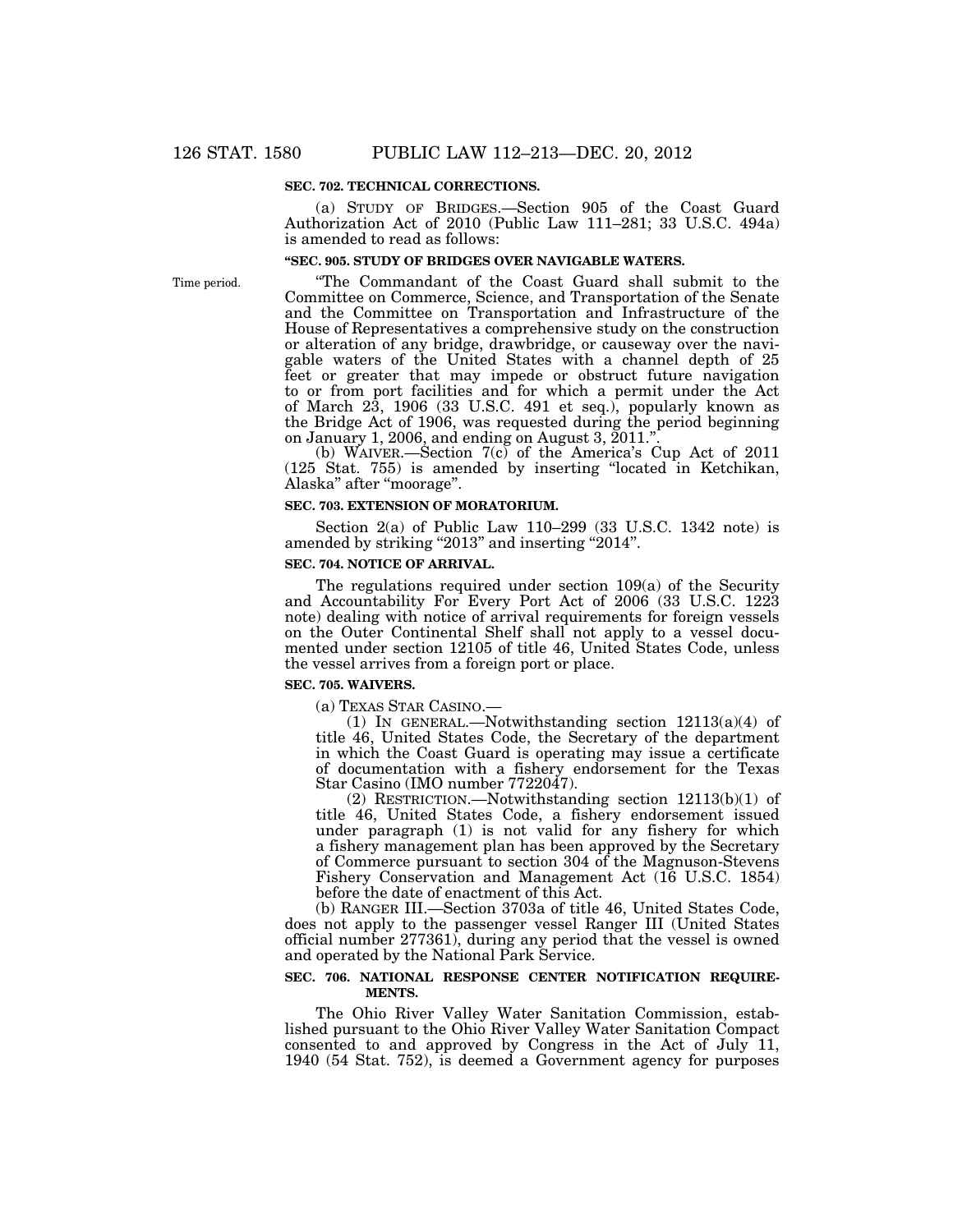of the notification requirements of section 103 of the Comprehensive Environmental Response, Compensation, and Liability Act of 1980 (42 U.S.C. 9603). The National Response Center shall convey notification, including complete and unredacted incident reports, expeditiously to the Commission regarding each release in or affecting the Ohio River Basin for which notification to all appropriate Government agencies is required.

#### **SEC. 707. VESSEL DETERMINATIONS.**

The vessel with United States official number 981472 and Effective date. the vessel with United States official number 988333 shall each be deemed to be a new vessel effective on the date of delivery after January 1, 2008, from a privately owned United States shipyard if no encumbrances are on record with the Coast Guard at the time of the issuance of the new vessel certificate of documentation for each vessel.

#### **SEC. 708. MILLE LACS LAKE, MINNESOTA.**

The waters of Mille Lacs Lake, Minnesota, are not waters subject to the jurisdiction of the United States for the purposes of section 2 of title 14, United States Code.

#### **SEC. 709. TRANSPORTATION WORKER IDENTIFICATION CREDENTIAL PROCESS REFORM.**

Not later than 270 days after the date of enactment of this Act, the Secretary of Homeland Security shall reform the process for Transportation Worker Identification Credential enrollment, activation, issuance, and renewal to require, in total, not more than one in-person visit to a designated enrollment center except in cases in which there are extenuating circumstances, as determined by the Secretary, requiring more than one such in-person visit.

#### **SEC. 710. INVESTMENT AMOUNT.**

Not later than 30 days after the date of enactment of this Act, the Secretary of the Treasury shall increase the \$22,500,000 invested in income-producing securities for purposes of section 5006(b) of the Oil Pollution Act of 1990 (33 U.S.C. 2736(b)) by \$12,851,340.

#### **SEC. 711. INTEGRATED CROSS-BORDER MARITIME LAW ENFORCEMENT**  46 USC 70101 **OPERATIONS BETWEEN THE UNITED STATES AND CANADA.**

(a) AUTHORIZATION.—The Secretary of Homeland Security, acting through the Commandant of the Coast Guard, may establish an Integrated Cross-Border Maritime Law Enforcement Operations Program to coordinate the maritime security operations of the United States and Canada (in this section referred to as the ''Program'').

(b) PURPOSE.—The Secretary, acting through the Commandant, shall administer the Program in a manner that results in a cooperative approach between the United States and Canada to strengthen border security and detect, prevent, suppress, investigate, and respond to terrorism and violations of law related to border security.

(c) TRAINING.—The Secretary, acting through the Commandant and in consultation with the Secretary of State, may—

(1) establish, as an element of the Program, a training program for individuals who will serve as maritime law enforcement officers; and

Deadline.

note.

46 USC 70105 note.

Deadline.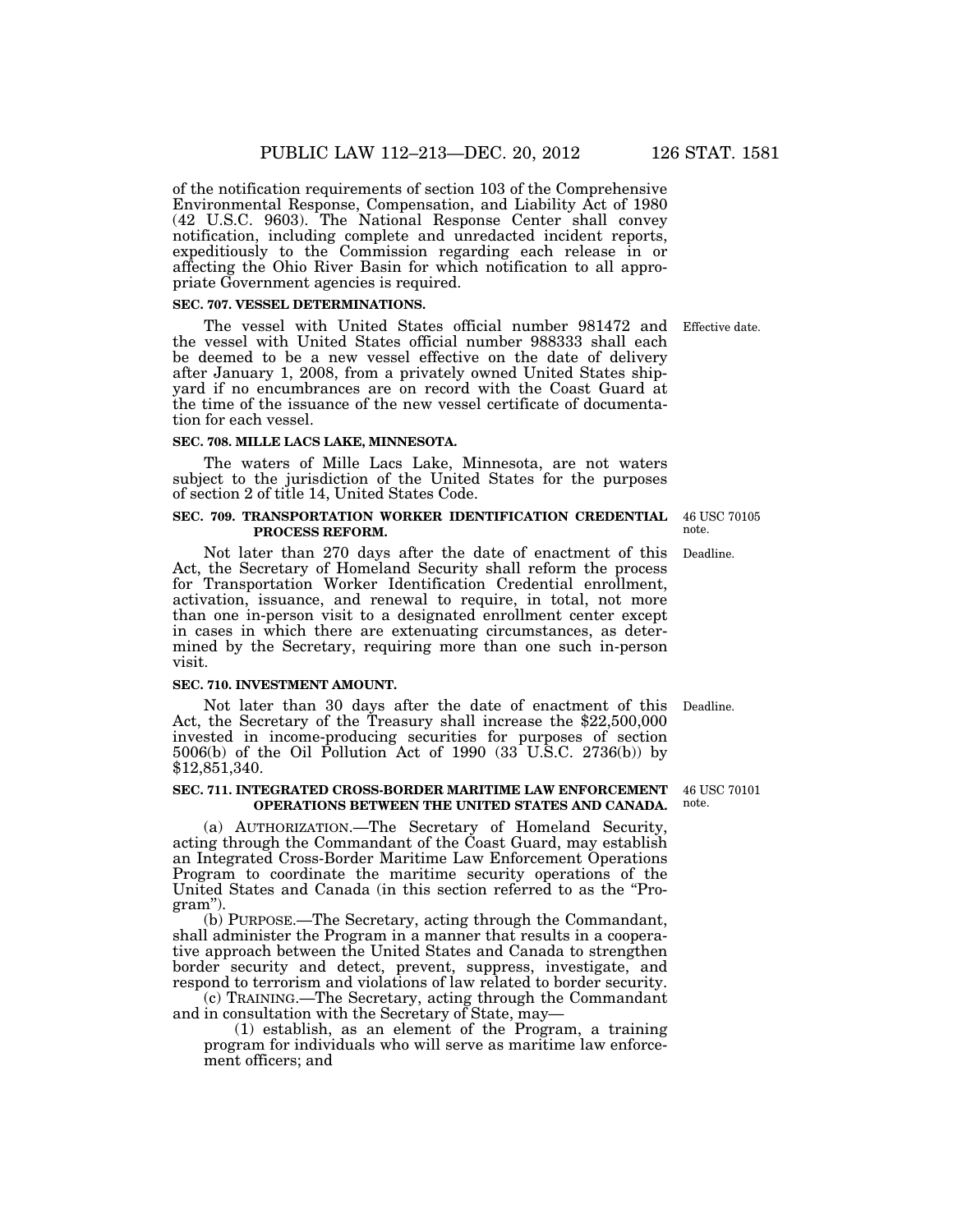(2) conduct training jointly with Canada to enhance border security, including training—

(A) on the detection and apprehension of suspected terrorists and individuals attempting to unlawfully cross or unlawfully use the international maritime border between the United States and Canada;

(B) on the integration, analysis, and dissemination of port security information by and between the United States and Canada;

(C) on policy, regulatory, and legal considerations related to the Program;

(D) on the use of force in maritime security;

(E) on operational procedures and protection of sensitive information; and

(F) on preparedness and response to maritime terrorist incidents.

(d) COORDINATION.—The Secretary, acting through the Commandant, shall coordinate the Program with other similar border security and antiterrorism programs within the Department of Homeland Security.

(e) MEMORANDA OF AGREEMENT.—The Secretary may enter into any memorandum of agreement necessary to carry out the Program. **SEC. 712. BRIDGE PERMITS.** 

33 USC 491 note prec.

(a) IN GENERAL.—For the purposes of reviewing a permit application pursuant to section 9 of the Act of March 3, 1899, popularly known as the Rivers and Harbors Appropriation Act of 1899 (33 U.S.C. 401), the Act of March 23, 1906, popularly known as the Bridge Act of 1906 (33 U.S.C. 491 et seq.), the Act of June 21, 1940, popularly known as the Truman-Hobbs Act (33 U.S.C. 511 et seq.), or the General Bridge Act of 1946 (33 U.S.C. 525 et seq.), the Secretary of the department in which the Coast Guard is operating may—

(1) accept voluntary services from one or more owners of a bridge; and

(2) accept and credit to Coast Guard operating expenses any amounts received from one or more owners of a bridge. (b) EXPEDITED PROCESS.—The Secretary of the department in

Determinations.

which the Coast Guard is operating shall complete, on an expeditious basis and using the shortest existing applicable process, determinations on any required approval for issuance of any permits under the jurisdiction of such department related to the construction or alteration of a bridge over the Kill Van Kull consistent with Executive Order No. 13604 (March 22, 2012) and the Administration's objectives for the project.

# **SEC. 713. TONNAGE OF AQUEOS ACADIAN.**

The Secretary of the department in which the Coast Guard is operating may consider the tonnage measurements for the vessel Aqueos Acadian (United States official number 553645) recorded on the certificate of inspection for the vessel issued on September 8, 2011, to be valid until May 2, 2014, if the vessel and the use of its space is not changed after November 16, 2012, in a way that substantially affects the tonnage of the vessel.

### **SEC. 714. NAVIGABILITY DETERMINATION.**

(a) IN GENERAL.—Not later than 180 days after the date of enactment of this Act, the Commandant of the Coast Guard shall

Deadline. Assessment.

Termination date.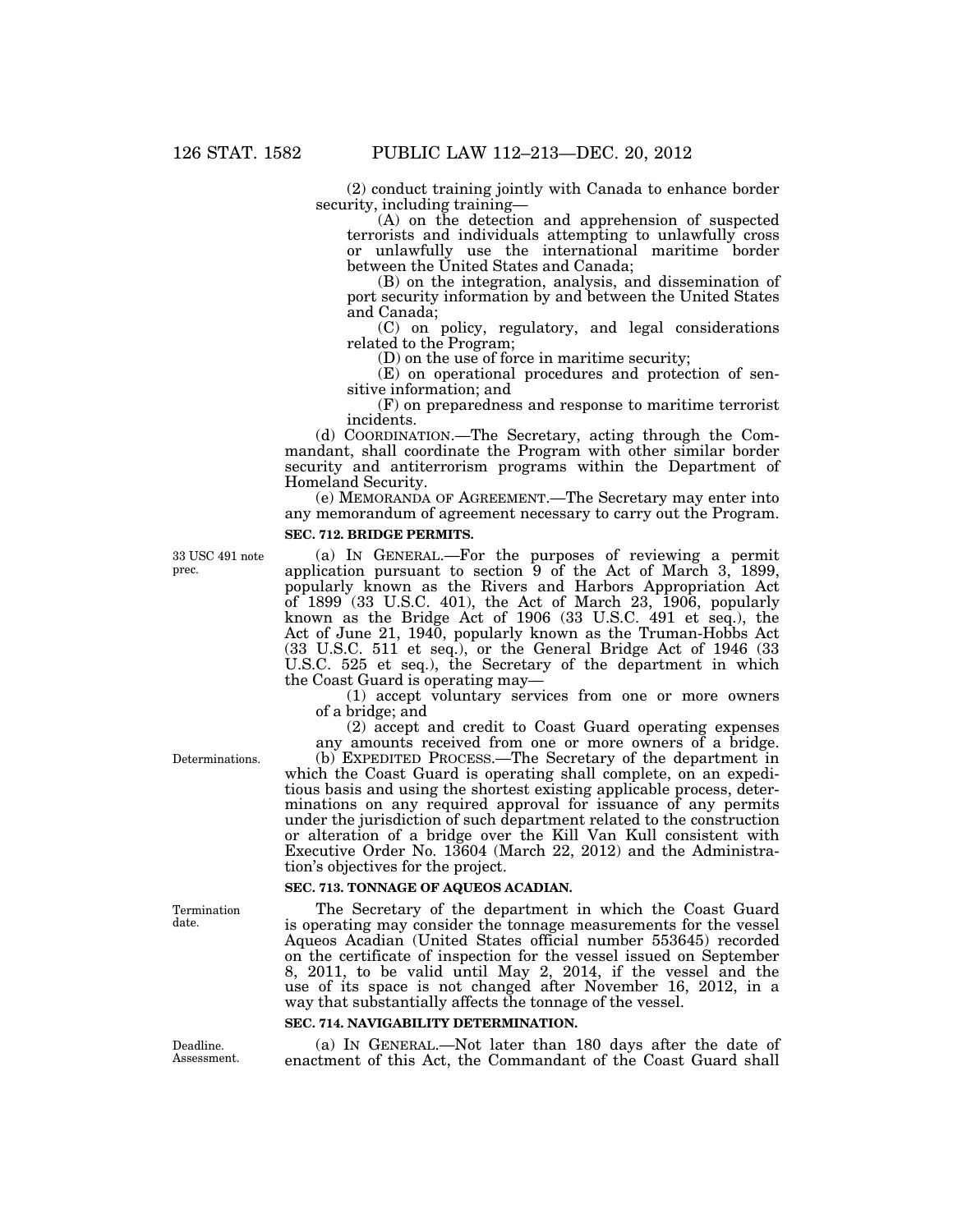submit to the Committee on Transportation and Infrastructure of the House of Representatives and the Committee on Commerce, Science, and Transportation of the Senate an assessment of the impact of additional regulatory requirements imposed on passenger vessels operating on the Ringo Cocke Canal in Louisiana as a result of the covered navigability determination.

(b) RESTRICTION.—Before the date that is 180 days after the date on which the assessment required under subsection (a) is submitted, the Commandant may not enforce any regulatory requirements imposed on passenger vessels operating on the Ringo Cocke Canal in Louisiana that are a result of the covered navigability determination.

(c) COVERED NAVIGABILITY DETERMINATION DEFINED.—In this section, the term "covered navigability determination" means the Coast Guard's Navigability Determination for Ringo Cocke Canal, Louisiana, dated March 25, 2010.

#### **SEC. 715. COAST GUARD HOUSING.**

Not later than 30 days after the date of enactment of this Act, the Commandant of the Coast Guard shall submit to the Committee on Commerce, Science, and Transportation of the Senate and the Committee on Transportation and Infrastructure of the House of Representatives the Coast Guard's National Housing Assessment and any analysis conducted by the Coast Guard of such assessment.

### **SEC. 716. ASSESSMENT OF NEEDS FOR ADDITIONAL COAST GUARD PRESENCE IN HIGH-LATITUDE REGIONS.**

Not later than 180 days after the date of enactment of this Deadline. Act, the Secretary of the department in which the Coast Guard is operating shall submit to the Committee on Commerce, Science, and Transportation of the Senate and the Committee on Transportation and Infrastructure of the House of Representatives an assessment of the need for additional Coast Guard prevention and response capability in the high-latitude regions. The assessment shall address needs for all Coast Guard mission areas, including search and rescue, marine pollution response and prevention, fisheries enforcement, and maritime commerce. The Secretary shall include in the assessment—

(1) an analysis of the high-latitude operating capabilities of all current Coast Guard assets other than icebreakers, including assets acquired under the Deepwater program;

(2) an analysis of projected needs for Coast Guard operations in the high-latitude regions; and

(3) an analysis of shore infrastructure, personnel, logistics, communications, and resources requirements to support Coast Guard operations in the high-latitude regions, including forward operating bases and existing infrastructure in the furthest north locations that are ice free, or nearly ice free, year round.

#### **SEC. 717. POTENTIAL PLACE OF REFUGE.**

(a) CONSULTATION.—Not later than 1 year after the date of enactment of this Act, the Commandant of the Coast Guard shall consult with appropriate Federal agencies and with State and local interests to determine what improvements, if any, are necessary to designate existing ice-free facilities or infrastructure in the Central Bering Sea as a fully functional, year-round Potential Place of Refuge.

Deadline. Determinations.

Deadline. Assessment. Analysis.

Time period.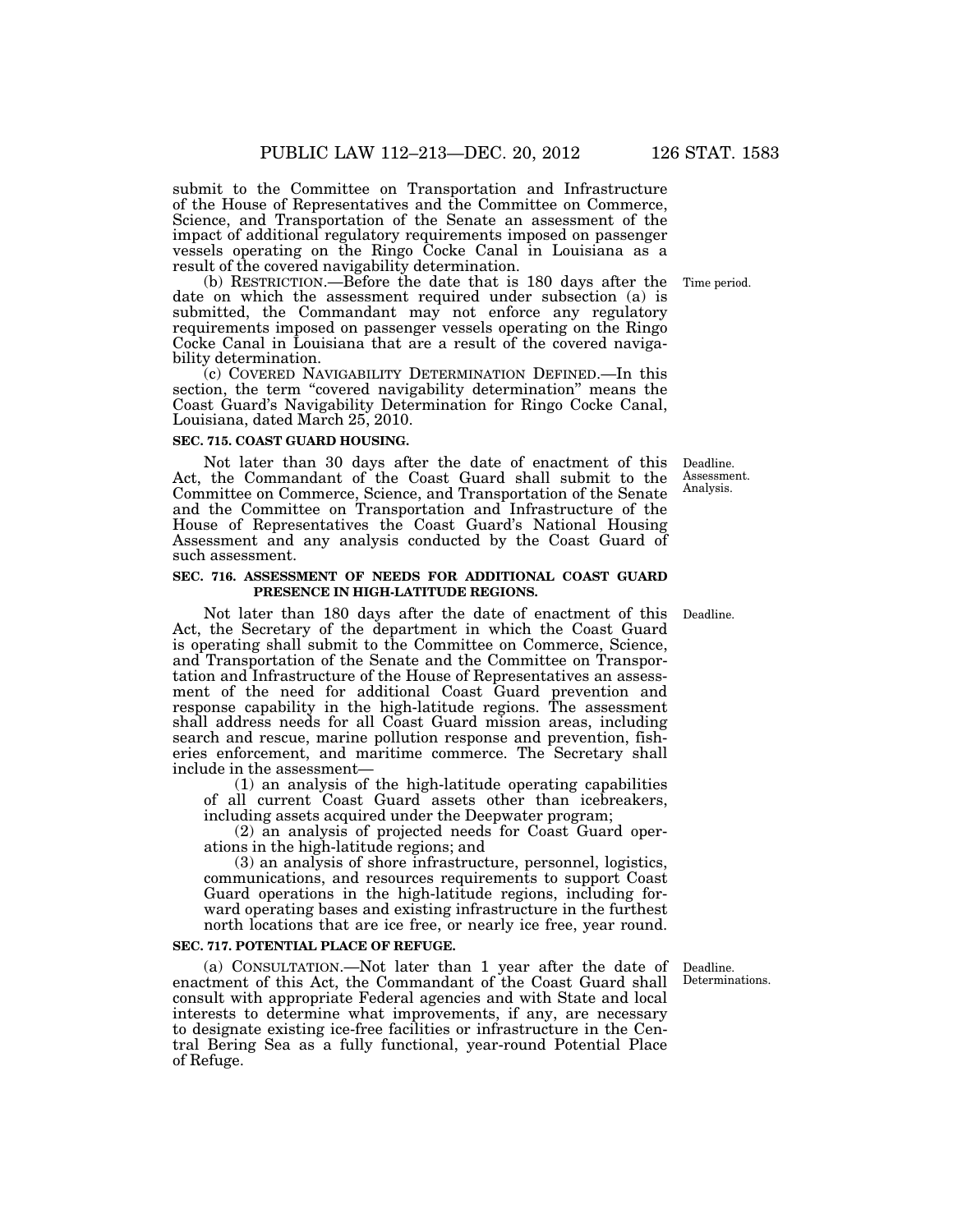(b) PURPOSES.—The purposes of the consultation under subsection (a) shall be to enhance safety of human life at sea and protect the marine environment in the Central Bering Sea.

(c) DEADLINE FOR SUBMISSION.—Not later than 90 days after making the determination under subsection (a), the Commandant shall inform the Committee on Commerce, Science, and Transportation of the Senate and the Committee on Transportation and Infrastructure of the House of Representatives in writing of the findings under subsection (a).

# **SEC. 718. MERCHANT MARINER MEDICAL EVALUATION PROGRAM.**

(a) IN GENERAL.—Not later than 180 days after the date of enactment of this Act, the Commandant of the Coast Guard shall submit to the Committee on Transportation and Infrastructure of the House of Representatives and the Committee on Commerce, Science, and Transportation of the Senate an assessment of the Coast Guard National Maritime Center's merchant mariner medical evaluation program and alternatives to the program.

(b) CONTENTS.—The assessment required under subsection (a) shall include the following:

(1) An overview of the adequacy of the program for making medical certification determinations for issuance of merchant mariners' documents.

(2) An analysis of how a system similar to the Federal Motor Carrier Safety Administration's National Registry of Certified Medical Examiners program, and the Federal Aviation Administration's Designated Aviation Medical Examiners program, could be applied by the Coast Guard in making medical fitness determinations for issuance of merchant mariners' documents.

(3) An explanation of how the amendments to the International Convention on Standards of Training, Certification and Watchkeeping for Seafarers, 1978, that entered into force on January 1, 2012, required changes to the Coast Guard's merchant mariner medical evaluation program.

#### **SEC. 719. DETERMINATIONS.**

Not later than 270 days after the date of enactment of this Act, the Secretary of the department in which the Coast Guard is operating shall provide to the Committee on Transportation and Infrastructure of the House of Representatives and the Committee on Commerce, Science, and Transportation of the Senate an assessment of—

(1) the loss of United States shipyard jobs and industrial base expertise as a result of rebuild, conversion, and doublehull work on United States-flag vessels eligible to engage in the coastwise trade being performed in foreign shipyards;

(2) enforcement of the Coast Guard's foreign rebuild determination regulations; and

(3) recommendations for improving transparency in the Coast Guard's foreign rebuild determination process.

#### **SEC. 720. IMPEDIMENTS TO THE UNITED STATES-FLAG REGISTRY.**

(a) ASSESSMENT.—Not later than 180 days after the date of enactment of this Act, the Commandant of the Coast Guard shall submit to the Committee on Transportation and Infrastructure of the House of Representatives and the Committee on Commerce, Science, and Transportation of the Senate an assessment of factors

Notification.

Deadline. Assessment.

Deadline. Assessment.

Deadline.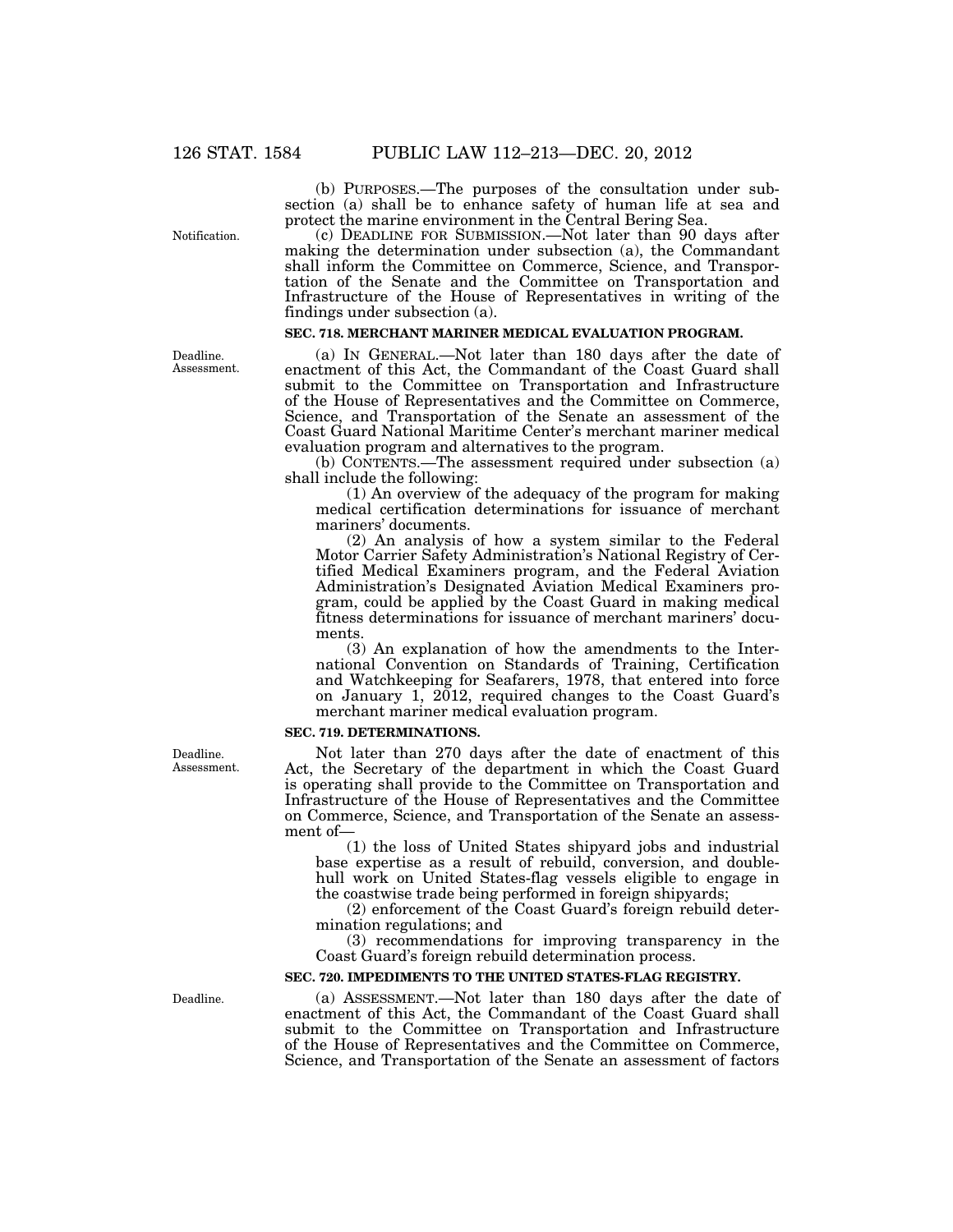under the authority of the Coast Guard that impact the ability of vessels documented in the United States to effectively compete

in international transportation markets.

(b) CONTENT.—The assessment under subsection (a) shall include—

(1) a review of differences between Coast Guard policies and regulations governing the inspection of vessels documented in the United States and International Maritime Organization policies and regulations governing the inspection of vessels not documented in the United States;

(2) a statement on the impact such differences have on operating costs for vessels documented in the United States; and

(3) recommendations on whether to harmonize any such differences.

(c) CONSULTATION.—In preparing the assessment under subsection (a), the Commandant may consider the views of representatives of the owners or operators of vessels documented in the United States and the organizations representing the employees employed on such vessels.

#### **SEC. 721. ARCTIC DEEPWATER SEAPORT.**

(a) STUDY.—The Commandant of the Coast Guard, in consultation with the Commanding General of the Army Corps of Engineers, the Maritime Administrator, and the Chief of Naval Operations, shall conduct a study on the feasibility of establishing a deepwater seaport in the Arctic to protect and advance strategic United States interests within the Arctic region.

(b) SCOPE.—The study under subsection (a) shall include an analysis of—

(1) the capability provided by a deepwater seaport that— (A) is in the Arctic (as that term is defined in the

section 112 of the Arctic Research and Policy Act of 1984 (15 U.S.C. 4111)); and

(B) has a depth of not less than 34 feet;

(2) the potential and optimum locations for such deepwater seaport;

(3) the resources needed to establish such deepwater seaport;

(4) the timeframe needed to establish such deepwater seaport;

(5) the infrastructure required to support such deepwater seaport; and

(6) any other issues the Secretary considers necessary to complete the study.

(c) DEADLINE FOR SUBMISSION OF FINDINGS.—Not later than 1 year after the date of enactment of this Act, the Commandant shall submit the findings of the study under subsection (a) to the Committee on Commerce, Science, and Transportation of the Senate and the Committee on Transportation and Infrastructure of the House of Representatives.

# **SEC. 722. RISK ASSESSMENT OF TRANSPORTING CANADIAN OIL SANDS.**

(a) IN GENERAL.—The Commandant of the Coast Guard shall assess the increased vessel traffic in the Salish Sea (including Puget Sound, the Strait of Georgia, Haro Strait, Rosario Strait, and the Strait of Juan de Fuca), that may occur from the transport of Canadian oil sands oil.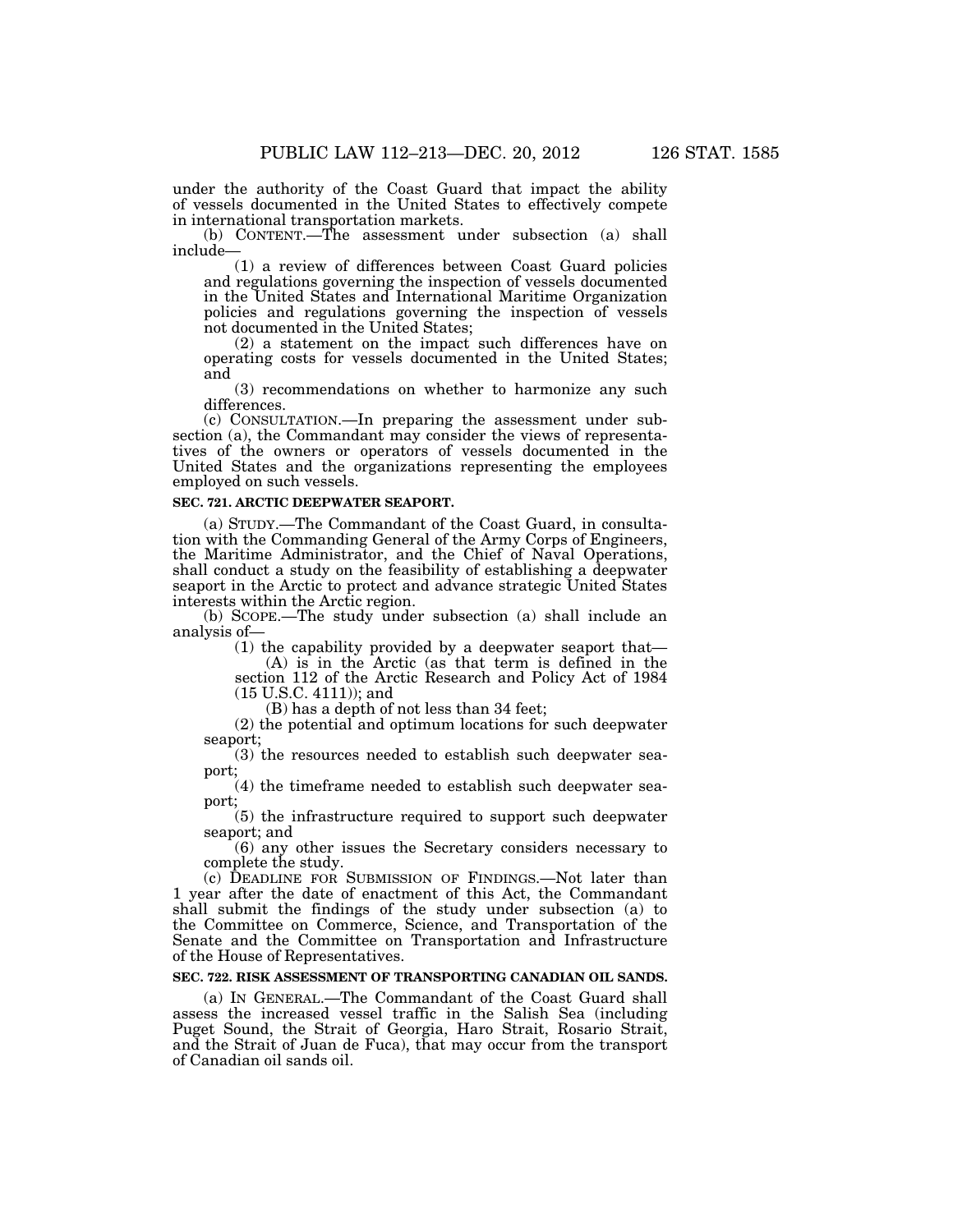(b) SCOPE.—The assessment required under subsection (a) shall, at a minimum, consider—

(1) the extent to which vessel (including barge, tanker, and supertanker) traffic may increase due to Canadian oil sands development;

(2) whether the transport of oil from Canadian oil sands within the Salish Sea is likely to require navigation through United States territorial waters;

(3) the rules or regulations that restrict supertanker traffic in United States waters, including an assessment of whether there are methods to bypass those rules or regulations in such waters and adjacent Canadian waters;

(4) the rules or regulations that restrict the amount of oil transported in tankers or barges in United States waters, including an assessment of whether there are methods to bypass those rules or regulations in such waters and adjacent Canadian waters;

(5) the spill response capability throughout the shared waters of the United States and Canada, including oil spill response planning requirements for vessels bound for one nation transiting through the waters of the other nation;

(6) the vessel emergency response towing capability at the entrance to the Strait of Juan de Fuca;

(7) the agreement between the United States and Canada that outlines requirements for laden tank vessels to be escorted by tug boats;

(8) whether oil extracted from oil sands has different properties from other types of oil, including toxicity and other properties, that may require different maritime clean up technologies;

(9) a risk assessment of the increasing supertanker, tanker, and barge traffic associated with Canadian oil sands development or expected to be associated with Canadian oil sands development; and

(10) the potential costs and benefits to the United States public and the private sector of maritime transportation of oil sands products.

(c) CONSULTATION REQUIREMENT.—In conducting the assessment required under this section, the Commandant shall consult with the State of Washington, affected tribal governments, and industry, including vessel operators, oil sands producers, and spill response experts. The Commandant may consult with the Secretary of State.

(d) DEADLINE FOR SUBMISSION.—Not later than 180 days after the date of enactment of this Act, the Commandant shall submit the assessment required under this section to the Committee on

Washington. Native Americans.